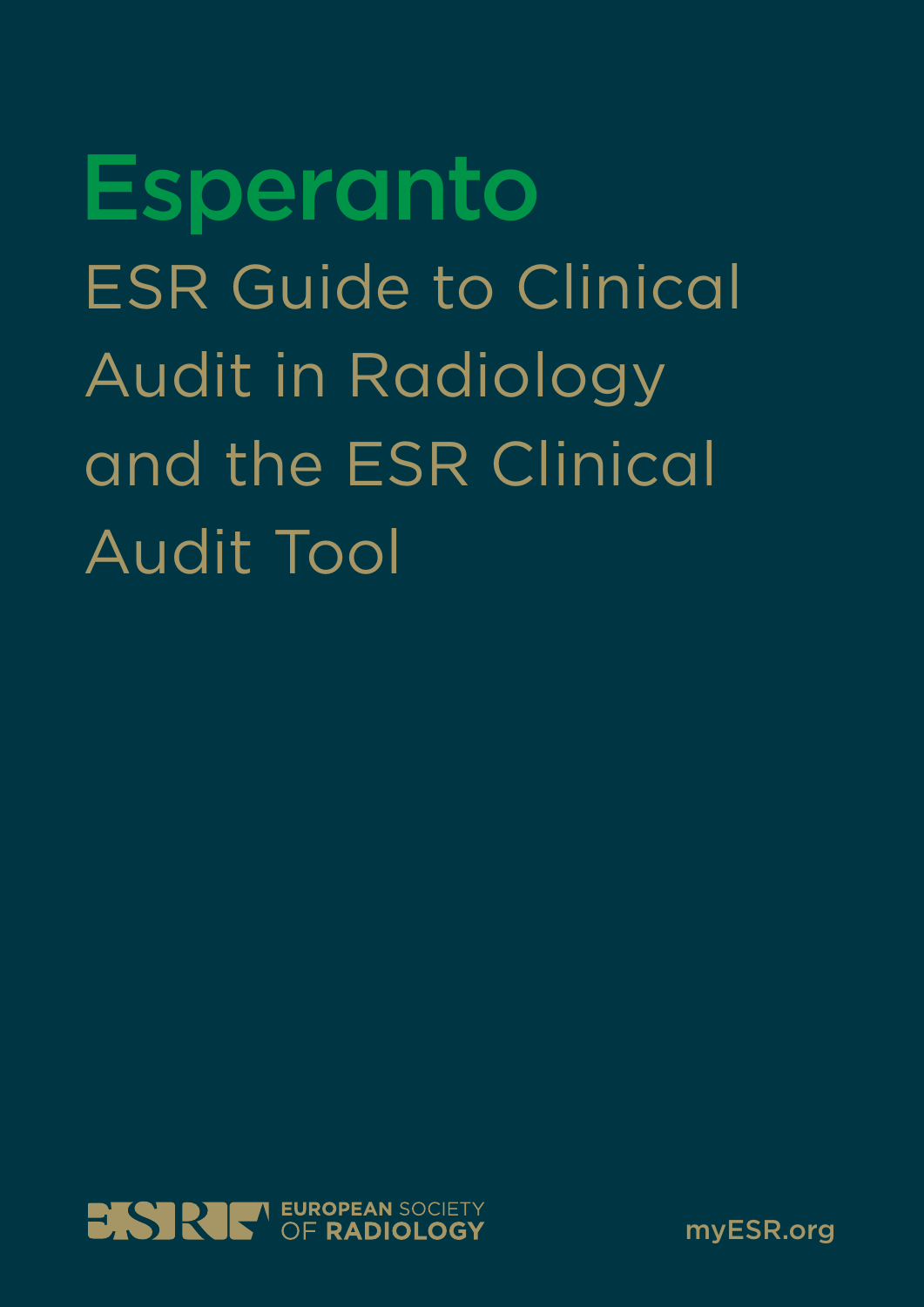## **CONTENTS**

| 9) Clinical Audit: Internal Departmental vs. External and the Relationship to Inspection 9                    |  |
|---------------------------------------------------------------------------------------------------------------|--|
|                                                                                                               |  |
|                                                                                                               |  |
|                                                                                                               |  |
| Appendices                                                                                                    |  |
| Appendix 1, draft blank template                                                                              |  |
| Appendix 2, regulatory audit topics<br>(relating to regulation of medical exposures using ionising radiation) |  |
|                                                                                                               |  |

 Appendix 3, clinical audit topics (relating to service provision and clinical practice)

Esperanto ESR Guide to Clinical Audit in Radiology and the ESR Clinical Audit Tool



Am Gestade 1 1010 Vienna, Austria myESR.org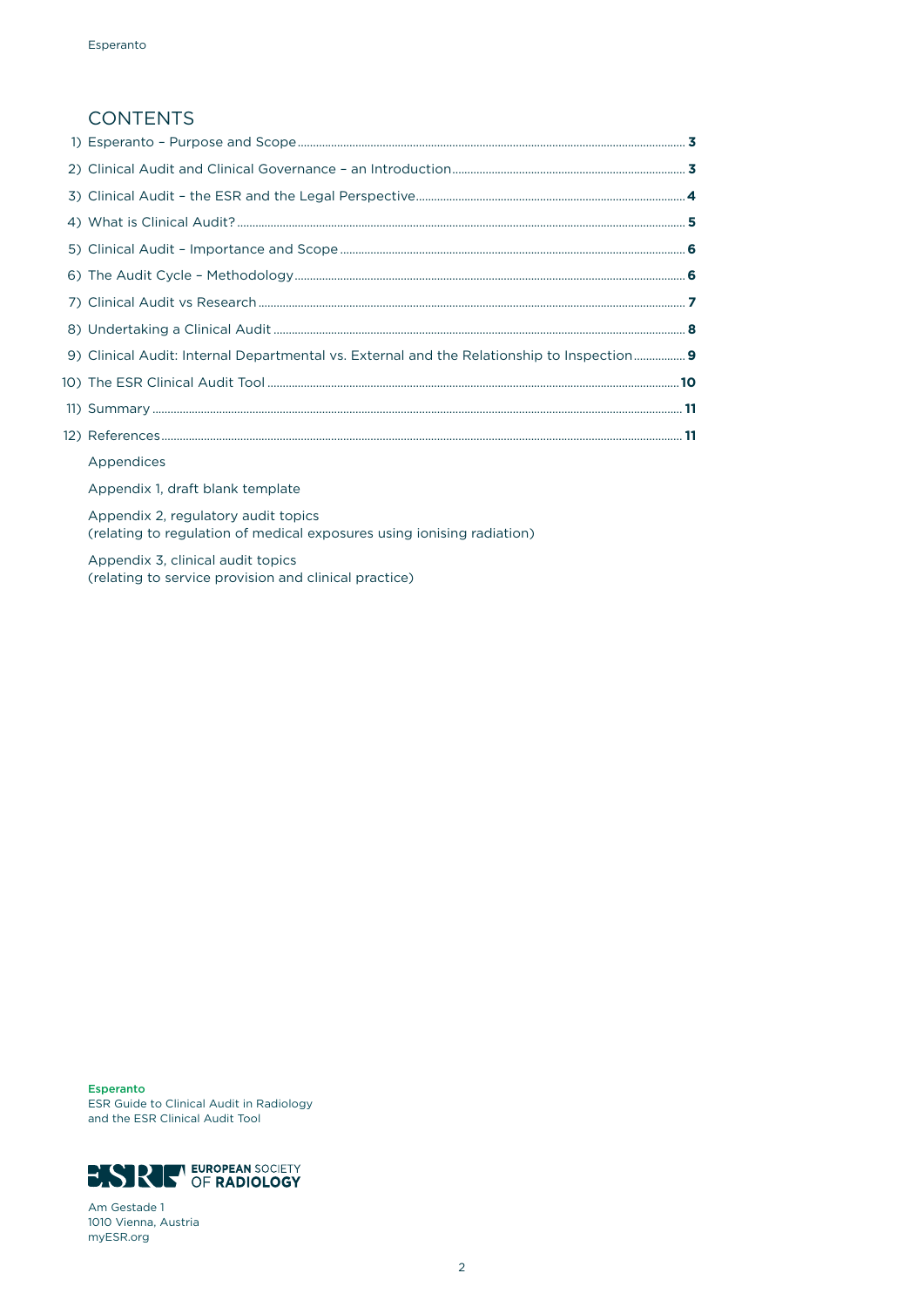## **Esperanto Purpose and Scope**

This second iteration of Esperanto offers an enhanced clinical audit guide and an expanded section of audit templates. The purpose of this document is to further increase awareness and understanding of clinical audit within radiology departments across Europe.

There is a strong emphasis in Esperanto on compulsory and legally required audit (regulatory) relating to the regulation of medical exposures involving ionising radiation. The document also covers (non-regulatory) clinical audit processes involved in service provision and clinical practice. A series of example audit templates is included to facilitate local departmental participation in audit.

This clinical audit guide also discusses how audit activity may occur within a radiology department-namely, internal audit at the departmental level (a key focus of the guide), external audit (which may be co-ordinated across many departments, possibly by a national society for example) or internal audit with external direction. The importance of clinical audit as mandated within the BSSD and its relationship to inspection (by the relevant national radiation protection competent authority) is highlighted.

It is anticipated that in those departments early-on in the process of incorporating clinical audit into everyday working practice, there will be prioritisation given to the compulsory, regulatory radiation protection audits. The importance of participation in non-regulatory clinical audit in improving patient care and outcomes is also recognised and encouraged.

## 1 2

## **Clinical Audit and Clinical Governance – an Introduction**

Clinical audit in modern healthcare emerged as a concept in the late 1990's as part of the process of clinical governance. Clinical audit is an important tool within clinical governance and can be used to improve patient care, safety, experience and outcomes. Clinical audit is defined later in this document.

Clinical governance is defined as a framework through which healthcare organisations are accountable for continuously improving the quality of their services and safeguarding high standards of care by creating an environment in which excellence in clinical care can flourish. There are seven "pillars" of clinical governance:

- ★ Service user, carer, public involvement
- ★ Risk management
- ★ Clinical audit
- ★ Staffing/staff management
- $\star$  Education and training
- ★ Clinical effectiveness
- ★ Clinical information.

These structures and processes are fully integrated with other aspects of healthcare governance, including:

- ★ Financial governance
- ★ Information/IT governance
- ★ Research governance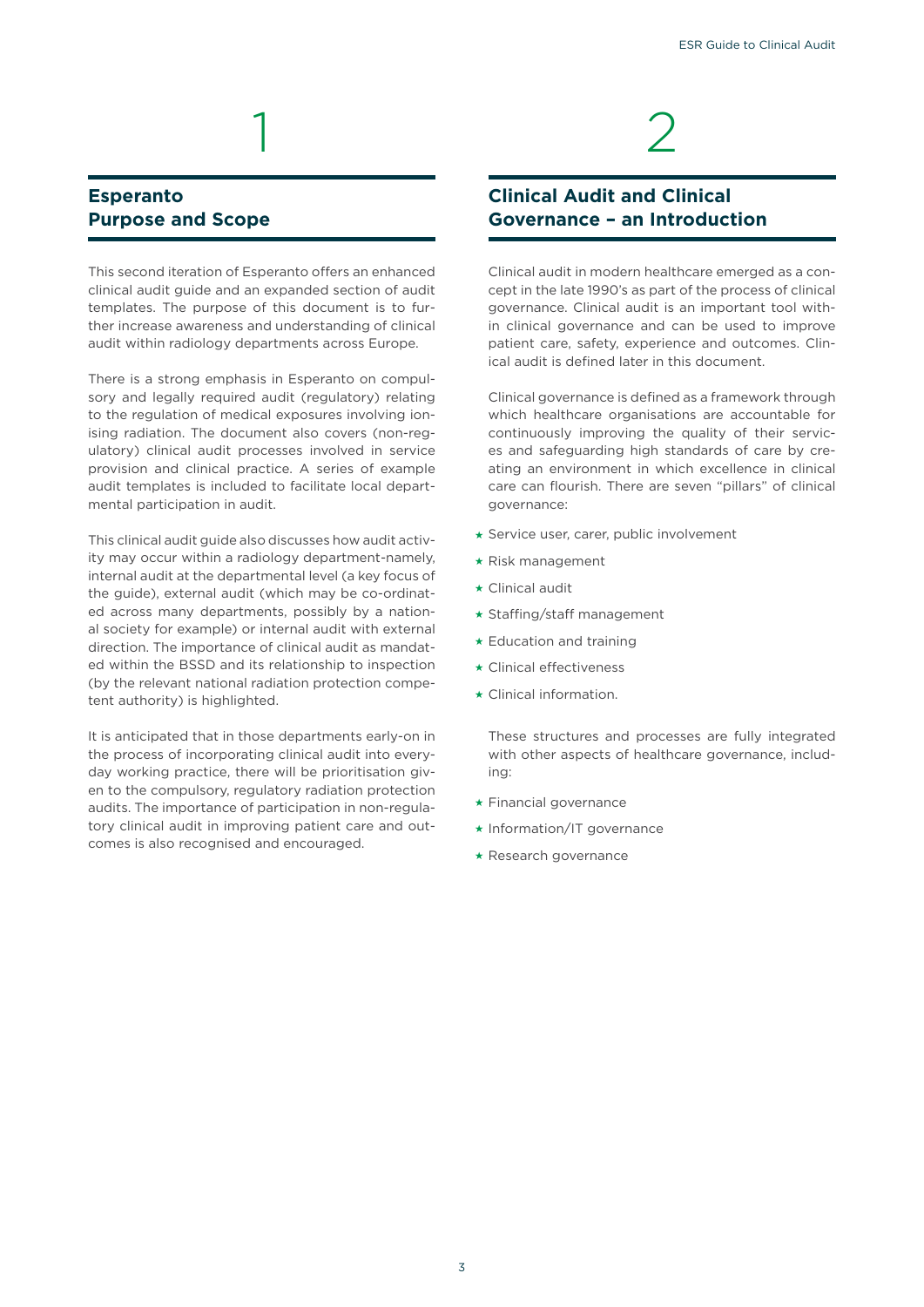## **Clinical Audit – the ESR and the Legal Perspective**

The ESR works collaboratively with other organisations, including the European Commission and the Heads of the European Radiation Protection Competent Authorities (HERCA) to improve patient safety and quality of care throughout Europe.

Clinical audit is particularly important to radiologists, not only because it is an established and useful tool in healthcare which should be part of medical services across Europe, but also because of its incorporation into the Medical Exposure Directive 97/43/Euratom, which was subsequently replaced by the comprehensive Basic Safety Standards Directive (Council Directive 2013/59/Euratom [1], BSSD), addressing the use of ionising radiation.

Recognising that clinical audit was already a feature of good practice in healthcare delivery, with national procedures in place, the text in both Directives was deliberately not prescriptive. The Member States negotiating these Directives, European Commission officials and ultimately the Council of the EU all recognised the importance of clinical audit in the wider healthcare context and did not wish to impose unhelpful or unnecessary conditions through a legal instrument (the European Commission Directive).

After entry into force of the BSSD on 6 February 2014, Member States had four years (i. e. until 6 February 2018) to bring into force the laws, regulations and administrative provisions necessary to comply with this Directive. According to the BSSD, carrying out clinical audit "in accordance with national procedures" is mandatory and a legal requirement within the European Union. The BSSD has brought about major implications for European radiological practice in several areas within the field of radiation protection, including:

- ★ Laying down basic safety standards for protection against the danger of ionising radiation
- $\star$  Emphasising the need for justification of medical exposure
- ★ Introducing patient information requirements
- ★ Strengthening requirements for recording and reporting doses from radiological procedures.

Directives are addressed to Member States and the European Commission much prefers that requirements are met in legislation rather than through administrative means. It is however the Member State that determines exactly how these requirements are met in its national legislation. In doing so, it should use the open wording of the Directive to ensure consistency with existing legislation and administrative processes.

Because the onus for transposition and implementation of the BSSD is on the Member State, clinical audit cannot be left entirely to professional bodies. Nevertheless, many European Commission officials are of the view that clinical audit can influence standards in healthcare on a day to day basis. They recognise that inspection, while an essential part of regulatory compliance, cannot alone make improvements in patient safety and patient care and that understanding of the role of local audit, and active participation by local practitioners in audit activity are key to fostering a culture of regular quality assurance and continual improvement in patient services.

The Directive does not make specific reference to internal audit (including self-assessment), external audit or internal audit with external direction. This is included within the European Commission document RP No.159 – European Guidelines on Clinical Audit for Medical Radiological Practices (Diagnostic Radiology, Nuclear Medicine and Radiotherapy) [2].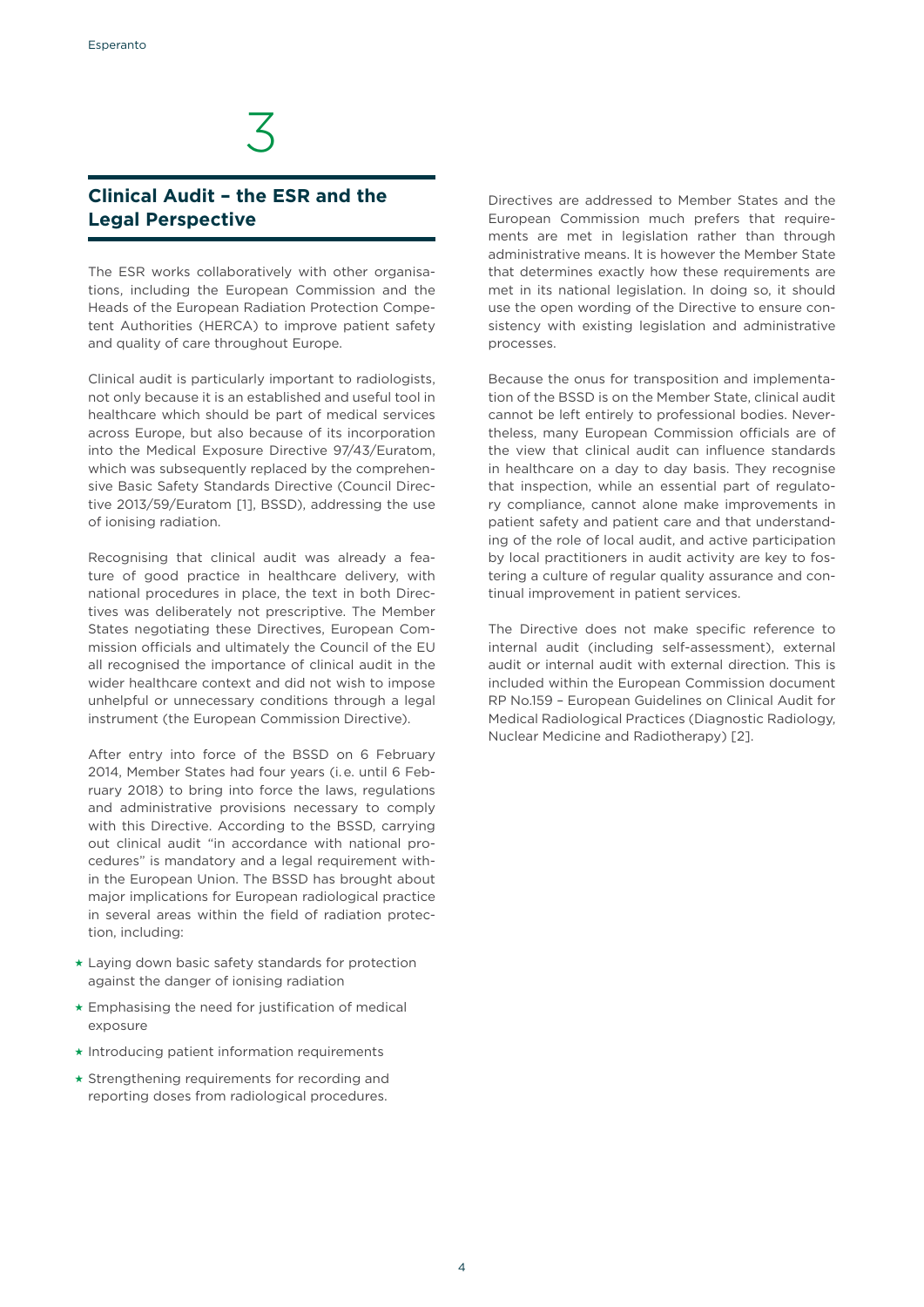Clinical audit needs to be carried out by Member States, in response to the requirements of the BSSD article 58(e). These audits may be carried out in a number of ways, consistent with other specified procedures for clinical audit within the Member State, but whatever these may be, there is a need for better understanding by imaging professionals and licence holders of clinical audit requirements within a legislative structure relating to radiation protection. When the Member State's Regulatory Authority carries out its inspections under its national legislation, it is likely it will discuss clinical audit processes with the representatives of the licence holder as well as discussing the details with the institution's radiology and radiation protection professionals. In healthcare, and specifically in radiology, the licence holder will usually be the legal organisation ("the undertaking" as referred to in the BSSD) responsible for the practices (or activities) carried out in a facility, including the radiology department. The licence will be issued by a national authority and provides a level of regulatory control through restrictions or conditions relating to the licenced activity. The organisation will provide the framework under which clinical activities will take place, while the radiology professionals will be responsible for specific actions such as justification and optimisation.

Recognising its unique and key position in this process, the ESR is working with stakeholders to facilitate the implementation of the BSSD:

- ★ To increase awareness amongst health professionals within radiology of the importance, principles and practice of clinical audit [3].
- ★ To promote understanding and uptake of the concepts outlined within the BSSD and the important role of clinical audit referred to within the Directive.
- ★ To provide health professionals and radiology departments with an audit guide and toolkit to support effective clinical audit.

## **What is Clinical Audit**

Clinical audit as defined within the BSSD:

"A systematic examination or review of medical radiological procedures that seeks to improve the quality and outcome of patient care through structured review, whereby medical radiological practices, procedures and results are examined against agreed standards for good medical radiological procedures, with modification of practices, where appropriate, and the application of new standards if necessary." [1]

4

Or, another definition:

"Audit involves improving the quality of patient care by looking at current practice and modifying where necessary" [4].

Clinical audit involves 3 core components: – [4]

- a) Recognisably high standards of care
- b)Transparent responsibility and accountability for those standards
- c) A constant dynamic of improvement.

A detailed discussion of quality improvement (QI) is beyond the scope of this document, clinical audit however can be considered a QI cycle involving measurement of effectiveness of care against agreed/proven standards. Good quality healthcare should be: safe, effective, patient centred, timely, efficient and equitable.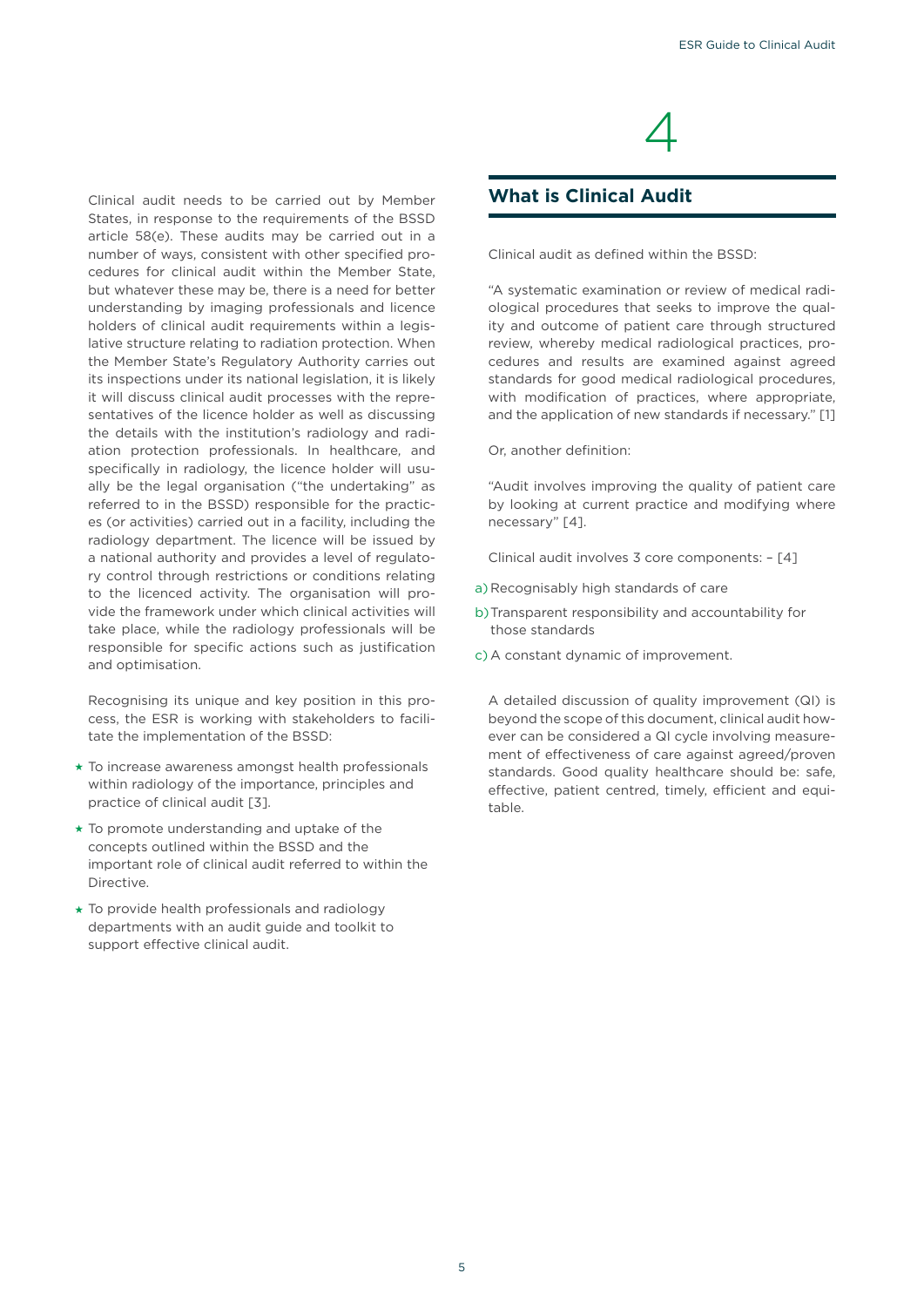## **Clinical Audit Importance and Scope**

High quality clinical audit can benefit patients and radiology departments in several ways:

- ★ Promotes and facilitates high quality medical care
- ★ Provides educational, teaching and interdisciplinary collaborative opportunities
- ★ Can be used to drive improvements in quality of care
- ★ Allows departments to demonstrate a commitment to patient/staff safety and compliance, according to the requirements outlined within the BSSD.

Clinical audit has a wide recommended potential scope [3] covering all components of the patient care pathway, under the categories of structure, process and outcome.

- ★ Structure includes lines of authority, professional roles and radiation protection responsibilities, premises, equipment and information systems
- ★ Process justification and referral processes, protocols, optimisation procedures, patient dose assessment, image quality, emergency incident procedures and reliability of patient image/data transfer
- ★ Outcome includes methods for follow-up of the outcome of examinations/procedures, over both short and longer term. Outcome audits tend to be most labour intensive but can provide powerful data.

## **The Audit Cycle Methodology**

A complete audit involves a series of steps, the "audit cycle" – see figure below.



If a clinical audit reveals a failure to meet the audit standard confirming the need for service improvement, then a key component of the audit cycle is a re-audit following the implementation of practice change(s) to confirm the service is improved and "closing the audit loop" or "completing the audit cycle". For certain aspects of radiological service/ care (particularly around radiation protection and as outlined in the BSSD) e. g. review and use of diagnostic reference levels (DRLs) for radio-diagnostic examinations, these service audits will need to be repeated periodically (timing to be established according to local/national protocols) and they will need to be repeated regardless of whether the target is met or not met – continued compliance with dose targets is required for example with DRL measurement, with documented practice changes made if the target is not met.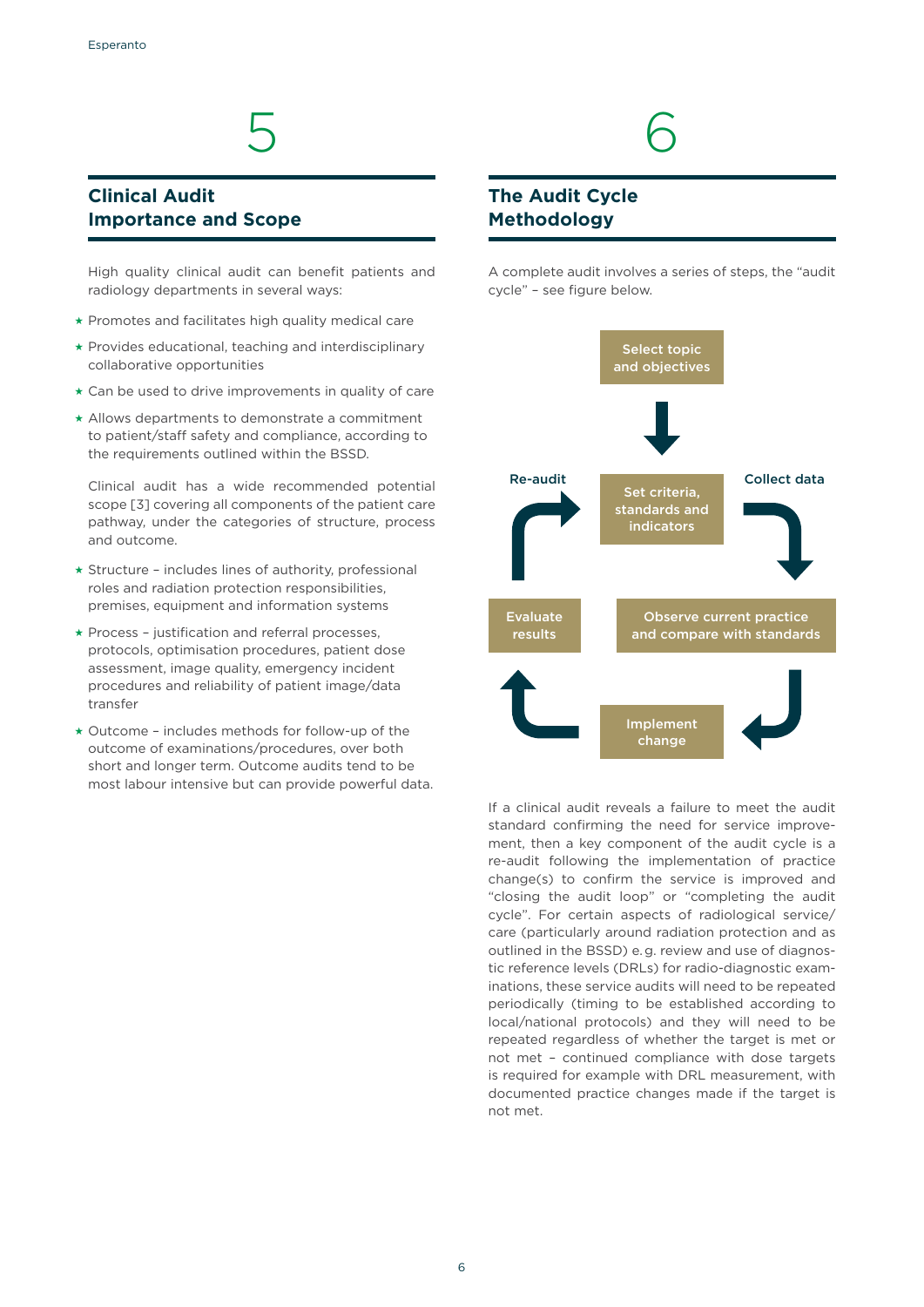## **Clinical Audit vs Research**

Clinical audit, like research projects, should be undertaken within an ethical framework, protecting patient and staff identity/confidentiality. There are some core differences between clinical audit and research [4]. Fundamentally, clinical audit, whether regulatory or non-regulatory (relating to service provision/clinical practice), is based around compliance with targets/ standards. In regulatory audit standards are fixed and mandatory [1].

7

| <b>CLINICAL AUDIT</b><br>(NON-REGULATORY)                                                                   | <b>RESEARCH</b>                                               |
|-------------------------------------------------------------------------------------------------------------|---------------------------------------------------------------|
| Standards based - Stand-<br>ards may be flexible, based<br>around good practice guide-<br>lines for example | Aims to establish<br>best practice                            |
| Evaluates whether clinical<br>practice or service provision<br>meets standards                              | Often a one-off<br>study, testing a new<br>theory             |
| Specific and local, practice<br>based, findings may not be<br>transferable to other settings                | Designed so findings<br>can be replicated<br>and transferable |
| Aims to improve services                                                                                    | Aims to generate<br>new knowledge                             |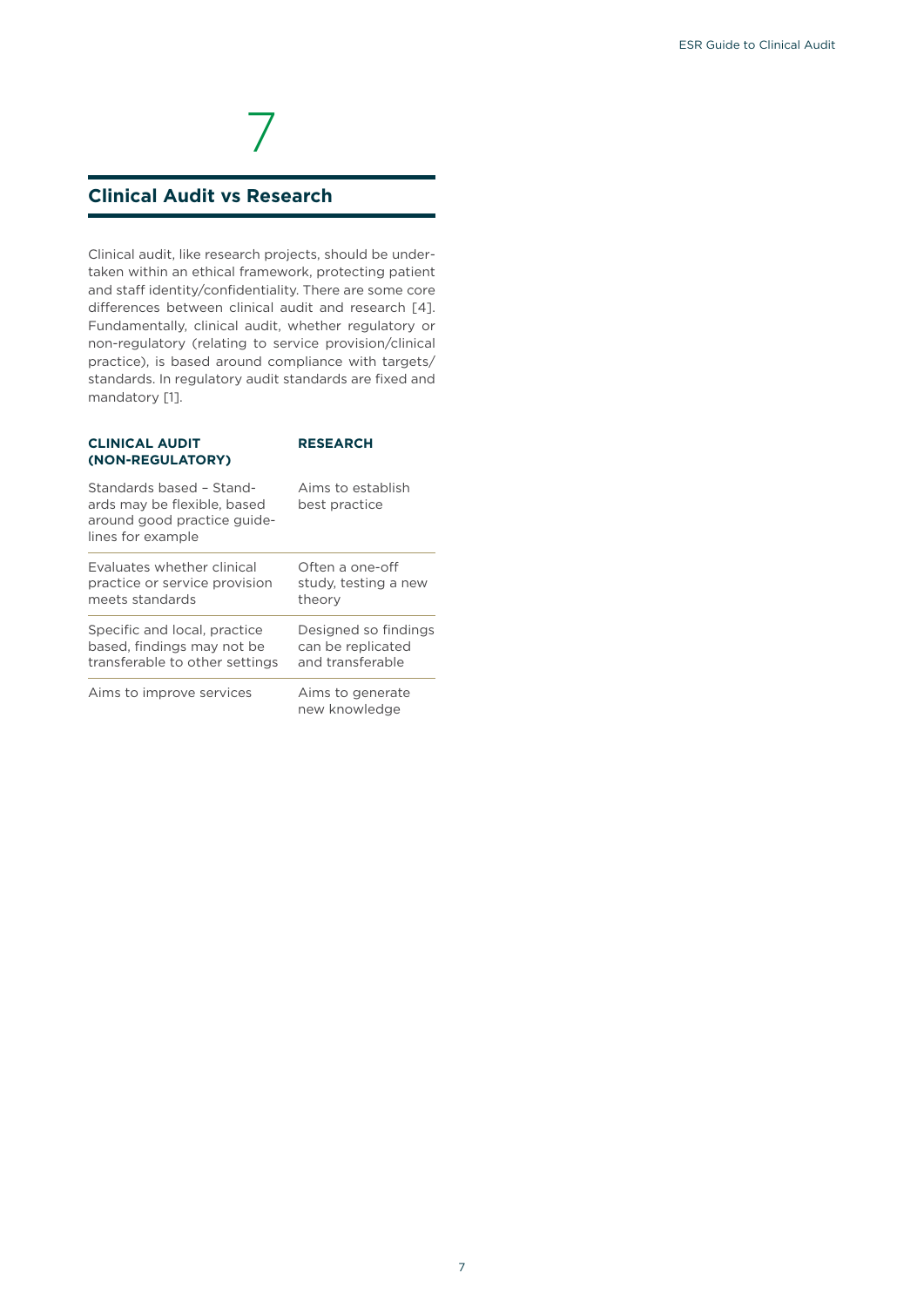

## **Undertaking a Clinical Audit**

There are a number of stages in the successful undertaking of a clinical audit. A draft, blank example audit template document is included in appendix 1.

Examples of audit templates are included in appendix 2 (regulatory, relating to regulation of medical exposures using ionising radiation) and appendix 3 (non-regulatory, relating to service provision and clinical practice).

Below you will find an explanation of the process involved in undertaking a clinical audit. The points in this section can also be used to help complete additional suggested clinical audit templates contained in appendices 2 and 3.

#### **STEPS WITHIN THE AUDIT CYCLE**

#### 1) **Choose a Topic, Decide Objectives, Audit Title**

The audit topics:

- ★ Should be of high priority
- ★ May be compulsory (BSSD related)
- ★ Or may be important on clinical grounds, e. g. high risk or high cost procedure

Objectives of the audit should be:

- ★ Specific
- ★ Measurable
- ★ Achievable

#### 2) **Identify Resources**

Identify the lead for the audit and other staff/time resources needed for data collection and analysis.

#### 3) **Define the Audit Standards**

- ★ Usually expressed as a target %
- ★ May be a minimum standard, or an optimum (aspirational) standard depending on the topic
- ★ Standards are usually derived following consultation with published literature, national/ international or local guidelines and may be agreed following a consensus discussion amongst interested parties
- ★ For some topics there is leeway for local auditing teams to decide on appropriate standards – for other areas and in particular the radiation protection standards within the BSSD, the standards are fixed (and compulsory)

#### 4) **Confirm Item/Variable(s) to be Audited**

#### 5) **Data Collection**

- ★ Identify source(s) of data, manual or computerised collection
- ★ Decide on retrospective/prospective data collection

#### 6) **Sample Details**

- $\star$  Establish time period for data collection
- ★ Establish sample size for each sample category, e. g. number of patients, number of examinations
- ★ Sample sizes will depend on the area under evaluation, the amount of information being collected, ease of collection of data and resources available

#### 7) **Analyse Data**

- ★ Compare actual performance with the set standard
- ★ Review if standard(s) (target) met
- ★ Document reasons, possibilities for failure to meet a standard

#### 8) **Action Plan, Making Improvements**

- ★ Present audit results to local clinical/departmental teams
- ★ Develop an action plan identifying changes to be made, by whom and over what time period
- ★ Agree a time for re-audit to evaluate the effect of changes, as needed, or to evidence maintained compliance with best practice target(s), thereby completing the audit cycle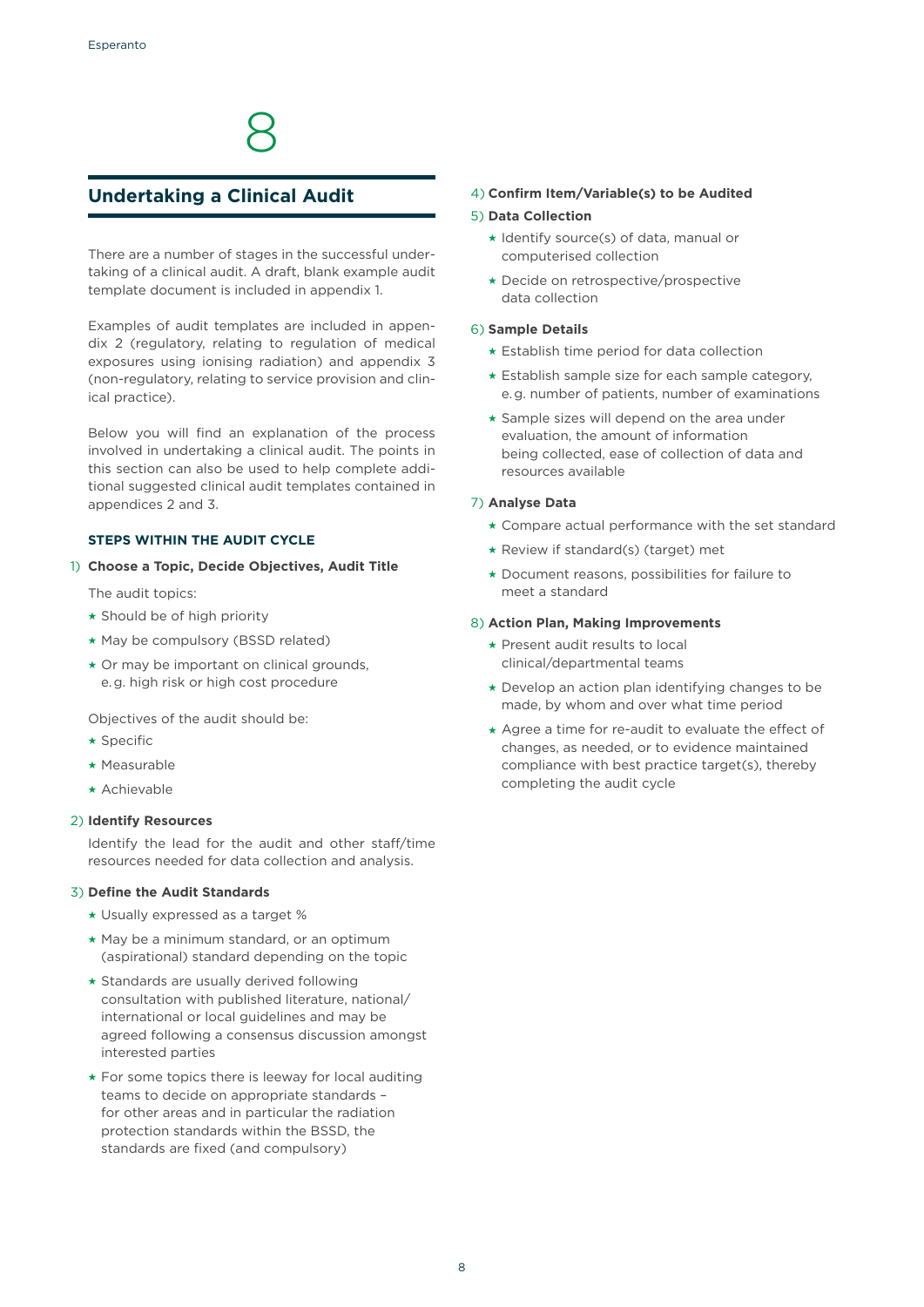## **Clinical Audit: Internal Departmental vs. External and the Relationship to Inspection**

Internal radiology departmental audit (including personal self-assessment) is recommended as a systematic and continuing activity; audits should be of topics of high clinical priority, involving multi-professional working and collaboration. Clinical, regulatory audit is a mandatory activity at departmental level as defined within the BSSD, with an intended focus on key areas of radiological practice involving radiation. Clinical audit in radiology departments should be able to provide evidence of compliance with national legislation intended to transpose the BSSD.

Regulatory audit will form a significant part of departmental clinical audit programmes, these regulatory audits have mandated absolute standards –when they are undertaken locally they can be used to complement the process of inspection (by the relevant national radiation protection competent authority). Inspection is a requirement of the BSSD. Evidence of such audit activity is likely to be looked upon favourably by inspectors, but will not replace the absolute requirement for inspection.

Clinical audit, outside of what is required by the BSSD, is not mandatory or a legal requirement, although the Directive assumes and indirectly requires it to be carried out by its reference to national arrangements. Evidence of active and ongoing participation in clinical audit is considered a marker of good practice and would be taken into account as such by an external regulator, as a marker of regulatory compliance. Clinical audits might also demonstrate (indirectly) appropriate optimisation or justification. For example, an audit of the impact of exposure settings on image quality and subsequent patient management has clear value relating to optimisation of the medical exposure. An audit of the impact of contrast concentration might be intended to consider organ toxicity, but as a by-product may also include comments on exposure factors and again be helpful in demonstrating a specific example of optimisation and just as importantly, a well-developed approach to optimisation within the institution.

There is a drive to set up national processes of external audit – a multidisciplinary external auditing team working in collaboration with local radiology departments to carry out external audits, possibly across a region or many departments. Setting up an external audit system will depend upon local/national resources and requirements and should be accredited by a suitable professional or scientific national body, occurring separately from the regulatory authority. This may have significant costs. An alternative approach is internal audit with external direction – from a professional body or society. This can be extended to a coordinated initiative which might provide information on a national situation as well as having value at the local level.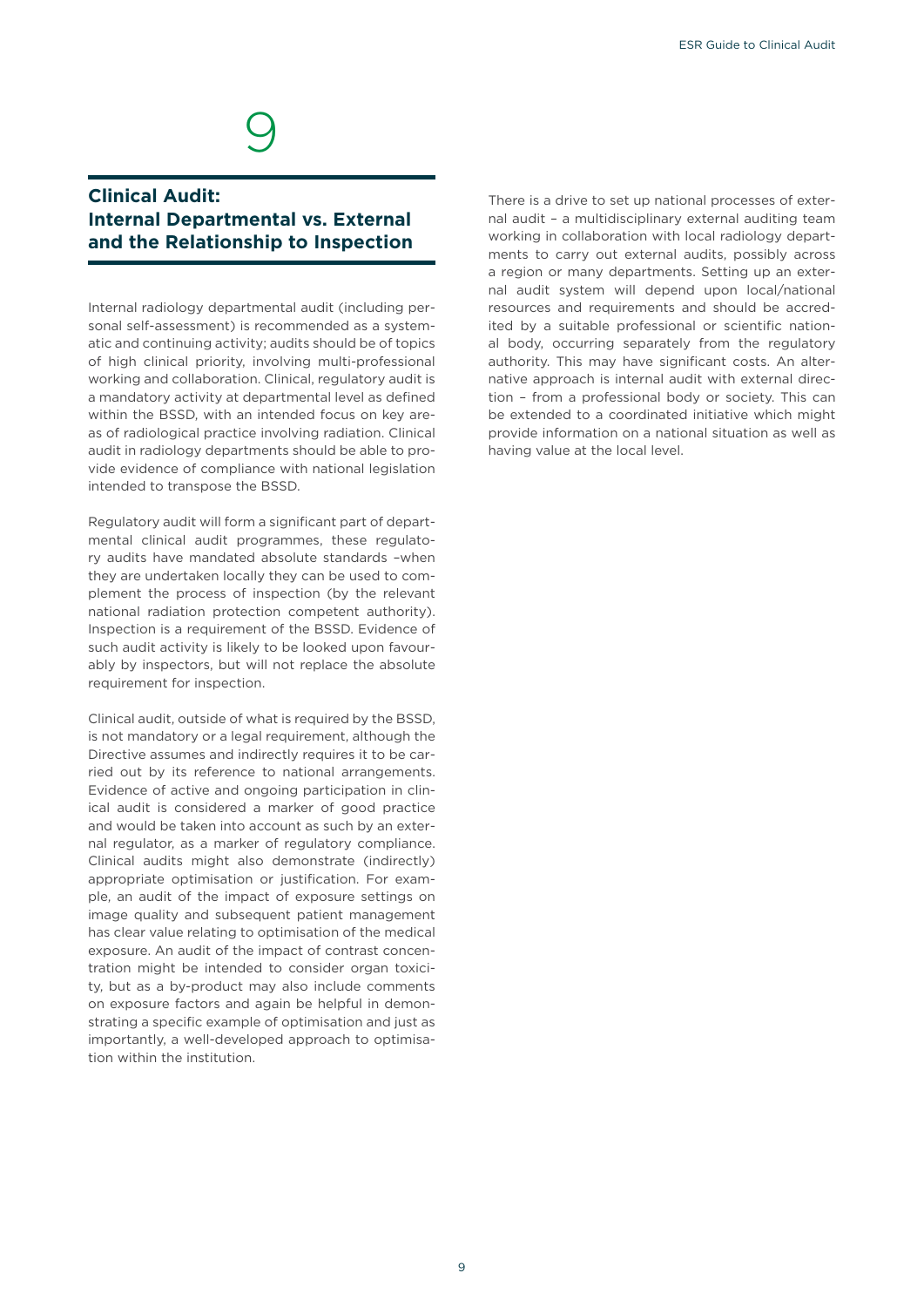## **The ESR Clinical Audit Tool**

To support BSSD transposition and to facilitate wider national participation in clinical audit, the ESR Audit and Standards Subcommittee, supported by the ESR office, has developed the ESR Clinical Audit Tool to supplement the Guide to Clinical Audit. The ESR Clinical Audit Tool is designed to increase awareness of the importance of clinical audit amongst radiologists and also health professionals within radiology departments and to help them incorporate clinical audit into their departmental work and processes. In addition, by engaging with clinical audits/the Clinical Audit Tool, departments will be able to demonstrate to external bodies/inspectors that their department is committed to well-documented and safe clinical care. Departmental regulatory audit will demonstrate to the employer that there is regulatory compliance, but it will not replace inspection by the radiation protection competent authority.

The tool contains a series of templates:

- ★ Appendix 1 a blank draft template which can be adapted according to local or national audit topics.
- ★ Appendix 2 a series of suggested regulatory audit topics, initially developed via a piloting project amongst several EuroSafe Imaging Star radiology departments.
- ★ Appendix 3 a series of clinical audit topics (relating to service provision and clinical practice).

The regulatory audit templates in Appendix 2 are audit topics defined by the BSSD; these are compulsory (targets 100 %) and should be the priority, especially for departments just beginning to undertake clinical audit.

A selection of clinical audit topics (service provision/ clinical practice) is included in Appendix 3. These give examples of clinical areas which would be suitable for audit. There is a free and open-access, extensive resource of audit templates covering many clinical topics available via the Royal College of Radiologists, London, UK – Auditlive [5]. This is well worth a look and contains a wide range of potential audit templates covering all specialty areas.

It is important to appreciate that often the standards/targets for an audit may not be met. This is to be expected in many cases. What is important is to act and to be seen to act on these audit findings and to implement necessary changes. It may be that a piece of imaging equipment is too old and substandard; this can then be an opportunity for a department to raise this problem with relevant fund holders or regulatory bodies. Clinical audit should reinforce an open and non-discriminatory operational culture where any observed non-compliance with standards is managed at a systematic rather than an individual level. Clinical audit should be seen as a positive experience, improving the standards of care, reinforcing good practice and acting as a driver for change when needed.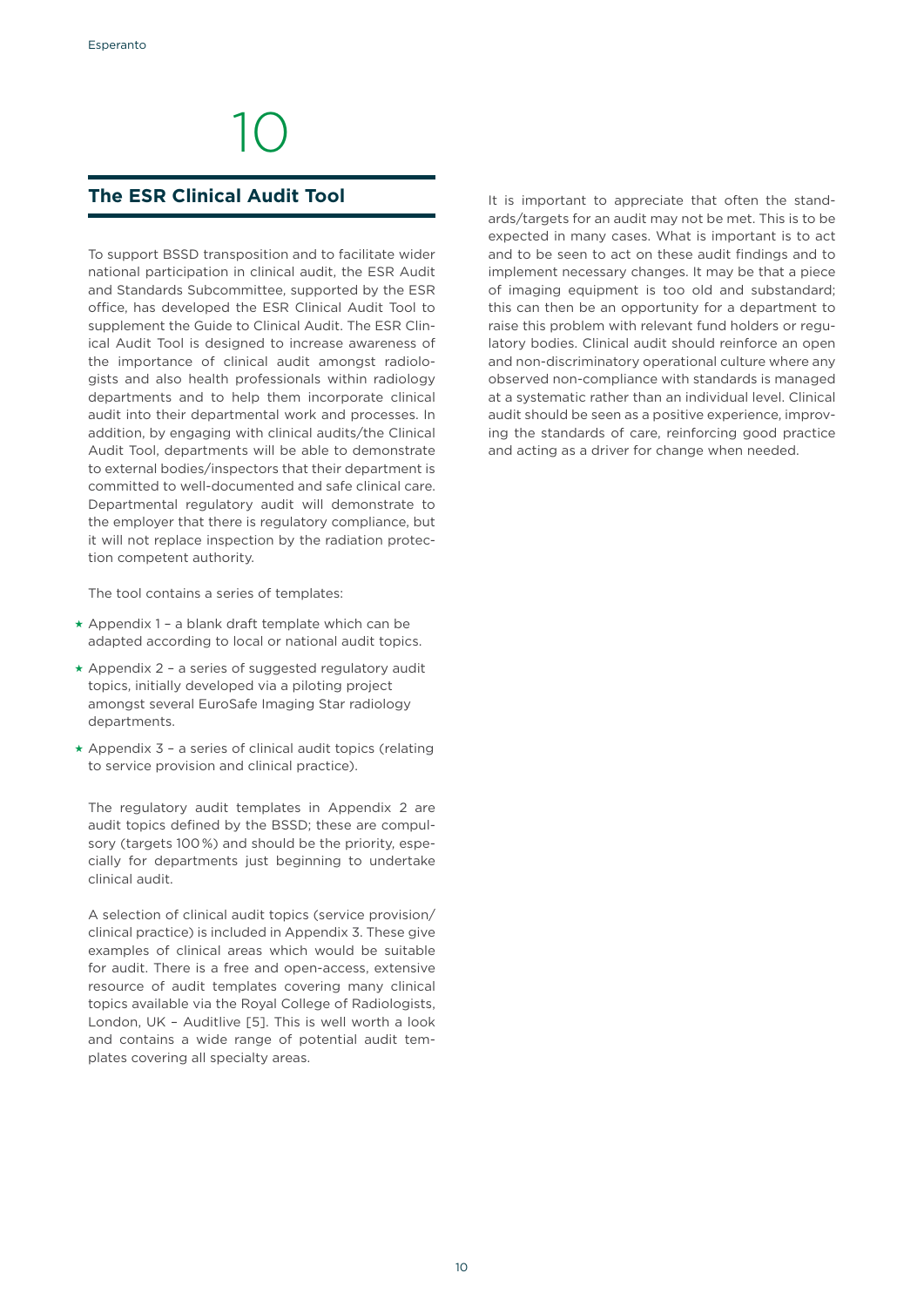#### **Summary**

Engagement with clinical audit is an indicator of good clinical practice and is now a requirement under the BSSD. The ESR has produced this Guide to Clinical Audit and an accompanying Audit Tool/Templates to support radiology departments across Europe in complying with the requirements of the BSSD and to enhance the quality of the clinical care they provide.

### **References**

[1] Council Directive 2013/59/Euratom on basic safety standards for protection against the dangers arising from exposure to ionising radiation and repealing directives 89/618/Euratom, 90/641/Euratom, 96/29/ Euratom, 97/43 Euratom and 2003/122/Euratom. OJ of the EU. L13;57:1-73(2014).

[2] European Commission Guidelines on Clinical Audit for Medical Radiological Practice (Diagnostic Radiology, Nuclear Medicine and Radiotherapy). Radiation Protection Directive No. 159; 2010.ISSN 1681-6803.

[3] European Commission Guidelines on Clinical Audit. Statement by the European Society of Radiology. Insights Imaging 2011: 2(2); 97-98.

[4] Clinical Audit - A Manual for the Clinical Audit Team. Healthcare Quality Improvement Partnership, 2012;1-25.

[5] Auditlive. Royal College of Radiologists, London, UK. [[https://www.rcr.ac.uk/clinical-radiology/audit](https://www.rcr.ac.uk/clinical-radiology/audit-and-qi/auditlive)[and-qi/auditlive](https://www.rcr.ac.uk/clinical-radiology/audit-and-qi/auditlive)]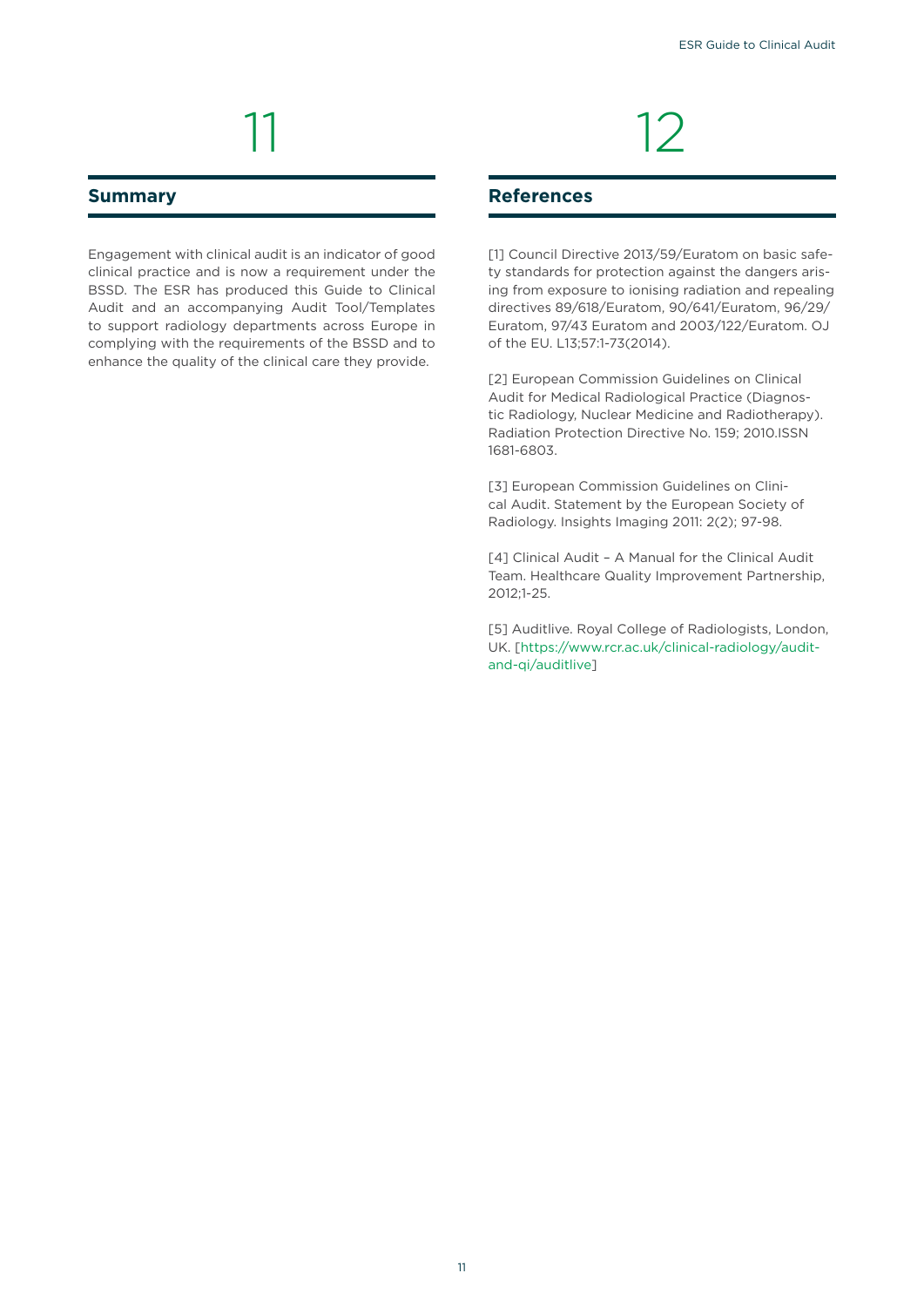## **Appendices**

Appendix 1 – draft blank template

- Appendix 2 regulatory audit topics (relating to regulation of medical exposures using ionising radiation)
- Appendix 3 clinical audit topics (relating to service provision and clinical practice)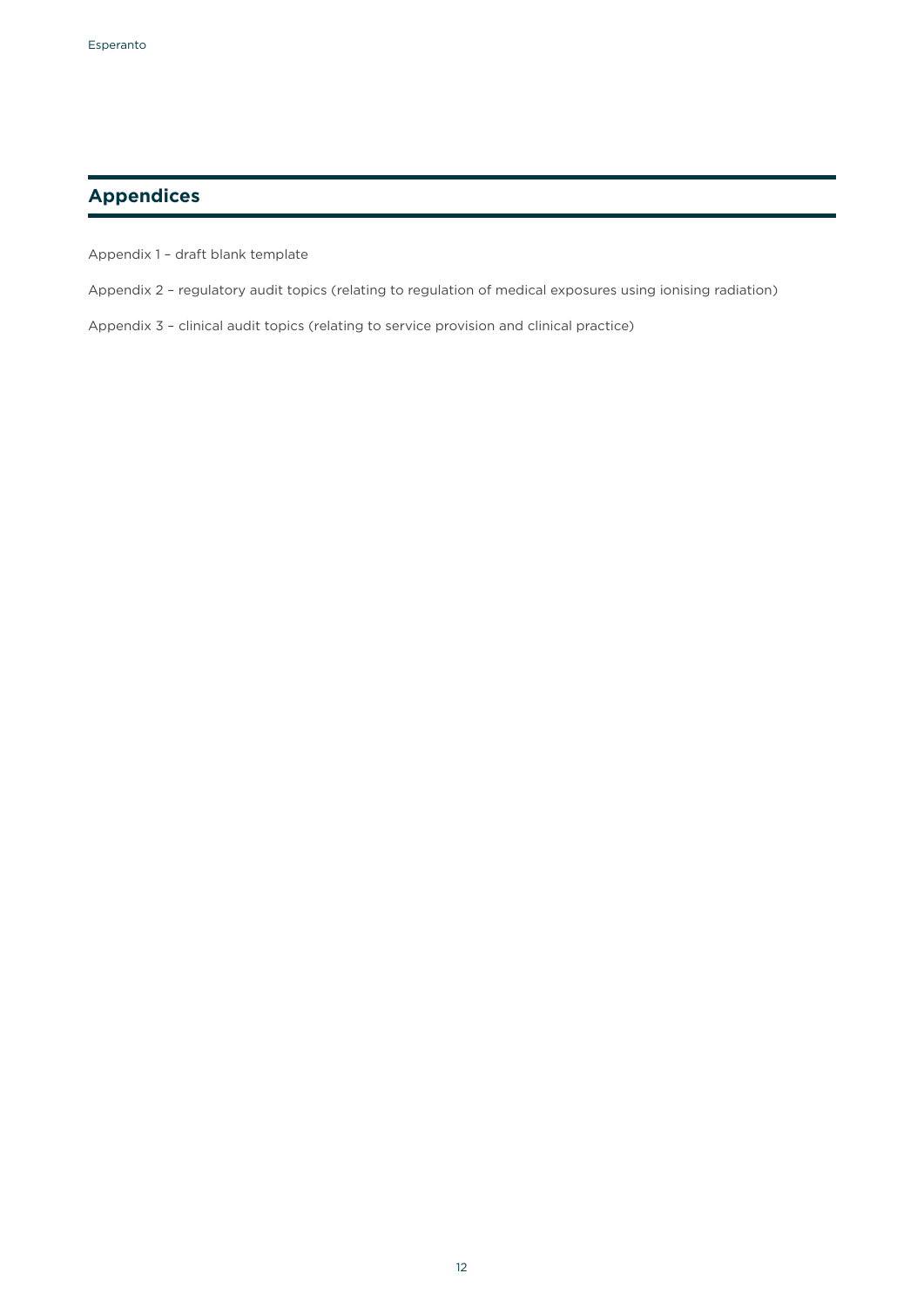#### **APPENDIX 1**

## **Audit Template Document (Blank)**

**Audit Title**

**Standard against which the audit topic is to be compared**

**Source of standard (or reference document)**

**Type of audit – clinical regulatory or clinical non-regulatory**

**Target / compliance percentage to be achieved**

**Item or variable to be audited**

**Method: Retrospective / Prospective / Other**

**Data or information to be collected**

**Sample details (categories, number of patients, collection time period)**

**Target achieved**

| yes<br>$\sim$ |  |
|---------------|--|
|---------------|--|

no **no** not applicable

#### **Actions to be taken if the target is not met.**

#### **Timing for re-audit**

yes | | no | | not applicable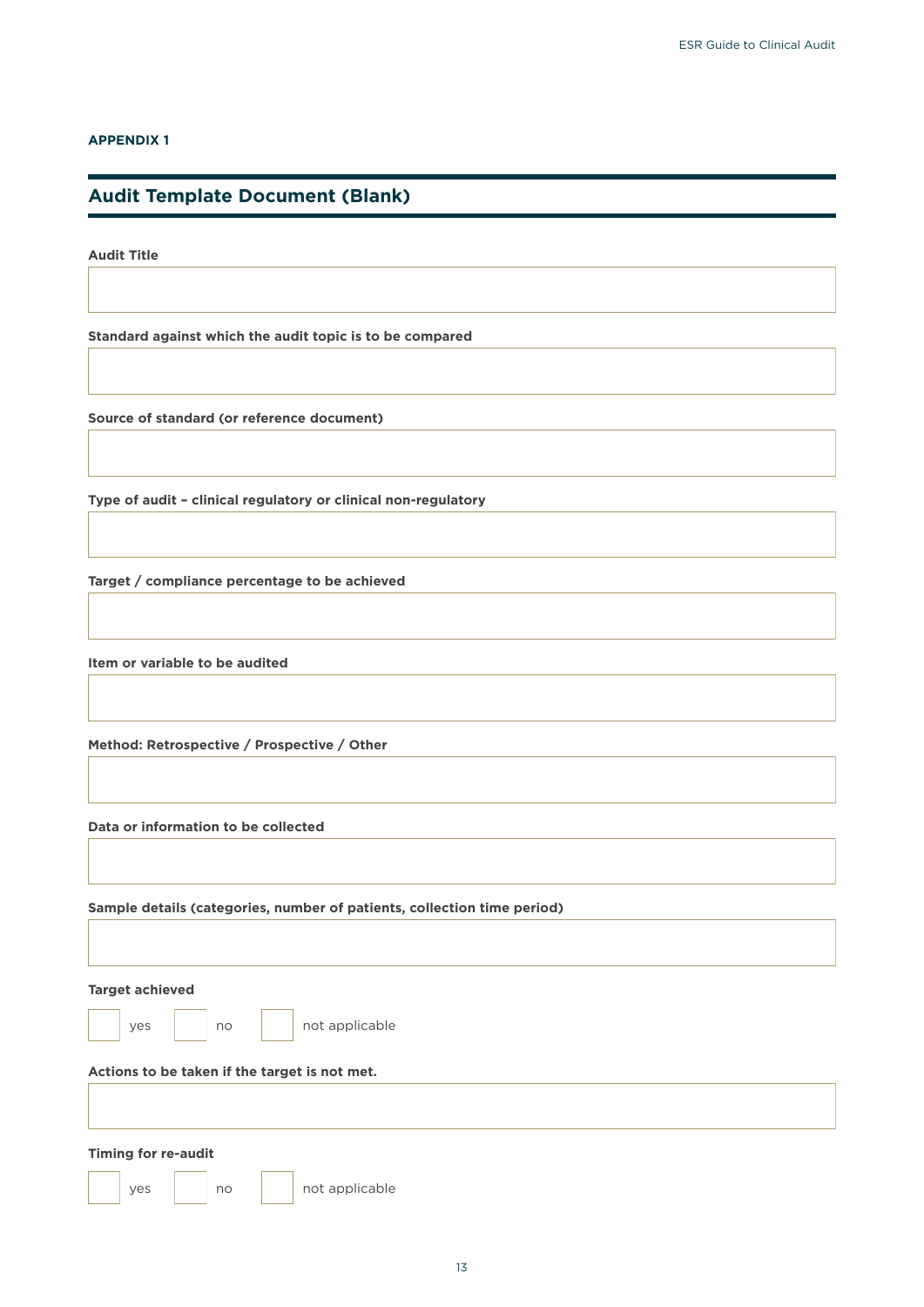#### **APPENDIX 2**

## **Regulatory Audit Topics (Relating to Regulation of Medical Exposures Using Ionising Radiation)**

For all the regulatory audit topics in this section the Basic Safety Standards Directive (Council Directive 2013/59/ Euratom [1], BSSD) is the quoted source of the standard. For each audit, however, specific reference to local regulatory requirements is required, as derived from the Directive.

- 1) Is there a departmental mechanism for providing patients (or their representative) with information relating to the risks/benefits associated with radiation dose from the medical exposure?
- 2) Is there an established mechanism within the department to register and analyse accidental /unintended exposures?
- 3) Is there a departmental policy for informing patients, or their representative, that they have undergone an accidental exposure?
- 4) Is there a mechanism for record keeping and retrospective analysis of accidental or unintended medical exposures?
- 5) Is there a mechanism for referring accidental exposure events to the medical physics expert (MPE) and informing the competent authority of significant events?
- 6) Does the department utilise criteria, provided by the relevant radiation protection competent authority, for what constitutes an accidental or unintended significant exposure?
- 7) Is there evidence for appropriate training for individuals with delegated responsibility (in the case of nonradiologists) for the justification process?
- 8) Is there a departmental mechanism to confirm and document the non-pregnancy status of individuals undergoing medical exposures?
- 9) Is there a written protocol for the identification of who is responsible for the justification process?
- 10) For radiation exposure related to health screening by invitation on asymptomatic individuals, is there a local policy affirming justification by a competent authority?
- 11) What percentage of examinations involving ionising radiation are justified in advance of being performed?
- 12) What mechanism exists on the request form for contacting referrers to permit pre-exposure justification discussions to occur if necessary?
- 13) Is there a written protocol for who may be responsible for justification of X-ray/fluoroscopic/ interventional ionising radiological procedures?
- 14) Is there a written protocol for who may be responsible for justification of CT examinations?
- 15) What mechanism is used to evaluate patient dose in high-dose procedures?
- 16) What percentage of radiodiagnostic procedures have established diagnostic reference levels (DRL)?
- 17) Specific technical requirements for equipment in use for medical exposures.
- 18) Eye lens dose limits for occupational exposure.
- 19) Initial education and training in radiation protection.
- 20) Audit of education plus training in radiation protection, doses and side effects.
- 21) Provision of clinical information to support justification.
- 22) Staff dosimetry audit this includes a draft adapted questionnaire.
- 23) Evaluation of the role and responsibilities of the medical physics expert.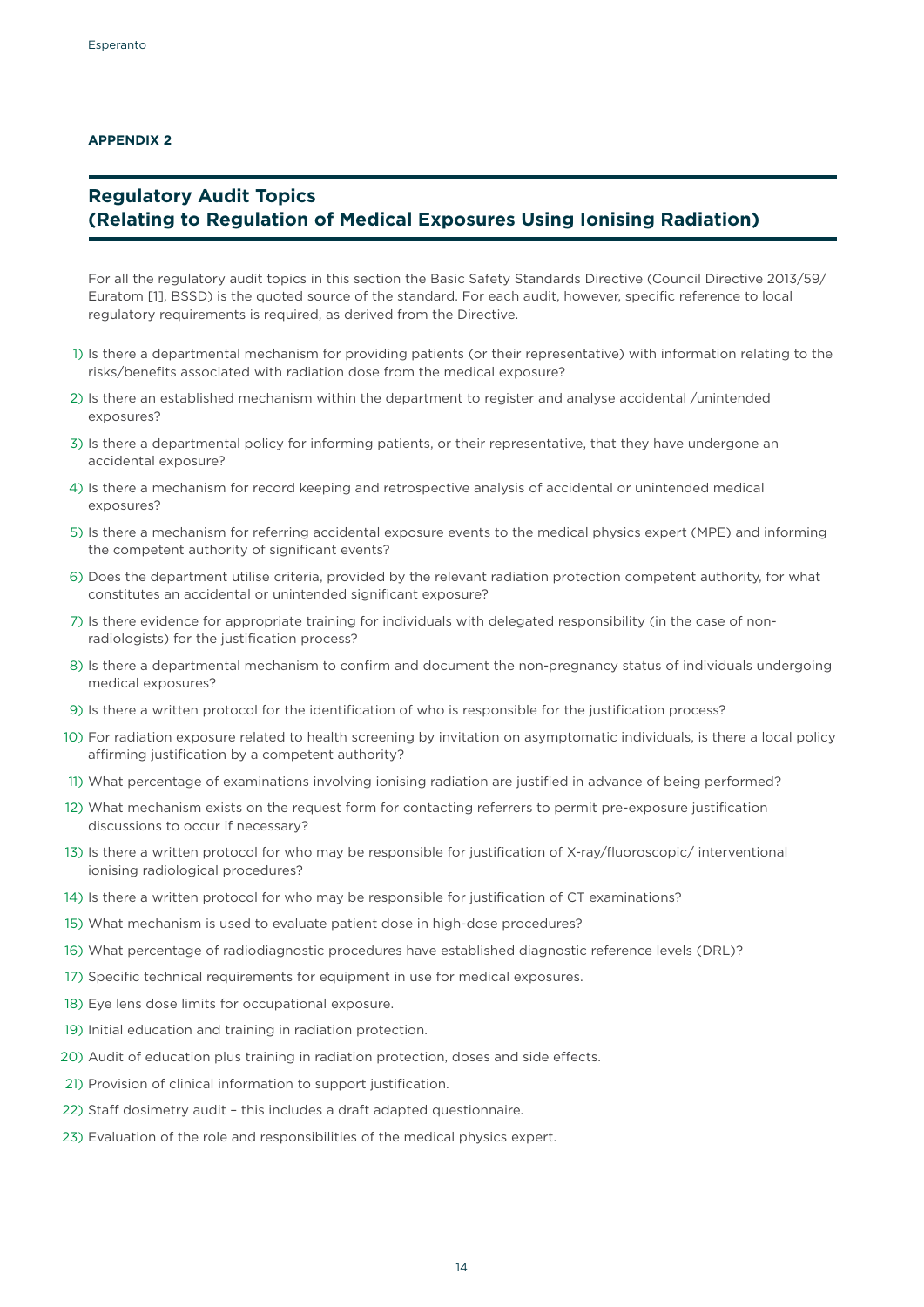#### 1) **Audit Title**

**Is there a departmental mechanism for providing patients (or their representative) with information relating to the risks/benefits associated with radiation dose from the medical exposure?**

- 2) **Standard against which the audit topic is to be compared** European Council Directive
- 3) **Source of standard** Council Directive 2013/59/Euratom, Article 57
- 4) **Type of audit Clinical, regulatory** Compulsory. Legal requirement
- 5) **Target / compliance percentage to be achieved** 100 %

#### 6) **Item or variable to be audited**

Local rules. Pathway for identification of risks/benefits available widely for patients and/or their representatives and implemented

For example:

- ★ Departmental procedure, including identified responsible person
- ★ Information sheets with appointment letters
- ★ Information provided within the department for patients/patient representatives

#### 7) **Method: Retrospective /Prospective /Other**

#### 8) **Data or information to be collected**

Confirmation of written risk/benefit pathway in the local rules

#### 9) **Sample details**

N/A

#### 10) **Target achieved**

Yes /no

#### 11) **Action to be taken if the target is not met**

The establishment of a written risk/benefit pathway in the local rules

#### 12) **Timing for re-audit**

One-year review if target met. Repeat audit 3 months if target not met/incomplete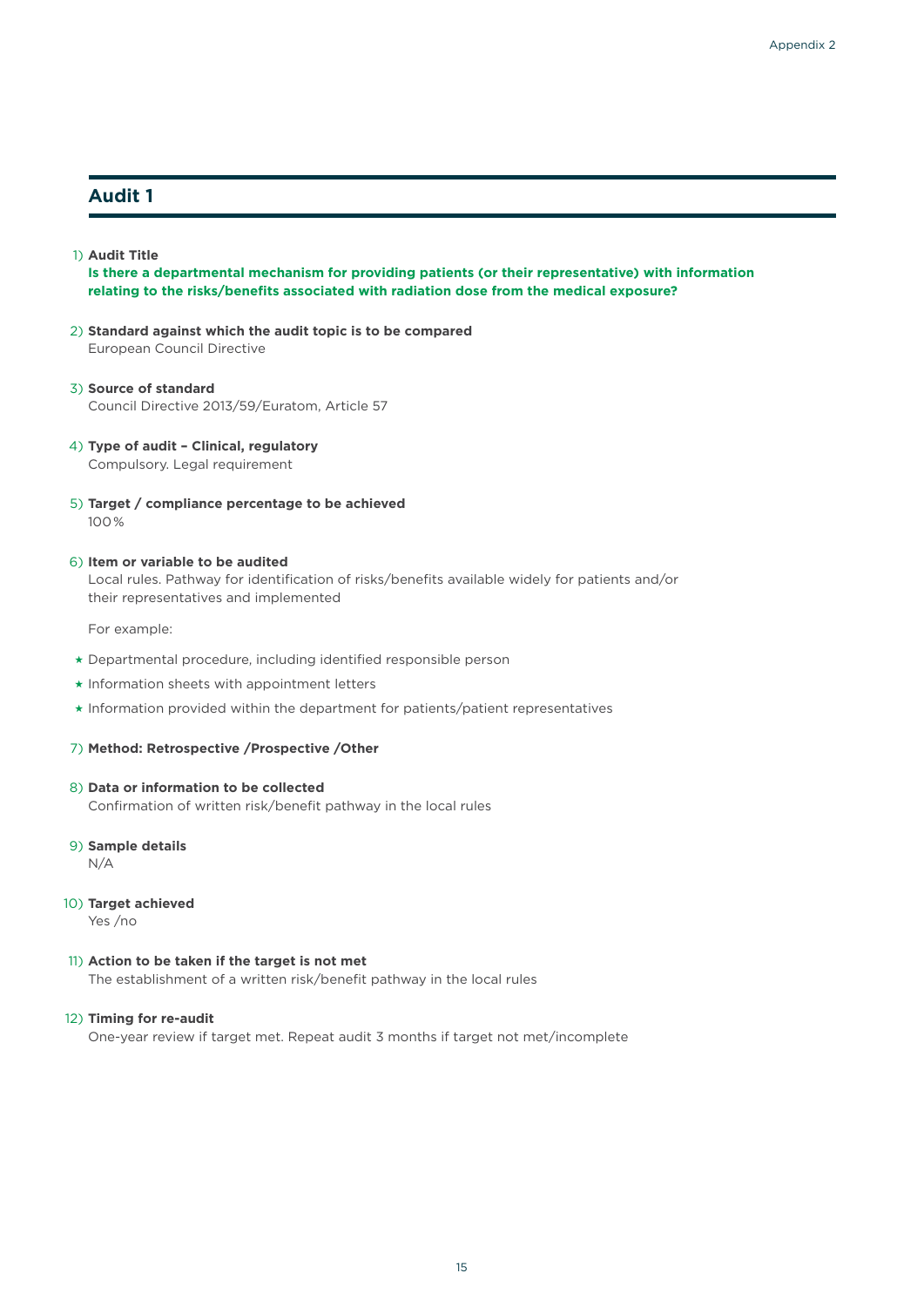#### 1) **Audit Title**

**Is there an established mechanism within the department to register and analyse accidental/unintended exposures?**

- 2) **Standard against which the audit topic is to be compared** European Council Directive
- 3) **Source of standard** Council Directive 2013/59/Euratom, Article 63
- 4) **Type of Audit Clinical, regulatory** Compulsory: legal requirement
- 5) **Target /compliance percentage to be achieved** 100 %

#### 6) **Item or variable to be audited**

The existence of a department repository for this information, with agreed mechanisms in place for record keeping and analysis of accidental or unintended exposures

#### 7) **Method**

Retrospective / Prospective / Other

#### 8) **Data or information to be collected**

The existence of a department repository for this information The number of cases / year, case outcomes in terms of registration and root cause analysis

#### 9) **Sample details**

Confirmation of appropriate resource Retrospective calculation of the number of cases per year Circumstances of the exposure in each case, analysis of causes, appropriate policy adjustments made

#### 10) **Target achieved**

Yes / no

#### 11) **Action to be taken if the target is not met.**

Creation of appropriate resource, review department policies on recording and analysing accidental or unintended exposures of this nature

#### 12) **Timing for re-audit**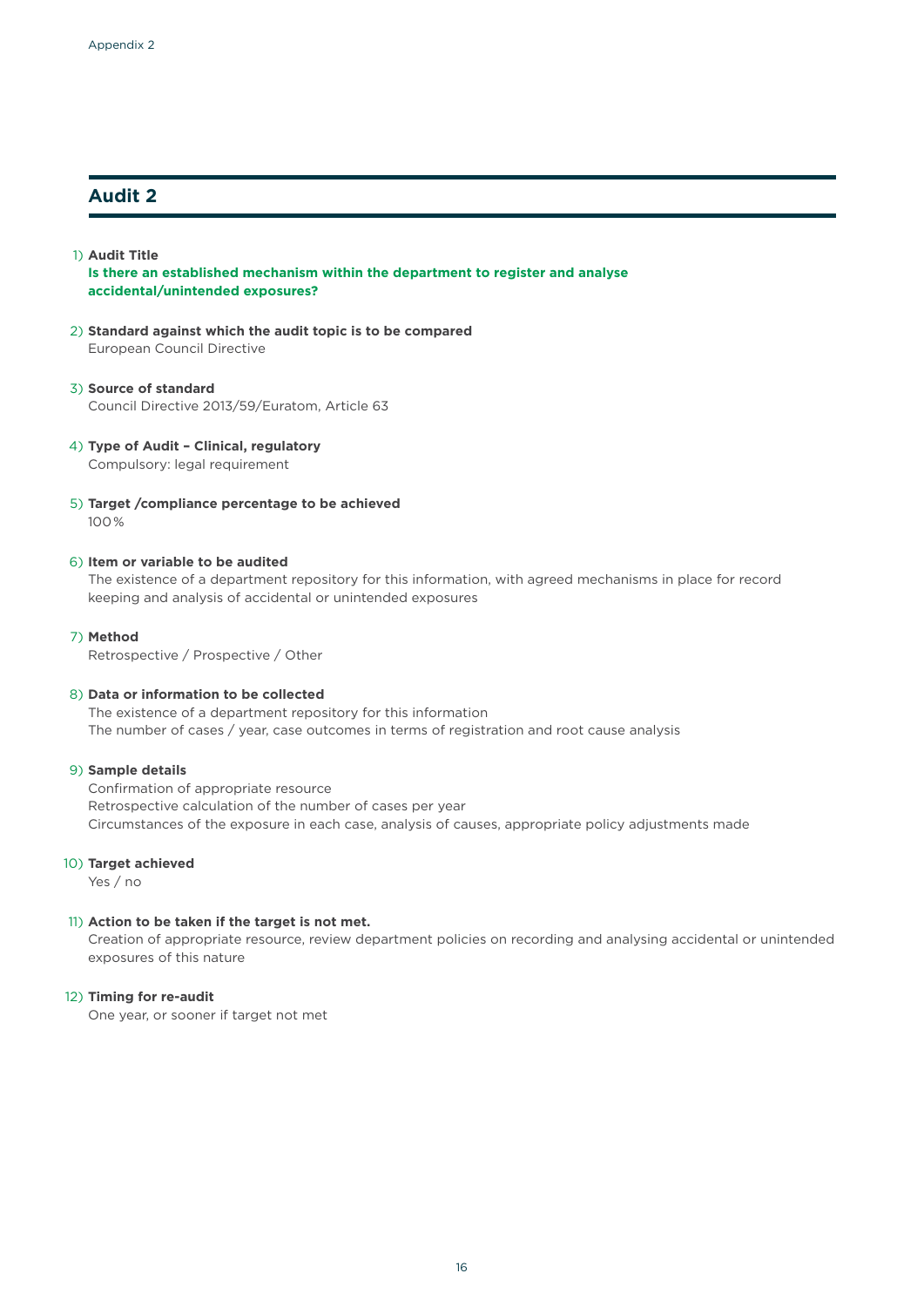#### 1) **Audit Title**

**Is there departmental policy for informing patients or their representative that they have undergone an accidental exposure?**

- 2) **Standard against which the audit topic is to be compared** European Council Directive
- 3) **Source of standard** Council Directive 2013/59/Euratom, Article 63
- 4) **Type of Audit Clinical, regulatory** Compulsory. Legal requirement
- 5) **Target / compliance percentage to be achieved**  100 %

#### 6) **Item or variable to be audited**

Local policy rules. Pathway for follow up of accidental exposure. Arrangements also to be in place to inform the referrer and the practitioner

#### 7) **Method**

Retrospective / prospective

#### 8) **Data or information to be collected**

Confirmation of existence of local rules pathway for accidental exposure follow up Number of cases / year Date / Time / Reason for accidental exposure together with dose Consequences, if any, of the exposure

#### 9) **Sample details**

One year analysis of the above

#### 10) **Target achieved**

Yes / no

#### 11) **Action to be taken if the target is not met** Implementation of clear pathway in the local rules

#### 12) **Timing for re-audit**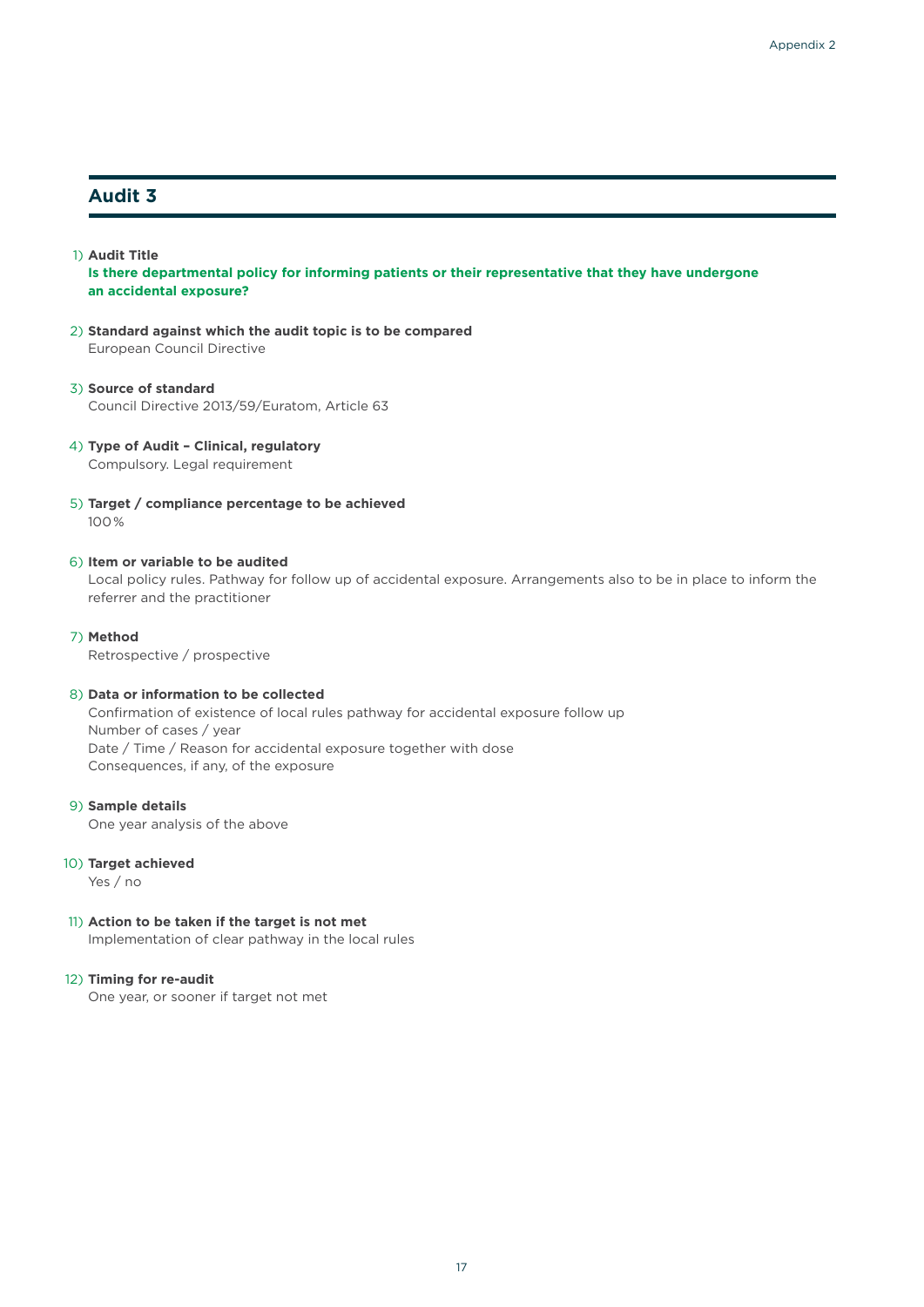#### 1) **Audit Title Is there a mechanism for record keeping and retrospective analysis of accidental or unintended medical exposures?**

- 2) **Standard against which the audit topic is to be compared** European Council Directive
- 3) **Source of standard** Council Directive 2013/59/Euratom, Article 63
- 4) **Type of Audit Clinical, regulatory** Compulsory. Legal requirement.
- 5) **Target / compliance percentage to be achieved** 100 % (Such a resource must exist)
- 6) **Item or variable to be audited** Formal record of accidental or unintended exposures

#### 7) **Method**

Retrospective / prospective

#### 8) **Data or information to be collected**

Review of components of formal record of accidental or unintended medical exposures Number of incidents Patient demographics Date, time and nature of incidents Corrective measures taken and timings, dissemination of learning points

#### 9) **Sample details**

One year review of formal record of accidental or unintended medical exposures

#### 10) **Target achieved**

Yes / no

#### 11) **Action to be taken if the target is not met**

Creation of a detailed formal record of accidental or unintended medical exposures Are mechanisms in place to disseminate learning information from accidental or unintended exposures to relevant parties

#### 12) **Timing for re-audit**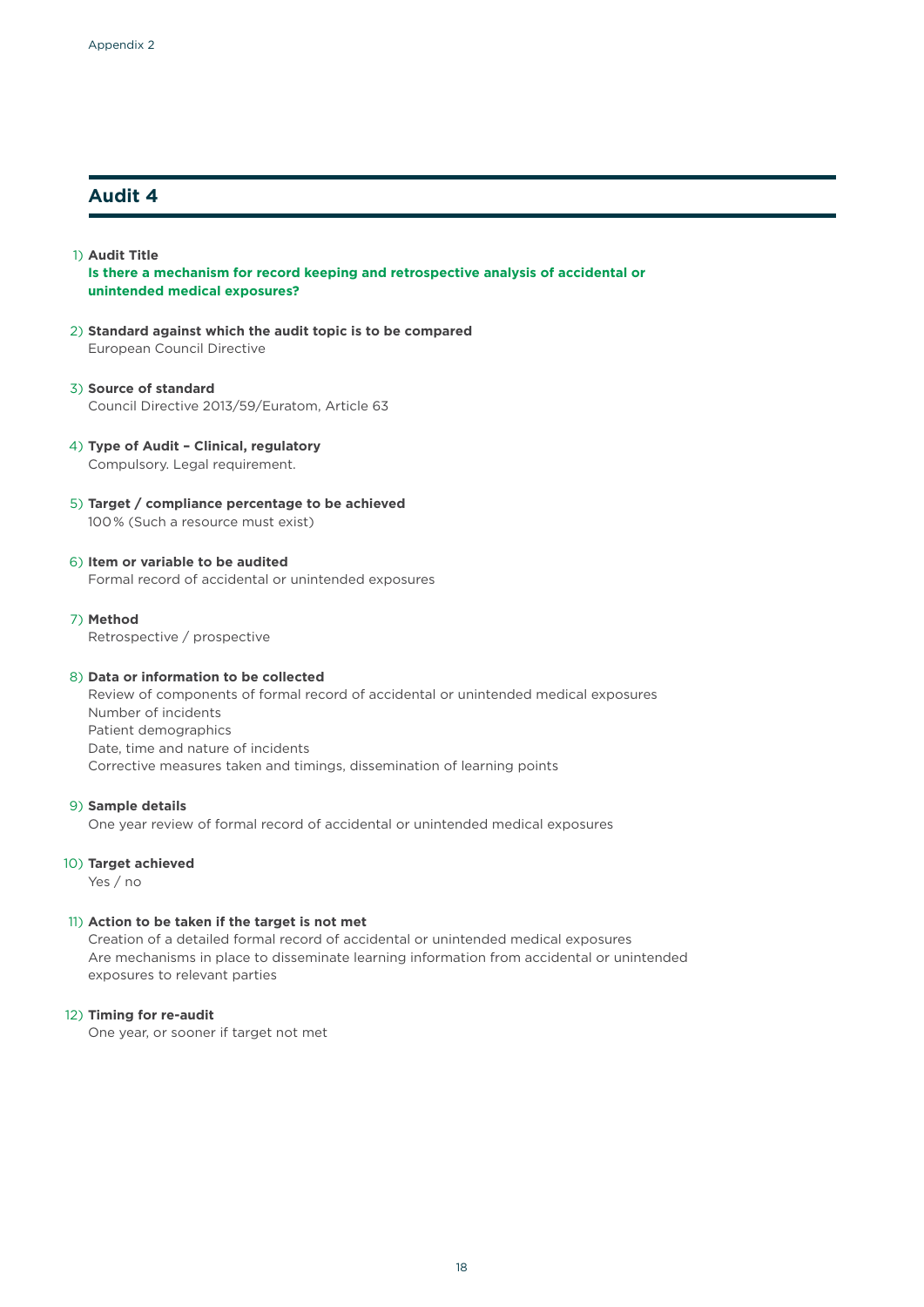#### 1) **Audit Title**

**Is there a mechanism for referring accidental exposure events to the medical physics expert (MPE) and informing the competent authority of significant events?**

- 2) **Standard against which the audit topic is to be compared** European Council Directive
- 3) **Source of standard** Council Directive 2013/59/Euratom, Article 63
- 4) **Type of Audit Clinical, regulatory** Compulsory: legal requirement
- 5) **Target / compliance percentage to be achieved** 100 %
- 6) **Item or variable to be audited** Local rules. Identification of an appropriate information pathway

#### 7) **Method**

Retrospective / prospective

#### 8) **Data or information to be collected**

Identification of an appropriate information pathway Contact details for the MPE and the competent authority official Date / time / reason / consequences of the exposure, actions taken

#### 9) **Sample details**

Review of one year accidental exposures

#### 10) **Target achieved**

Yes / no

#### 11) **Action to be taken if the target is not met**

Implementation of an appropriate information pathway Review contact details and route of communication with MPE

#### 12) **Timing for re-audit**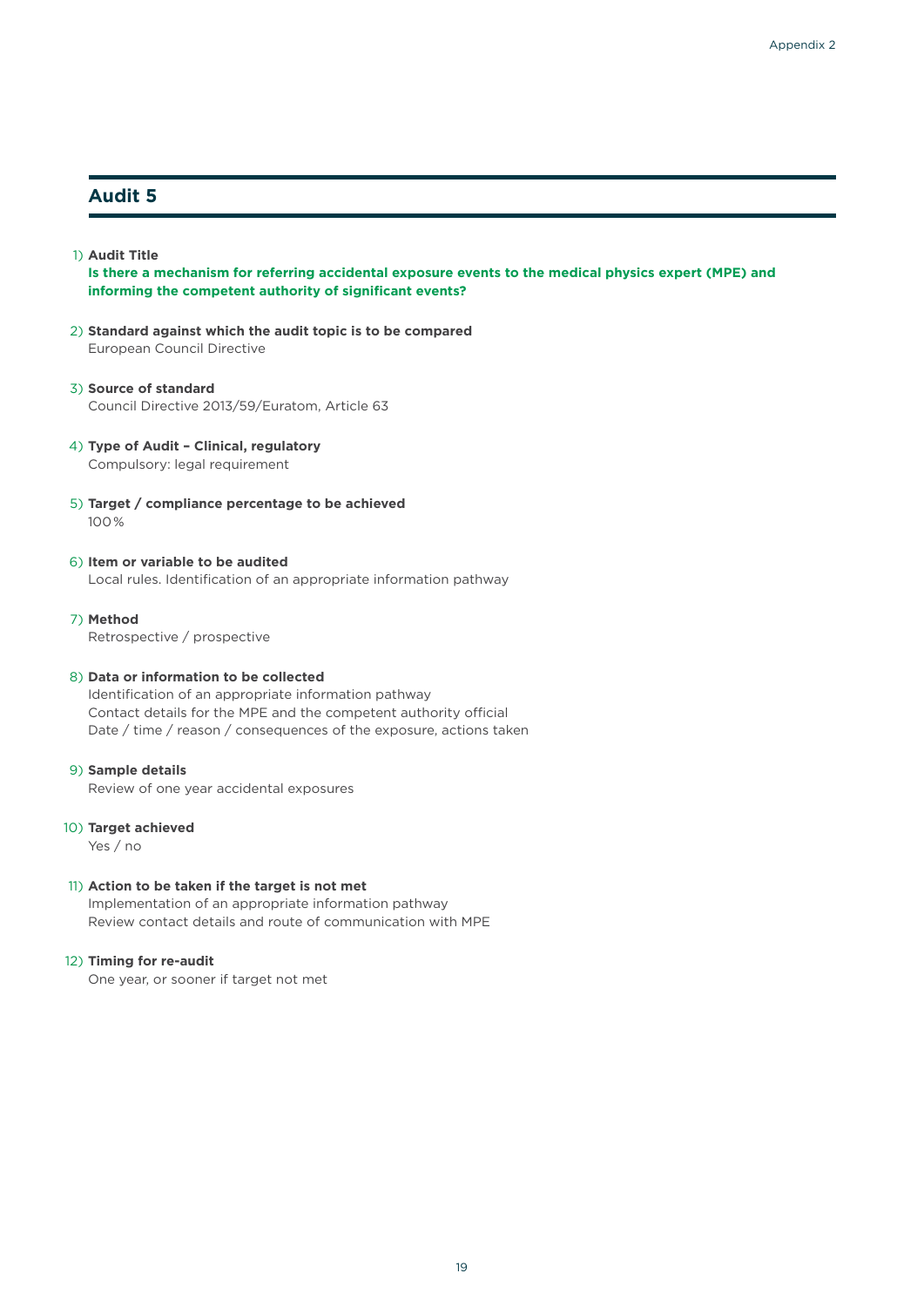#### 1) **Audit Title**

**Does the department utilise criteria provided by the relevant radiation protection competent authority for what constitutes an accidental or unintended significant exposure?**

- 2) **Standard against which the audit topic is to be compared** Council Directive
- 3) **Source of standard** Council Directive 2013/59/Euratom, Article 63
- 4) **Type of Audit Clinical, regulatory** Compulsory. Legal requirement
- 5) **Target / compliance percentage to be achieved** 100 %

#### 6) **Item or variable to be audited**

Local rules. Criteria defining significant accidental or unintended exposures, as provided by the relevant radiation protection competent authority

#### 7) **Method**

Retrospective/prospective

#### 8) **Data or information to be collected** Criteria defining accidental or unintended exposures of significance Date / time / cause / consequences of each exposure

9) **Sample details** One year review of above

#### 10) **Target achieved**

Yes / no

#### 11) **Action to be taken if the target is not met.**

Implementation of such a resource, liaison with radiation protection competent authority for guidance

#### 12) **Timing for re-audit**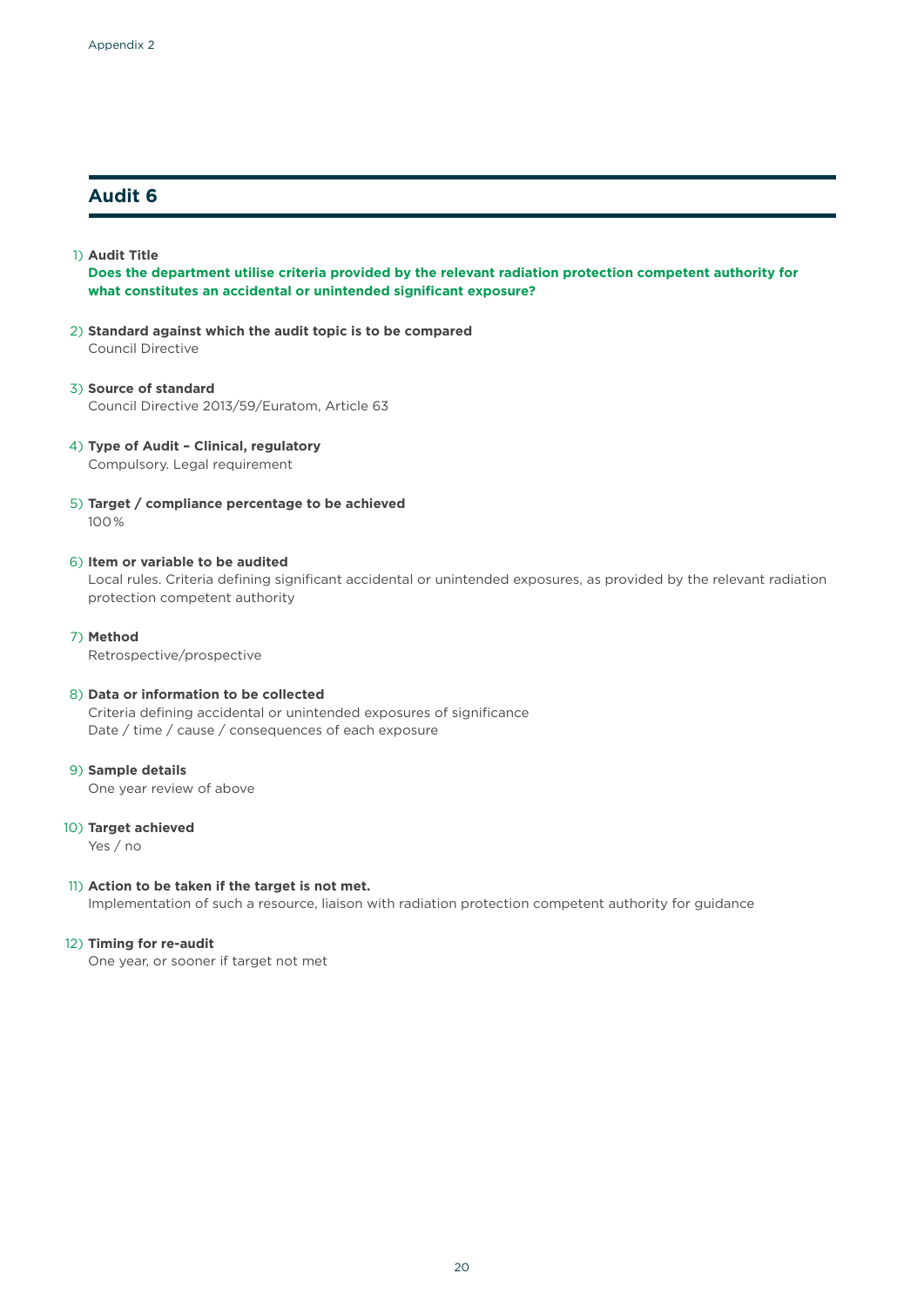#### 1) **Audit Title**

**Is there evidence for appropriate training for individuals with delegated responsibility (in the case of non-radiologists), for the justification process?**

- 2) **Standard against which the audit topic is to be compared** Council Directive
- 3) **Source of standard** Council Directive 2013/59/Euratom, Article 57
- 4) **Type of Audit Clinical, regulatory** Compulsory. Legal requirement

#### 5) **Target /compliance percentage to be achieved**

100 % here would be an aspirational standard, a local standard here can be arrived at by prior agreement with all involved parties

#### 6) **Item or variable to be audited**

Local rules: training requirements for delegated non-radiologists; types of procedures suitable for justification

#### 7) **Method**

Retrospective / Prospective / Other

#### 8) **Data or information to be collected**

Identification of procedures that are delegated for justification Identification for a training programme for delegated non-radiologists Components of the programme Method by which participant is shown to be safe Number of participants Percentage of participants who complete the course successfully, reasons for failure

#### 9) **Sample details**

One-year review of the above

#### 10) **Target achieved**

Yes / no

#### 11) **Action to be taken if the target is not met**

Creation of a training programme for non-radiologists to whom justification is delegated Review of processes and selection around types of procedure suitable for non-radiologist justification

#### 12) **Timing for re-audit**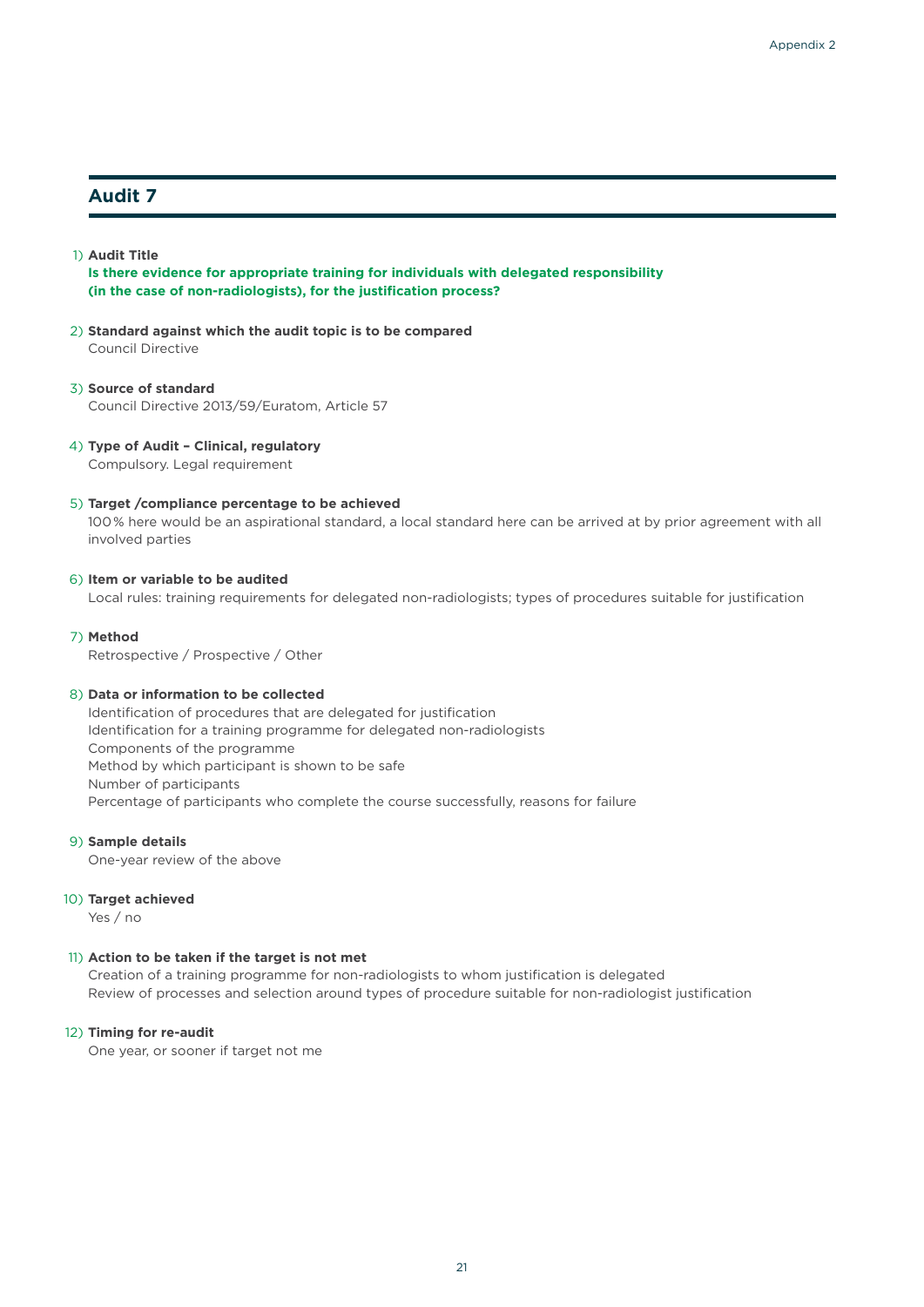#### 1) **Audit Title**

**Is there a departmental mechanism to confirm and document the non-pregnancy status of individuals undergoing medical exposures?**

- 2) **Standard against which the audit topic is to be compared** Council Directive
- 3) **Source of standard** Council Directive 2013/59/Euratom, Article 62
- 4) **Type of Audit Clinical, regulatory** Compulsory: legal requirement
- 5) **Target / compliance percentage to be achieved** 100 %
- 6) **Item or variable to be audited** Request form /Order comms

#### 7) **Method**

Retrospective / Prospective / Other

#### 8) **Data or information to be collected**

Identification of a place on the request form /order comms for the practitioner or operator to record the patient's date of (first day of) the last menstrual period. Ensure that the data is entered, signed, dated

#### 9) **Sample details**

One-month review of request forms / order comms

10) **Target achieved** 

Yes / no

#### 11) **Action to be taken if the target is not met**

Amendment to include place for this data on the request form Appropriate staff training to ensure that the data is always recorded

#### 12) **Timing for re-audit**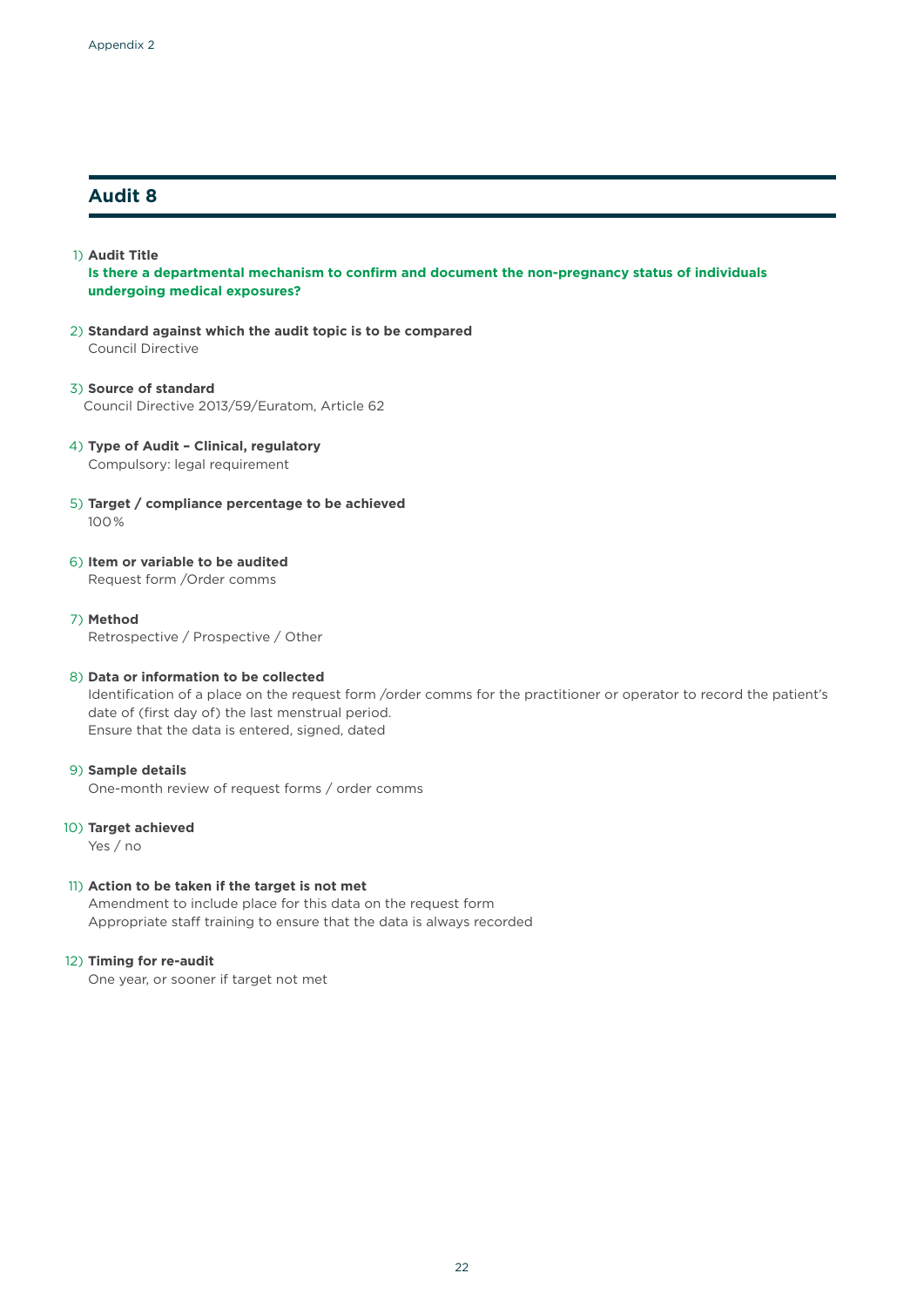#### 1) **Audit Title**

**Is there a written protocol for the identification of who is responsible for the justification process?**

2) **Standard against which the audit topic is to be compared** Council directive

#### 3) **Source of standard** Council Directive 2013/59/ Euratom, Article 57

#### 4) **Type of Audit – Clinical, regulatory** Compulsory: legal requirement

- 5) **Target / compliance percentage to be achieved** 100 %
- 6) **Item or variable to be audited** Request form / order comms

#### 7) **Method**

Retrospective / Prospective / Other

#### 8) **Data or information to be collected**

Confirmation of appropriate place on the request form for justification by practitioner Confirmation that this has been completed by appropriate person, signed, dated

#### 9) **Sample details**

One-month request form / order comms

#### 10) **Target achieved**

Yes / no

#### 11) **Action to be taken if the target is not met**

Redesign of the request form/order comms, education relevant staff Ensure that the justification practitioner has authorised the procedure Confirm those practitioners authorised to justify specific procedure

#### 12) **Timing for re-audit**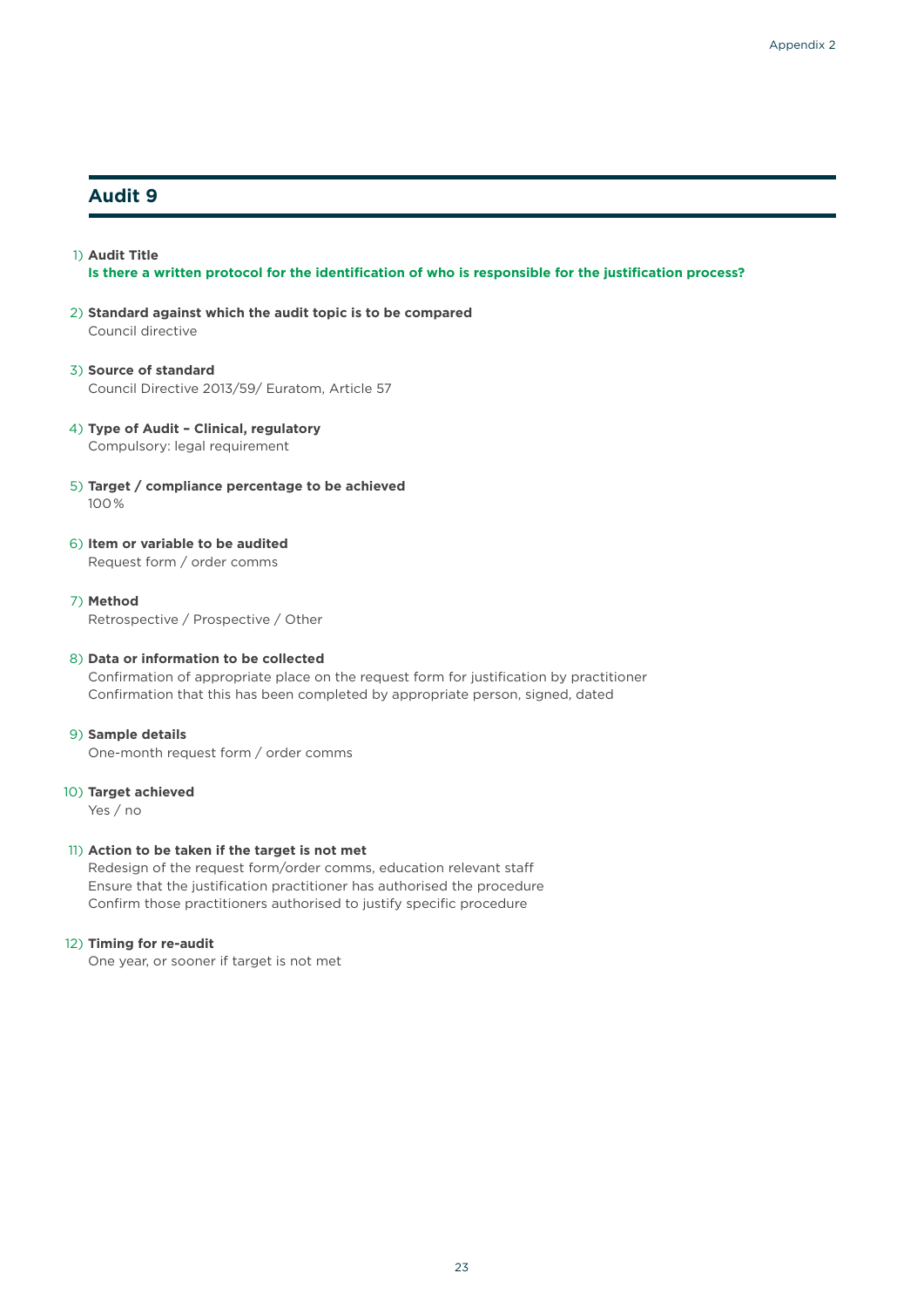#### 1) **Audit Title**

**For radiation exposure related to health screening by invitation on asymptomatic individuals, is there a local policy affirming justification by a competent authority?**

- 2) **Standard against which the audit topic is to be compared** Council Directive
- 3) **Source of standard** Council Directive 2013/59/Euratom, Article 55.2.h
- 4) **Type of Audit Clinical, regulatory** Compulsory. Legal requirement
- 5) **Target / compliance percentage to be achieved** 100 %

#### 6) **Item or variable to be audited**

Confirmation of a certified programme on health screening, or specific documented justification for that individual by the practitioner, in consultation with the referrers following guidelines from the relevant medical society and the competent authority

7) **Method** Retrospective / Prospective / Other

#### 8) **Data or information to be collected**

Policy on health screening or individual justification by a competent authority (see above) Relevant criteria Patient numbers

9) **Sample details**

Three-month review of above

#### 10) **Target achieved**

Yes /no

#### 11) **Action to be taken if the target is not met**

Implementation of a policy on health screening or justification process involving practitioner/referrer and a competent authority

#### 12) **Timing for re-audit**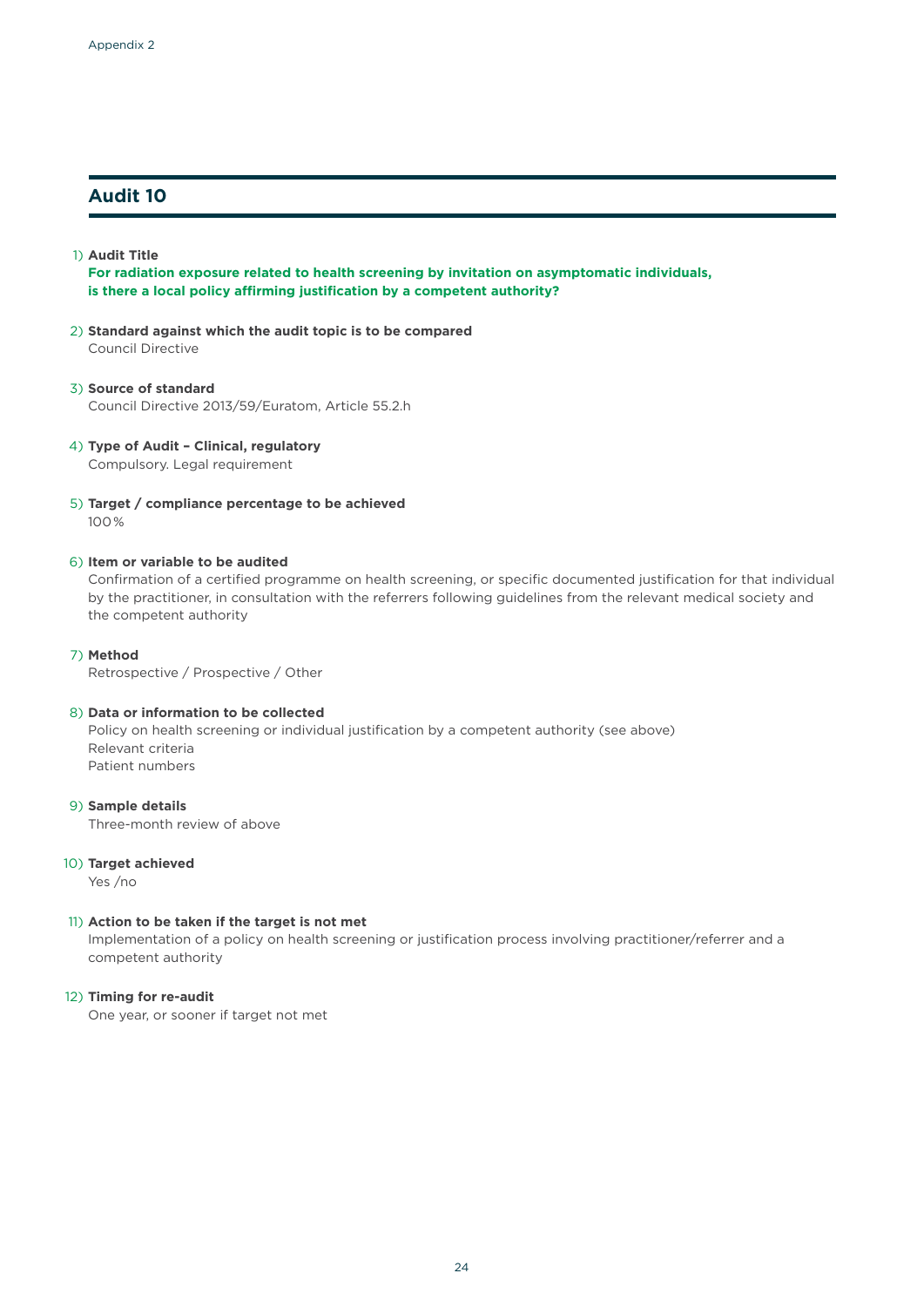#### 1) **Audit Title**

**What percentage of studies involving ionising radiation are justified in advance of being performed?**

2) **Standard against which the audit topic is to be compared** European Council Directive

#### 3) **Source of standard** Council Directive 2013/59/Euratom, Article 55

- 4) **Type of Audit Clinical, regulatory** Compulsory. Legal requirement
- 5) **Target / compliance percentage to be achieved** 100 %
- 6) **Item or variable to be audited** Request forms / order comms: justification practitioner identification
- 7) **Method**

Retrospective/prospective

#### 8) **Data or information to be collected**

Request forms / order comms: justification practitioner identification Percentage correctly completed and verified

#### 9) **Sample details**

One-month review of the above

#### 10) **Target achieved**

Yes / no

#### 11) **Action to be taken if the target is not met**

Amendment of request forms / order comms Education of individuals involved in justification, review of justification practitioners identity / qualifications

#### 12) **Timing for re-audit**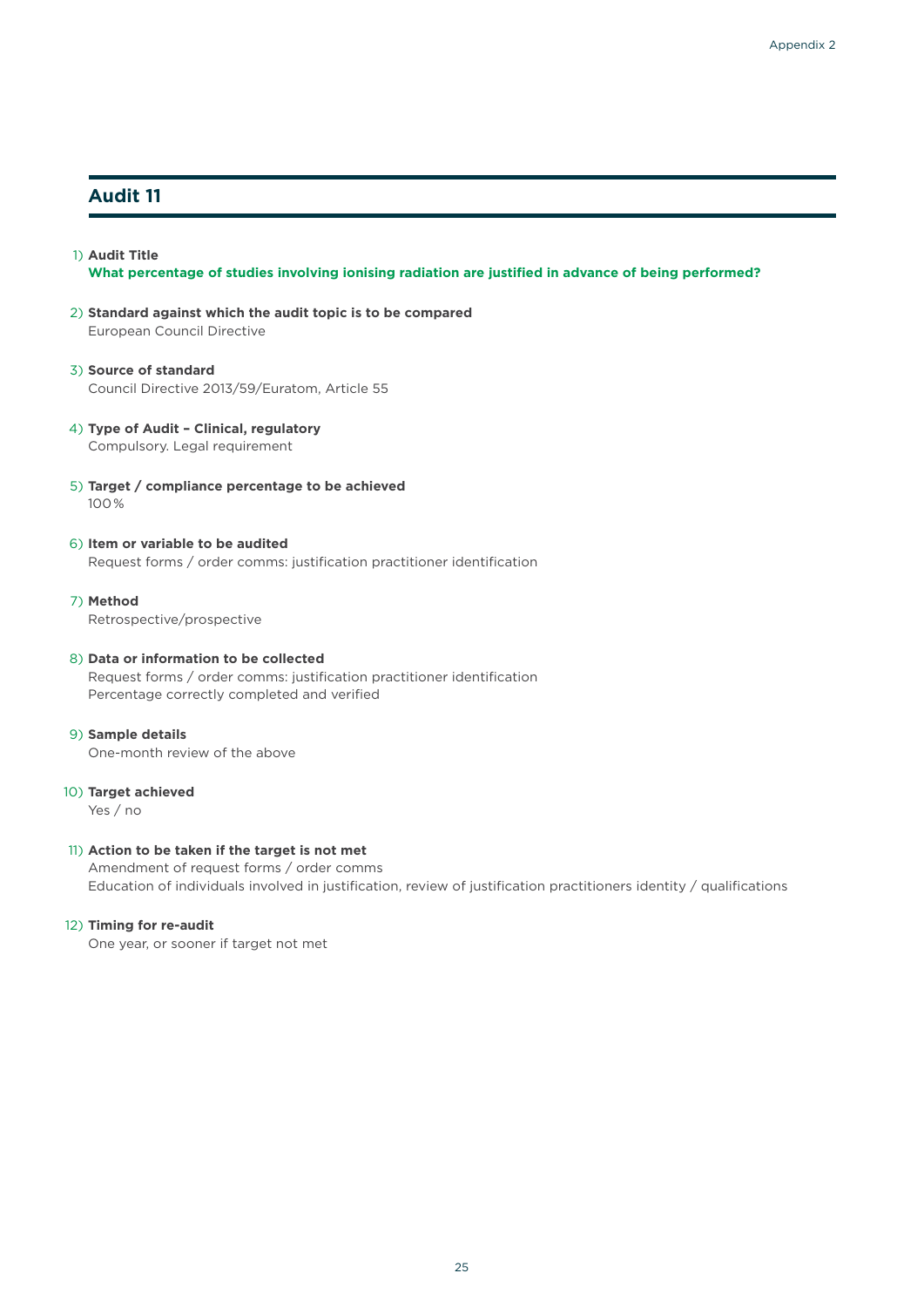#### 1) **Audit Title**

**What mechanism exists on the request form for contacting referrers to permit pre-exposure justification discussions to occur if necessary?**

- 2) **Standard against which the audit topic is to be compared** European Council Directive
- 3) **Source of standard** Council Directive 2013/59/Euratom, Article 55
- 4) **Type of Audit Clinical, regulatory** Compulsory: legal requirement
- 5) **Target / compliance percentage to be achieved** 100 %
- 6) **Item or variable to be audited** Request form / order comms Relevant communication data pathway documented clearly

#### 7) **Method**

Retrospective / Prospective / Other

#### 8) **Data or information to be collected**

Request form / order comms Relevant communication data pathway Referrer name / location / phone / email information, all clearly legible Percentage of each correctly completed

#### 9) **Sample details**

One-month review of the above

#### 10) **Target achieved**

Yes / no

#### 11) **Action to be taken if the target is not met.**

Revision of request form / order comms to include pertinent contact information for referrer Education of referrers around importance (and legal requirement) of provision of contact details

#### 12) **Timing for re-audit**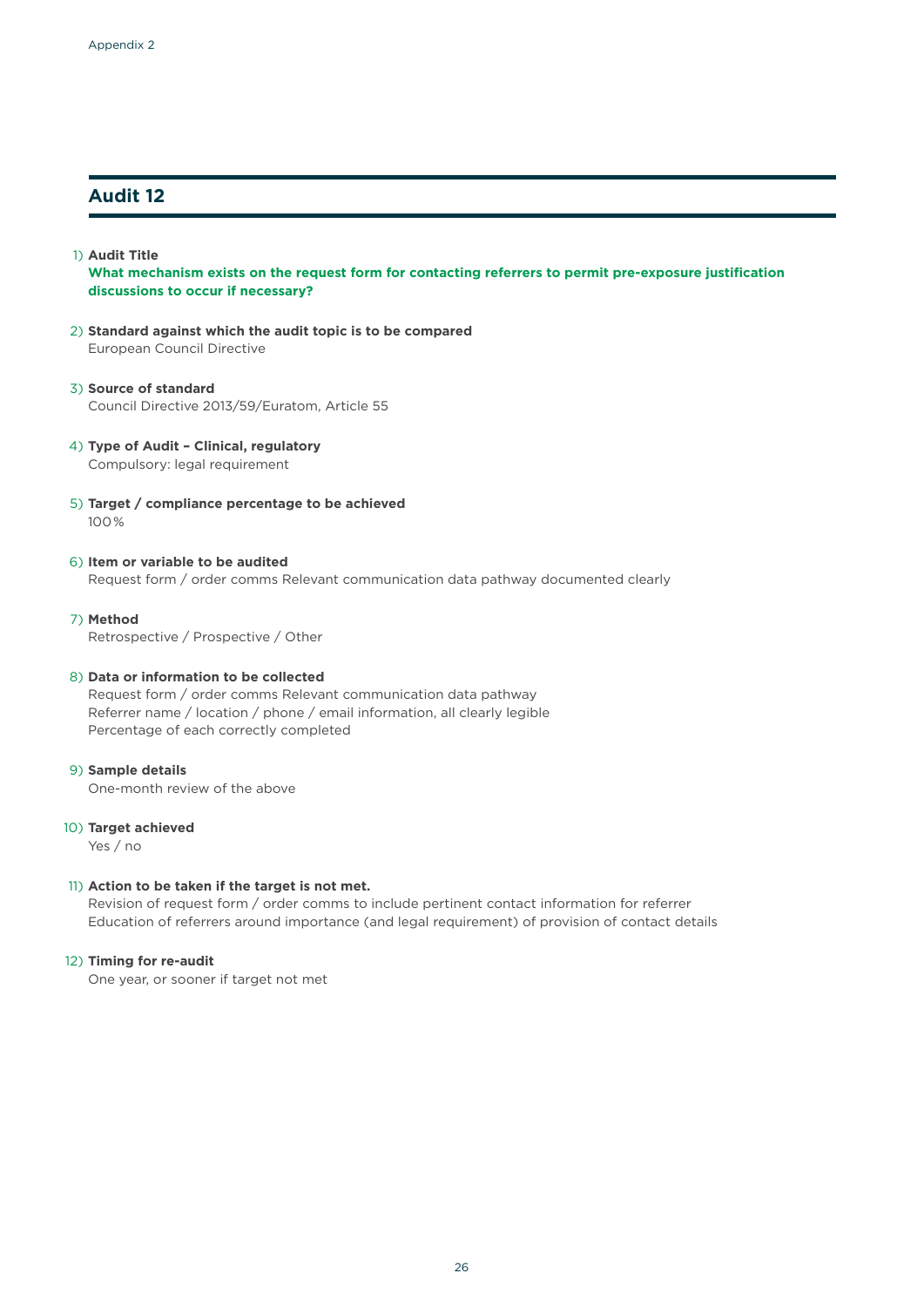#### 1) **Audit Title**

**Is there a written protocol for who may be responsible for justification of X-ray /fluoroscopic /ionising interventional radiological procedures?**

- 2) **Standard against which the audit topic is to be compared** European Council Directive
- 3) **Source of standard** Council Directive 2013/59/Euratom, Article 57
- 4) **Type of Audit Clinical, regulatory** Compulsory
- 5) **Target / compliance percentage to be achieved** 100 %

#### 6) **Item or variable to be audited**

Local rules: written protocol for delegated responsibility for the justification of fluoroscopic / ionising interventional radiological procedures

#### 7) **Method**

Retrospective /Prospective /Other

#### 8) **Data or information to be collected**

Written protocol for responsibility for the justification of fluoroscopic / ionising interventional radiological procedures Criteria for inclusion Correlation with request forms / order comms Percentage correctly completed, signed, dated

#### 9) **Sample details**

One month as above

#### 10) **Target achieved**

Yes / no

#### 11) **Action to be taken if the target is not met**

Establishment of a written protocol for responsibility for the justification of fluoroscopic / ionising interventional radiological procedures

Review staff training, education

#### 12) **Timing for re-audit**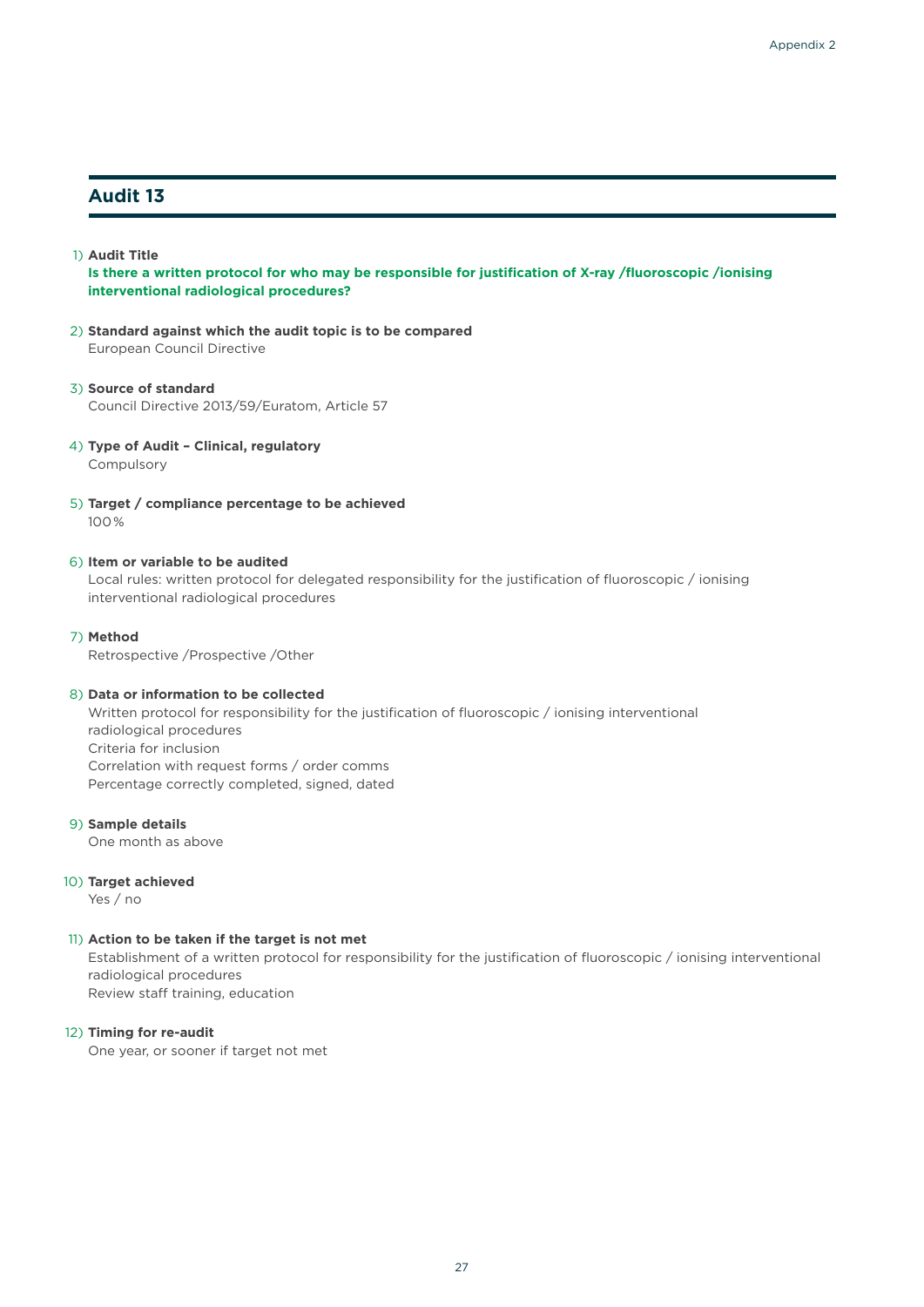#### 1) **Audit Title Is there a written protocol for who may be responsible for justification of CT studies?**

2) **Standard against which the audit topic is to be compared** European Council Directive

#### 3) **Source of standard** Council Directive 2013/59/Euratom, Article 57

- 4) **Type of Audit Clinical, regulatory** Compulsory, legal requirement
- 5) **Target / compliance percentage to be achieved** 100 %
- 6) **Item or variable to be audited** Local rules: written protocol for identification of those with responsibility for the justification of CT studies

#### 7) **Method**

prospective/retrospective

#### 8) **Data or information to be collected**

Written protocol for identification of those with responsibility for the justification of CT studies Criteria for inclusion Correlation with request forms /order comms Percentage correctly completed, signed, dated

#### 9) **Sample details**

One month as above

#### 10) **Target achieved**

Yes / no

#### 11) **Action to be taken if the target is not met**

Establishment of a written protocol for responsibility for the justification of CT studies Education of staff, staff training

#### 12) **Timing for re-audit**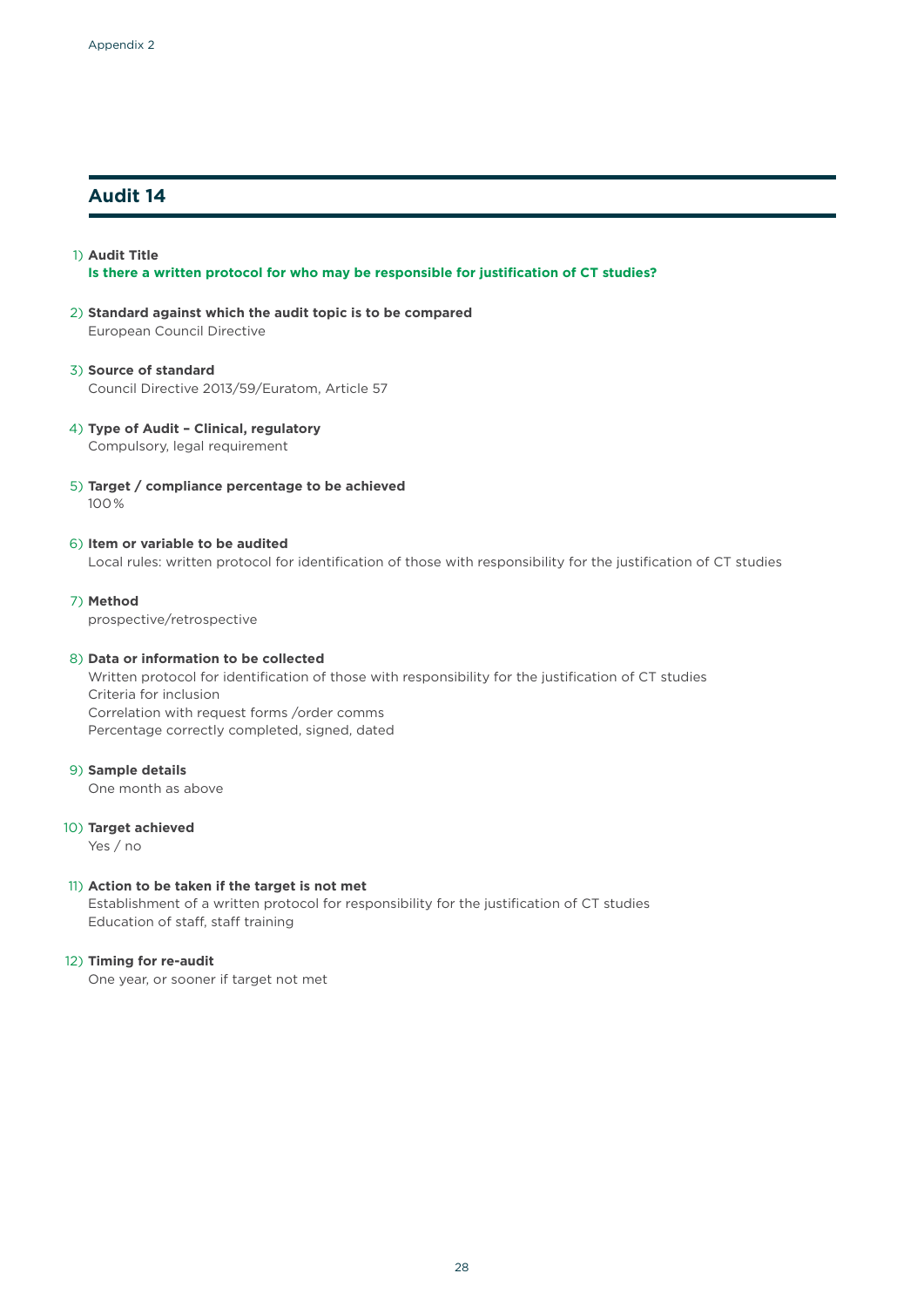#### 1) **Audit Title What mechanism is used to evaluate patient dose in high dose procedures?**

2) **Standard against which the audit topic is to be compared** European Council Directive

#### 3) **Source of standard** Council Directive 2013/59/Euratom, Article 60

- 4) **Type of Audit Clinical, regulatory** Compulsory. Legal requirement
- 5) **Target / compliance percentage to be achieved** 100 %
- 6) **Item or variable to be audited** Calibrated, approved dose calculation systems in all high dose equipment
- 7) **Method**

Retrospective/prospective

#### 8) **Data or information to be collected**

Dose calculation and recording systems in CT/IR/NM systems Patient exposure results in each of these

## 9) **Sample details**

One-month review of above

#### 10) **Target achieved**

Yes / no

#### 11) **Action to be taken if the target is not met.**

Equipment modification or replacement to install appropriate measurement systems in all high dose equipment Consultation with medical physics experts and Competent Authority

#### 12) **Timing for re-audit**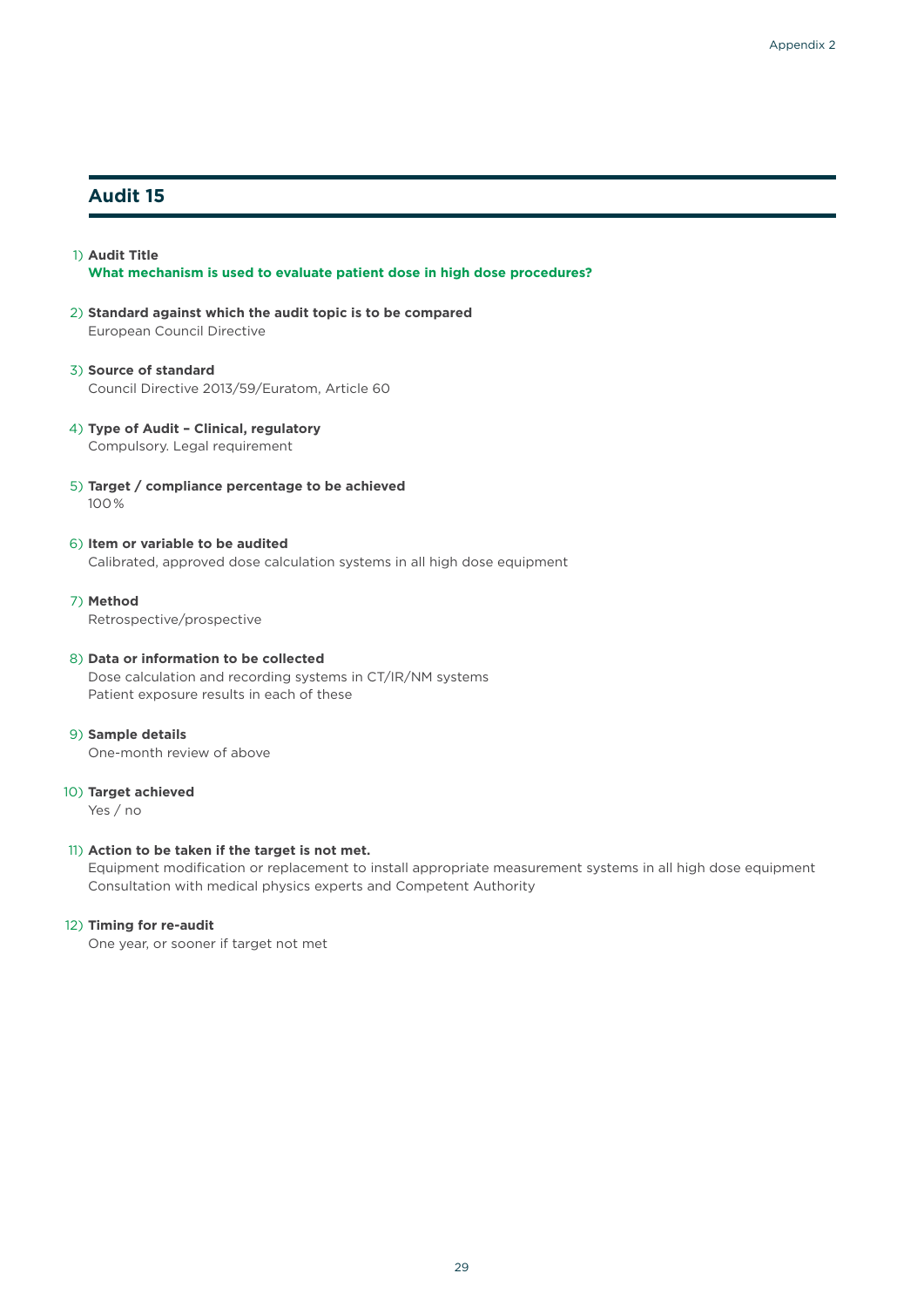#### 1) **Audit Title**

#### **What percentage of radiodiagnostic procedures have established diagnostic reference levels (DRL)?**

#### 2) **Standard against which the audit topic is to be compared**

Council Directive Please note also recent European Commission published guidelines on paediatric DRLs – this would be another suitable subject for audit *[European Guidelines on Diagnostic Reference Levels for Paediatric Imaging](http://www.eurosafeimaging.org/wp/wp-content/uploads/2018/09/rp_185.pdf)*

#### 3) **Source of standard**

Council Directive 2013/59/Euratom, Article 56

#### 4) **Type of Audit – Clinical, regulatory**

Compulsory. Legal requirement

5) **Target / compliance percentage to be achieved** 100 %

#### 6) **Item or variable to be audited**

Establishment and regular review of DRLs for all radiodiagnostic examinations

7) **Method** Retrospective/prospective

#### 8) **Data or information to be collected**

Exposure levels for all radiodiagnostic procedures compared to DRLs Percentage in each category above the DRL

#### 9) **Sample details**

One-month review of above

#### 10) **Target achieved**

Yes / no

#### 11) **Action to be taken if the target is not met**

Remedial action to reduce exposure dose levels Equipment implications / staffing training Protocols for scanning Appropriate local reviews instigated whenever DRLs are consistently exceeded and corrective action taken without delay

#### 12) **Timing for re-audit**

Rolling audit programme, frequency to be agreed locally and with medical physics expert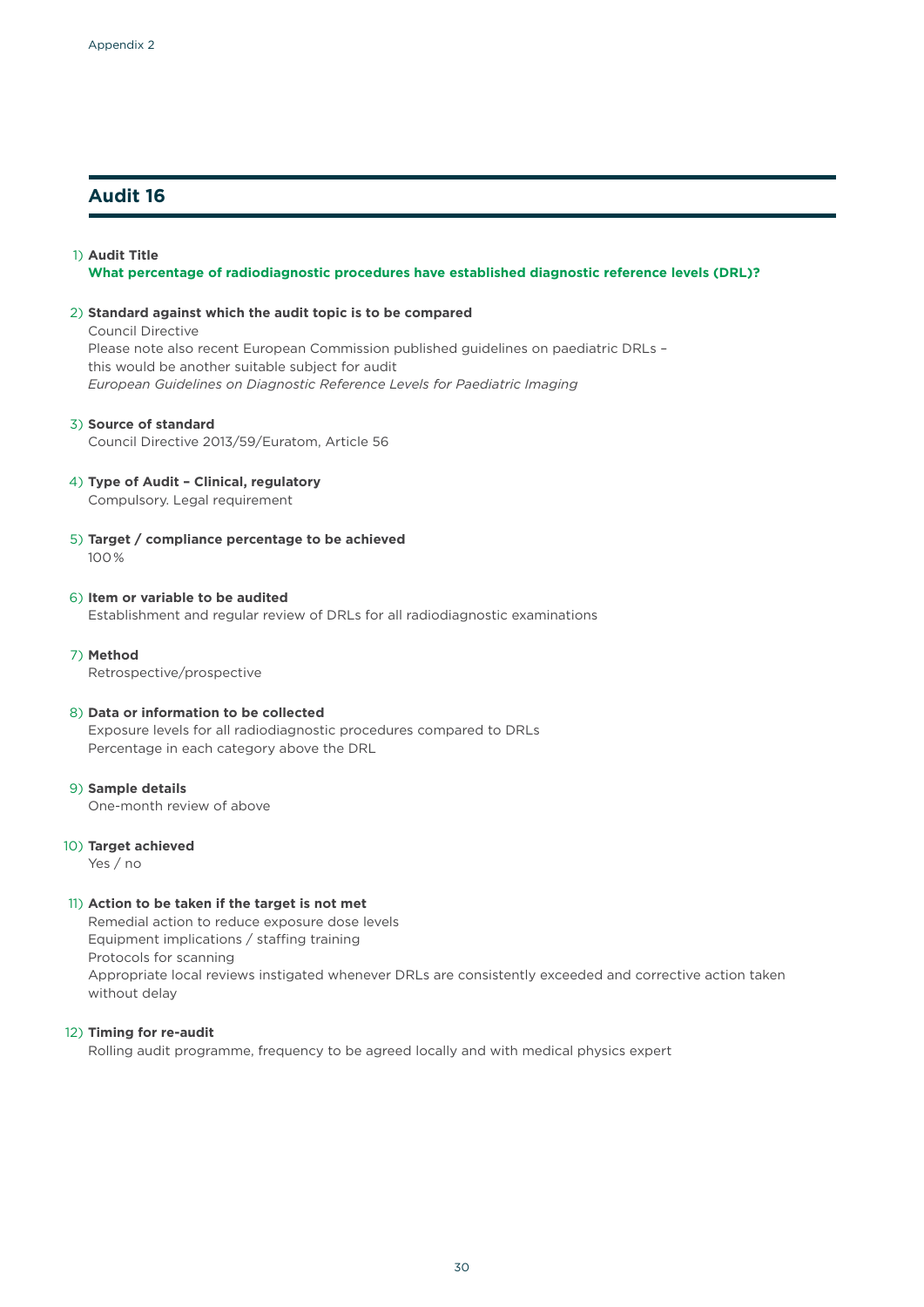#### 1) **Audit Title**

#### **Specific technical requirements for equipment for use in medical exposures**

#### 2) **Standard against which the audit topic is to be compared**

Council Directive

The BSSD article 60 has introduced specific requirements for new equipment, there are no current requirements for equipment replacement solely based on age (as opposed to performance, see article 60.2)

#### 3) **Source of standard**

European directive 2013/59/Euratom, Article 60

#### 4) **Type of audit**

Clinical regulatory

#### 5) **Target / compliance percentage to be achieved**

100 % – mandatory and subject to inspection

#### 6) **Item or variable to be audited**

A number of potential audit variables, including:

- a) Fluoroscopy equipment without a device to automatically control dose rate, or without an image intensifier, is prohibited
- b) IR equipment should have the facility to inform the practitioner of the quantity of radiation produced during the procedure
- c) IR/CT equipment should have the facility to inform the practitioner at the end of the procedure of relevant parameters for assessing patient dose

d) IR/CT equipment has the capacity to transfer the above information to the record of the examination Please note there are a number of exemptions detailed within the BSSD, these should be referred to prior to auditing

#### 7) **Method**

Retrospective/Prospective/Other Assessment of all existing / prospective equipment

#### 8) **Data or information to be collected**

See above

- 9) **Sample details (number of patients, collection time period)** See above
- 10) **Target achieved (yes / no / not applicable)** Y or N

#### 11) **Actions to be taken if the target is not met**

If N, this is an important issue which needs urgent review and discussion with appropriate authorities/ regulatory bodies and likely investment in new, updated equipment

#### 12) **Timing for re-audit**

(yes/no/not applicable)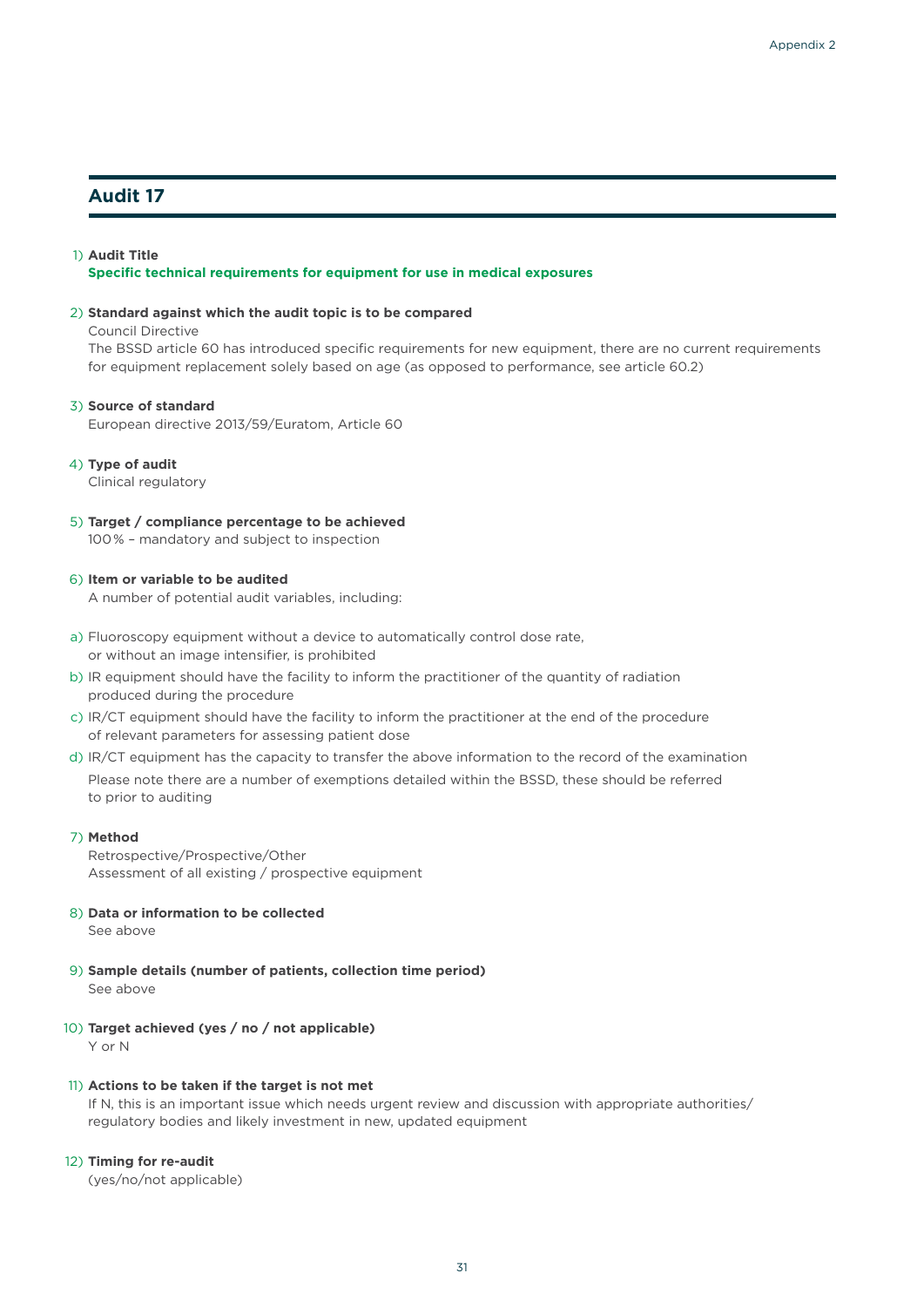#### 1) **Audit Title**

**Eye lens dose limits for occupational exposure**

#### 2) **Standard against which the audit topic is to be compared**

The BSSD modifies the occupational dose limit for the eye lens to 20 mSv/year from the previous value of 150 mSv/year. Special circumstances exist, allowing 100 mSv over 5 years, subject to a maximum dose of 50 mSv in a single year. Please note new lens dose limits for apprentices and students also (Article 11)

#### 3) **Source of standard**

Council Directive 2013/59/Euratom Article 9

#### 4) **Type of audit**

Regulatory

5) **Target / compliance percentage to be achieved** 100 %

#### 6) **Item or variable to be audited**

Local protocols/procedures, implemented and updated Measurement of occupational dose exposure

7) **Method** Retrospective or prospective

## 8) **Data or information to be collected**

Personal eye dosimetry measurements

#### 9) **Sample details**

Eye dosimetry measurements for individuals/radiologists with potential high dose ionising lens exposure e. g. interventional radiology

#### 10) **Target achieved**

(yes / no)

#### 11) **Actions to be taken if the target is not met**

If target not met the cause must be identified. Review protocols and procedures, involve medical physicist. Education/discussion and review local radiation protective practice with relevant radiologist/individual

#### 12) **Timing for re-audit**

A continuous programme of rolling audit, with early and prompt intervention and re-audit if target is not met

Please see also audit template 22.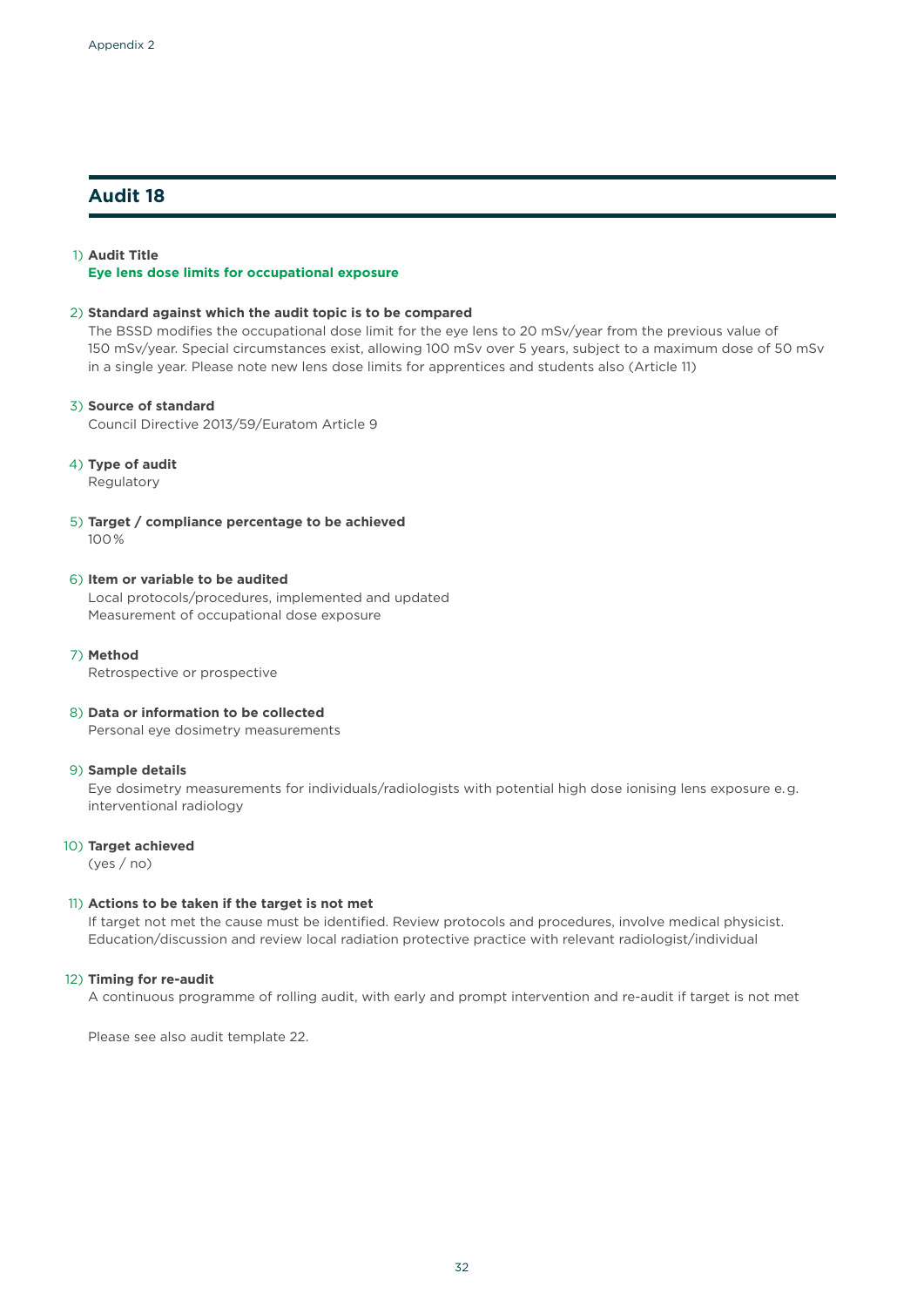#### 1) **Audit Title**

**Initial education and training in radiation protection** 

#### 2) **Standard against which the audit topic is to be compared**

All professionals involved in medical diagnostic imaging should meet the recommended level of initial education and training in radiation protection. All education and training provided for the different professions (radiologists, radiographers, nurses, clinicians, medical physicists etc) shall be documented

#### 3) **Source of standard**

[Radiation Protection no. 175, Guidelines on radiation protection education and training of medical professionals in](http://www.eurosafeimaging.org/wp/wp-content/uploads/2015/05/175.pdf)  [the European Union.](http://www.eurosafeimaging.org/wp/wp-content/uploads/2015/05/175.pdf) Council Directive 2013/59/Euratom, Article 18

#### 4) **Type of audit**

Regulatory audit

#### 5) **Target/compliance percentage to be achieved**

Radiation protection education and training starts at the entry level to the medical, dental and other healthcare professional schools. The Euratom BSS Directive [EC, 2000, RP 116] states that 'Member States shall encourage the introduction of a course on radiation protection in the basic curriculum of medical and dental schools'. Radiation protection courses should, however, have a different orientation and content for medical and dental students. Appropriate courses should be available to junior doctors, nurses, radiographers, etc.

#### 6) **Item or variable to be audited**

Local and national protocol and documentation on relevant initial theory and training in radiation protection

#### 7) **Method**

Retrospective /prospective

#### 8) **Data or information to be collected**

Data from staff records and/or national curricula

#### 9) **Sample details**

List of all relevant staff with records on education and year of examination

#### 10) **Target achieved**

Yes/No

#### 11) **Action to be taken if target not met**

If target not met the cause must be identified. Review content/provision of staff relevant curricula at local/ national level

#### 12) **Timing for re-audit**

If target not met a re-audit should be done within one year. If met, the re-audit could be done every two years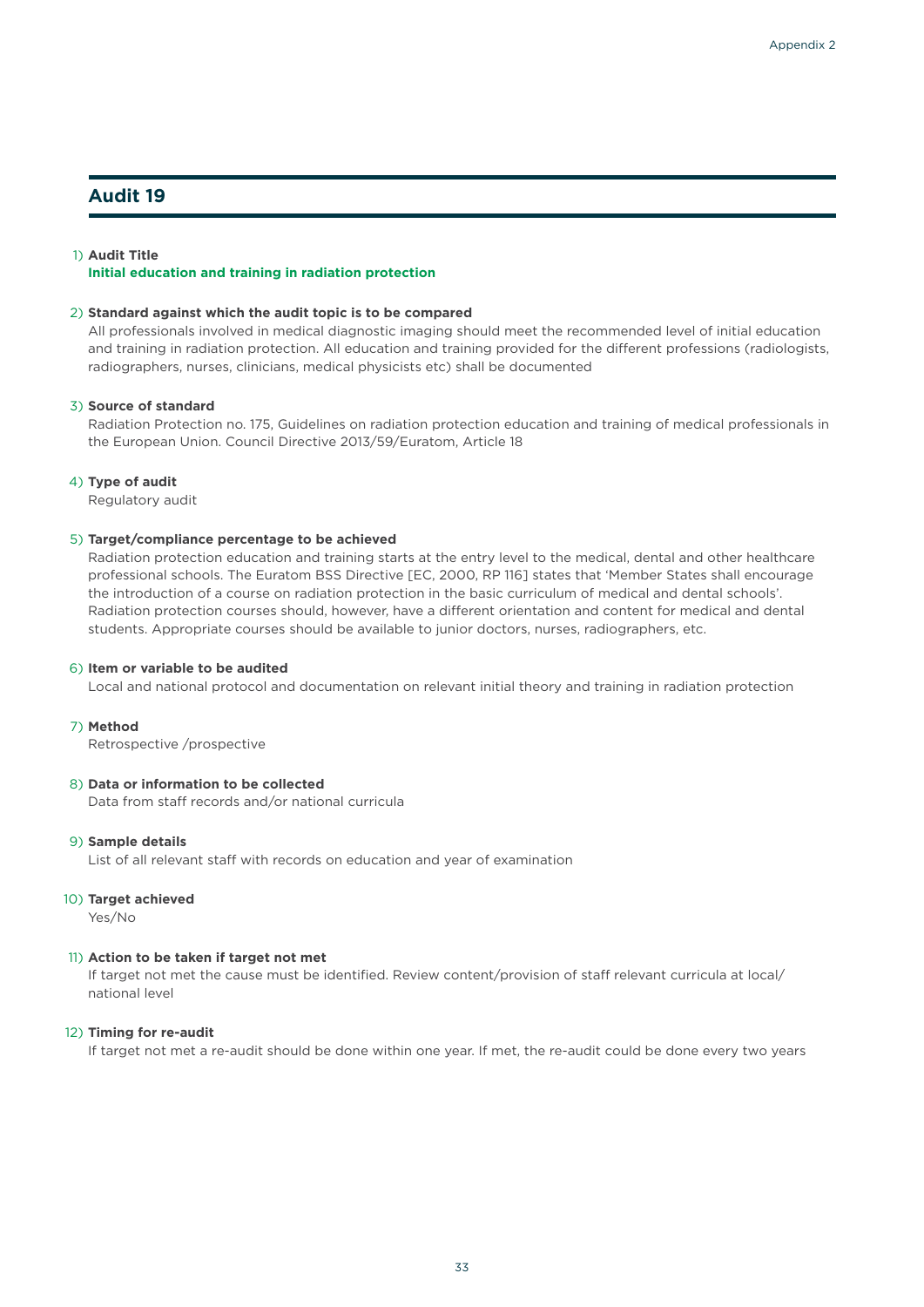#### 1) **Audit Title**

#### **Assessment of education plus training in radiation protection (including setting up national curricula, diplomas, formal qualifications), doses and side effects (including awareness of doses/risk by justifying staff)**

#### 2) **Standard against which the audit topic is to be compared.**

Each member state should arrange a program of continuous education in radiation protection for radiology departmental staff involved in any aspect of radiation protection.

#### 3) **Source of standard**

Council Directive 2013/59/Euratom. Local/national agreed process.

## 4) **Type of audit – clinical/regulatory**

Regulatory

5) **Target / compliance percentage to be achieved** 100 % (compulsory)

#### 6) **Item or variable to be audited** Participation, education in local and/or national program, program of assessment/compliance as appropriate

#### 7) **Method**

Retrospective / Prospective / Other Inspection of the education tool Levels of compliance/assessment amongst staff

#### 8) **Data or information to be collected**

Existence of an education programme, contents, review

#### 9) **Sample details**

All staff involved in radiation protection

#### 10) **Target achieved**

(yes / no)

#### 11) **Actions to be taken if the target is not met** Establish, review local/national training programme

#### 12) **Timing for re-audit**

(yes / no / not applicable) In one year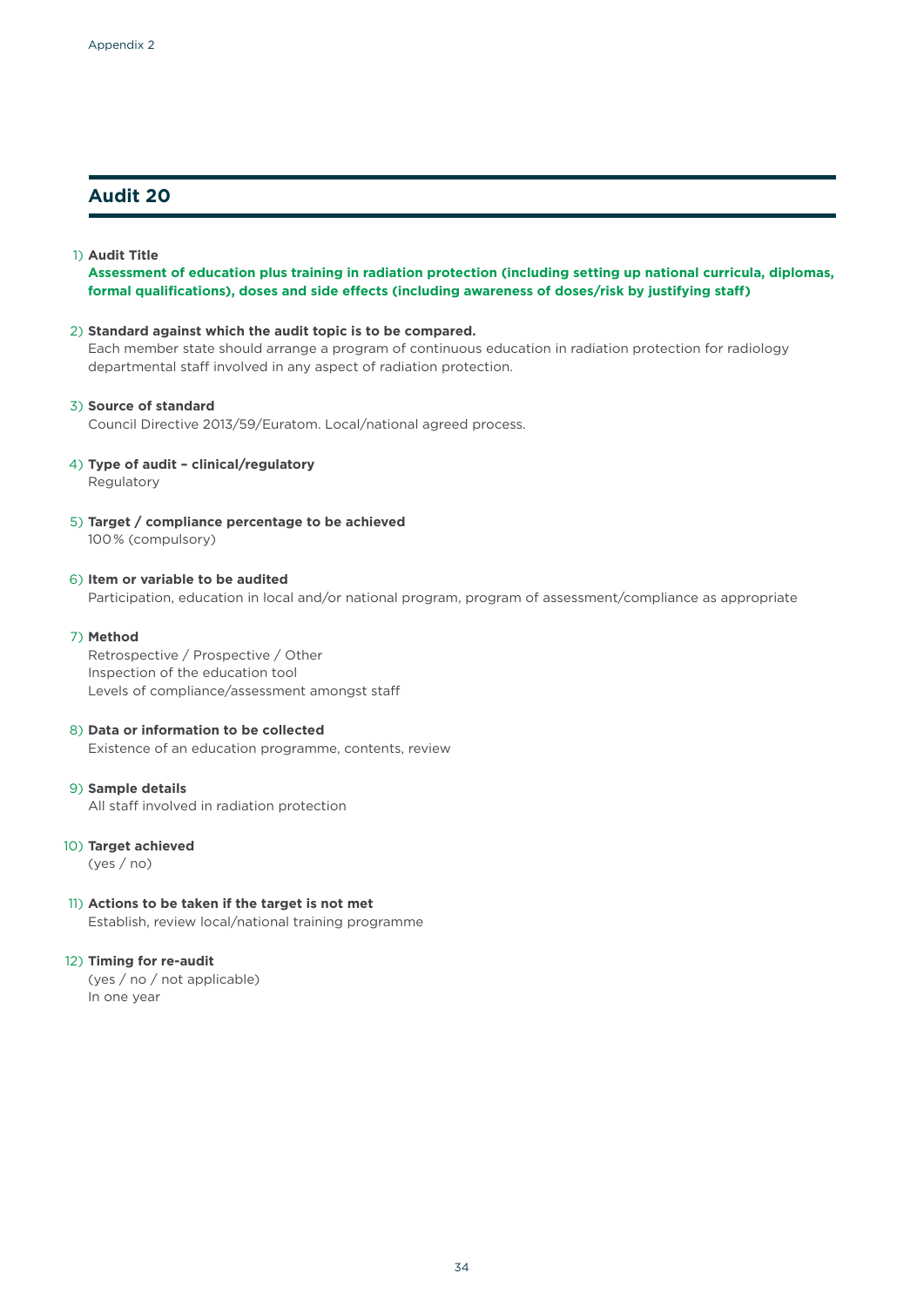#### 1) **Audit Title**

**Provision of clinical information to support justification**

#### 2) **Standard against which the audit topic is to be compared**

Each imaging request involving ionising radiation should undergo a justification process. For accurate justification radiologists/radiographers need to know the exam related clinical data including previous imaging findings. These are important in reporting as well as planning the most appropriate radiological examination and protocolling accordingly

#### 3) **Source of standard**

Council Directive 2013/59/Euratom, Article 55

4) **Type of audit – clinical/regulatory**

Regulatory

5) **Target / compliance percentage to be achieved** 100 % (compulsory)

#### 6) **Item or variable to be audited**

All ionising radiological procedures (non-ionising procedures can also be included, although these are not currently covered by the justification process)

7) **Method**

Retrospective or prospective

#### 8) **Data or information to be collected**

Review consecutive clinical request forms, clinical information provided should be:

- ★ Concise, pertinent
- ★ With relevant, coherent information in logical structure
- ★ With a clear clinical question and indication of clinical urgency
- ★ Without irrelevant information, including relevant previous history (imaging, medical)
- 9) **Sample details (number of patients, collection time period)**

100 request forms

10) **Target achieved**

(yes / no)

11) **Actions to be taken if the target is not met** Education for referrers

#### 12) **Timing for re-audit**

(yes / no / not applicable) One year, or sooner if target not met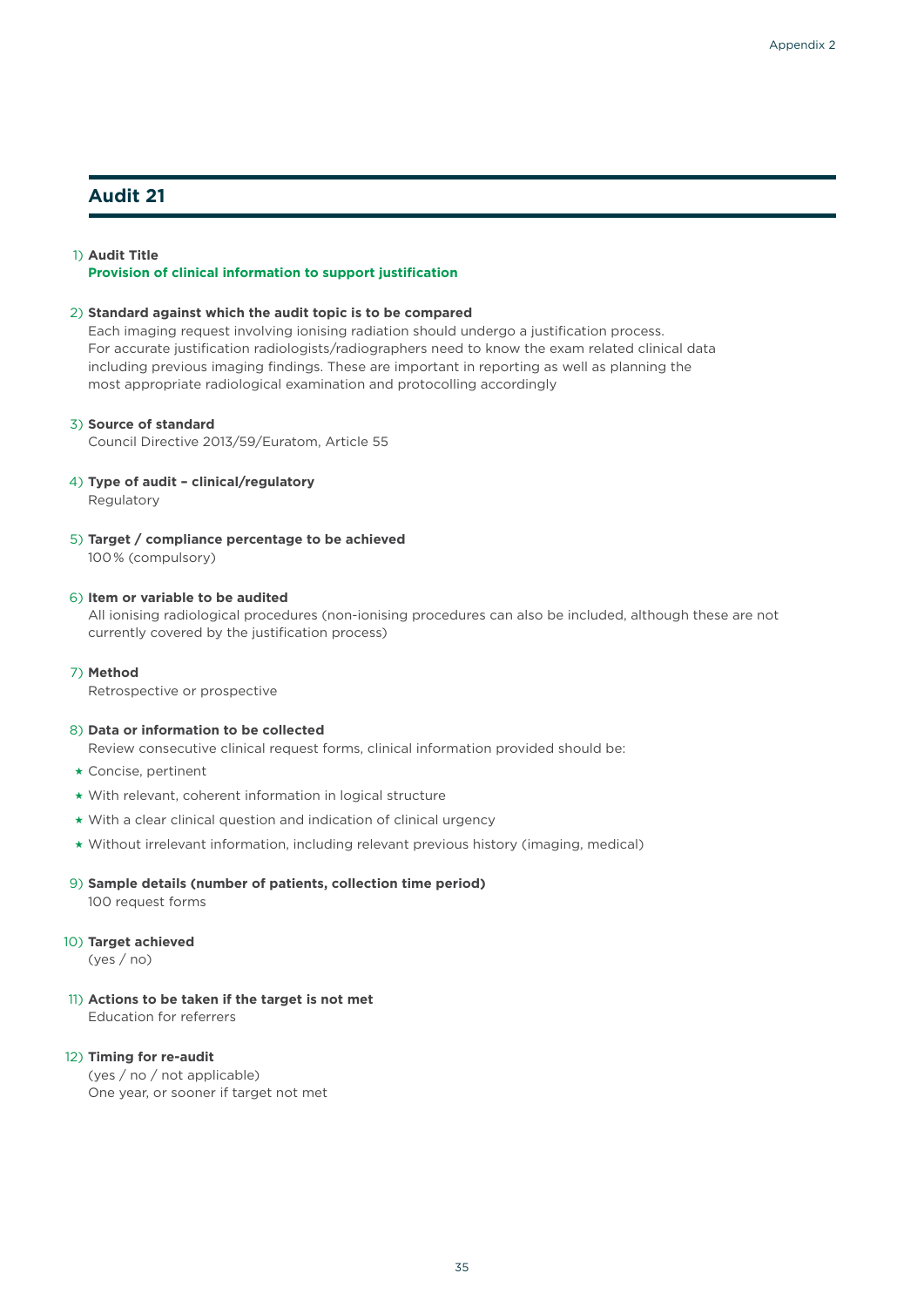#### **Staff Dosimetry Audit**

**Definitions** (Council Directive 2013/59/Euratom, December 2013)

- ★ "occupational exposure" means exposure of workers, apprentices and students, incurred in the course of their work;
- ★ "dose constraint" means a constraint set as a prospective upper bound of individual doses, used to define the range of options considered in the process of optimisation for a given radiation source in a planned exposure situation;
- ★ "dose limit" means the value of the effective dose (where applicable, committed effective dose) or the equivalent dose in a specified period which shall not be exceeded for an individual;
- ★ category A: those exposed workers who are liable to receive an effective dose greater than 6 mSv per year or an equivalent dose greater than 15 mSv per year for the lens of the eye or greater than 150 mSv per year for skin and extremities;
- ★ category B: those exposed workers who are not classified as category A workers.

|                        | <b>STAFF</b>  | <b>STUDENTS AND</b><br><b>APPRENTICES</b> |
|------------------------|---------------|-------------------------------------------|
| Effective dose (mSv)   | $20^{(*)(1)}$ | 6                                         |
| Eye lens dose (mSv)    | $20^{(2)}$    | 15                                        |
| Skin/Extremities (mSv) | 500           | 150                                       |

- (\*) *in the case of pregnant workers, the maximum dose to the unborn child is set at 1mSv.*
- (1) *a higher effective dose of up to 50 mSv may be authorised by the competent authority in a single year, provided that the average annual dose over any five consecutive years, including the years for which the limit has been exceeded, does not exceed 20 mSv.*
- (2) *or 100 mSv in any five consecutive years subject to a maximum dose of 50 mSv in a single year.*

Member States shall require the undertaking or, in the case of outside workers, the employer, to decide on the categorisation of individual workers prior to their taking up work that may give rise to exposure, and to regularly review this categorisation on the basis of working conditions and medical surveillance. The distinction shall also take into account potential exposures.

Targets are to be locally derived and agreed as directed by the Council Directive.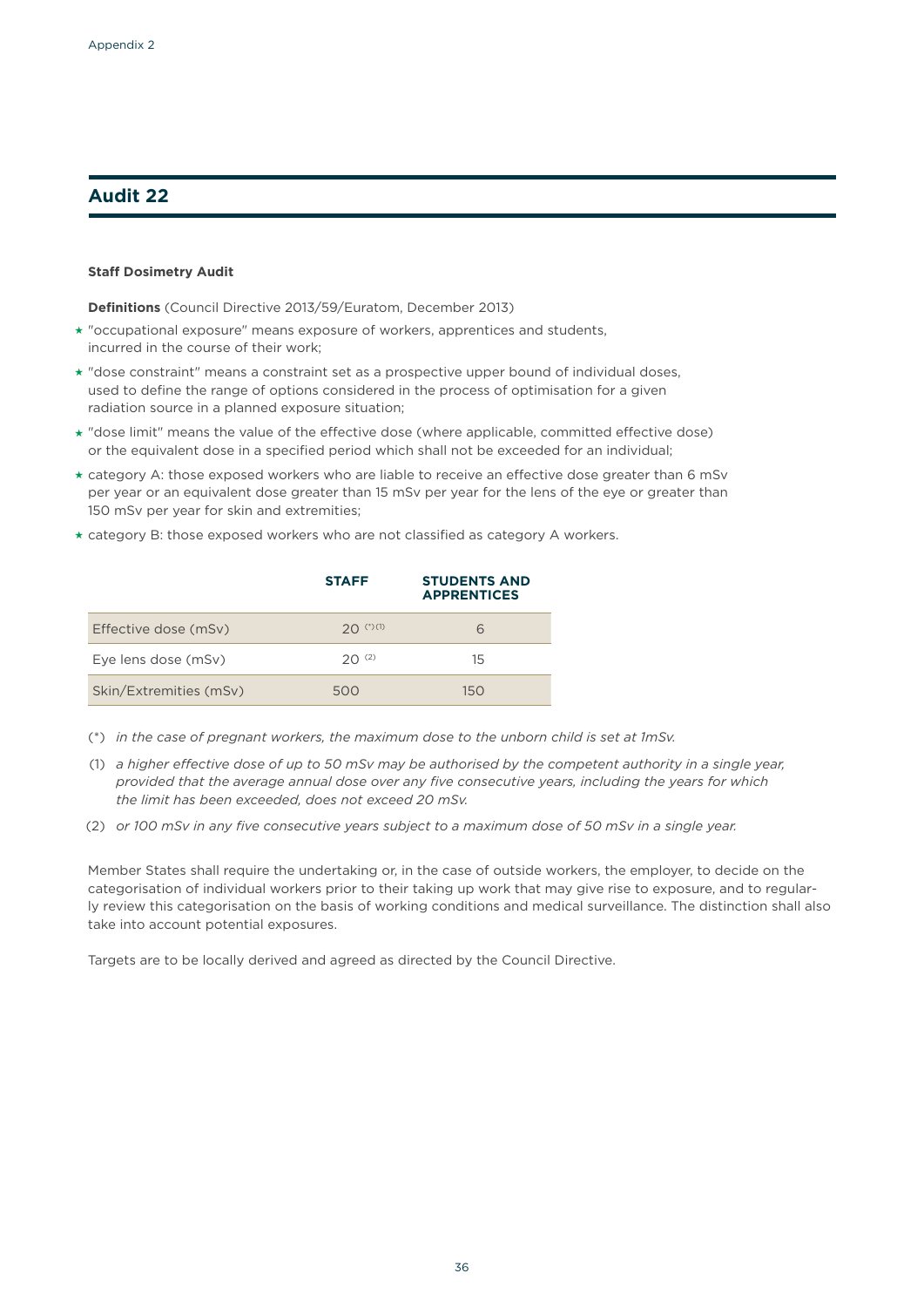## **Audit template questionnaire for staff dosimetry**

|                                                                                                                                |                                             | Comments |
|--------------------------------------------------------------------------------------------------------------------------------|---------------------------------------------|----------|
| Are occupationally exposed staff monitored                                                                                     | $\Box$ Yes<br>$\Box$ No<br>$\Box$ Partially |          |
| Are occupationally exposed staff classified in a specific<br>category (A or B)                                                 | $\Box$ Yes<br>$\Box$ No<br>$\Box$ Partially |          |
| Are outside workers also monitored as exposed workers<br>employed on a permanent basis by the undertaking                      | $\Box$ Yes<br>$\Box$ No<br>$\Box$ Partially |          |
| Are staff aware of how to correctly wear the different<br>dosemeters                                                           | $\Box$ Yes<br>$\Box$ No<br>$\Box$ Partially |          |
| Are dose constraint values (as optimisation tool)<br>established for the occupationally exposed                                | $\Box$ Yes<br>$\Box$ No<br>$\Box$ Partially |          |
| Are occupationally exposed staff aware of the dose limits                                                                      | $\Box$ Yes<br>$\Box$ No<br>$\Box$ Partially |          |
| Are occupationally exposed staff aware of the dose<br>constraint values                                                        | $\Box$ Yes<br>$\Box$ No<br>$\Box$ Partially |          |
| Are the results of individual monitoring communicated<br>to the individuals                                                    | $\Box$ Yes<br>$\Box$ No<br>$\Box$ Partially |          |
| Are the results of the dosimetry recorded in the<br>medical records                                                            | $\Box$ Yes<br>$\Box$ No<br>$\Box$ Partially |          |
| What are the actions undertaken when exceeding<br>a dose constraint                                                            | $\Box$ Yes<br>$\Box$ No<br>$\Box$ Partially |          |
| In the case of accidental exposure, is there a procedure<br>for the readout of the dosemeter and dose results<br>communication | $\Box$ Yes<br>$\Box$ No<br>$\Box$ Partially |          |
| Number of high dose alerts per year                                                                                            |                                             |          |
| Number of times dose limit exceeded per year                                                                                   |                                             |          |
| Medical follow up of exposed workers                                                                                           | $\Box$ Yes<br>$\Box$ No<br>Partially        |          |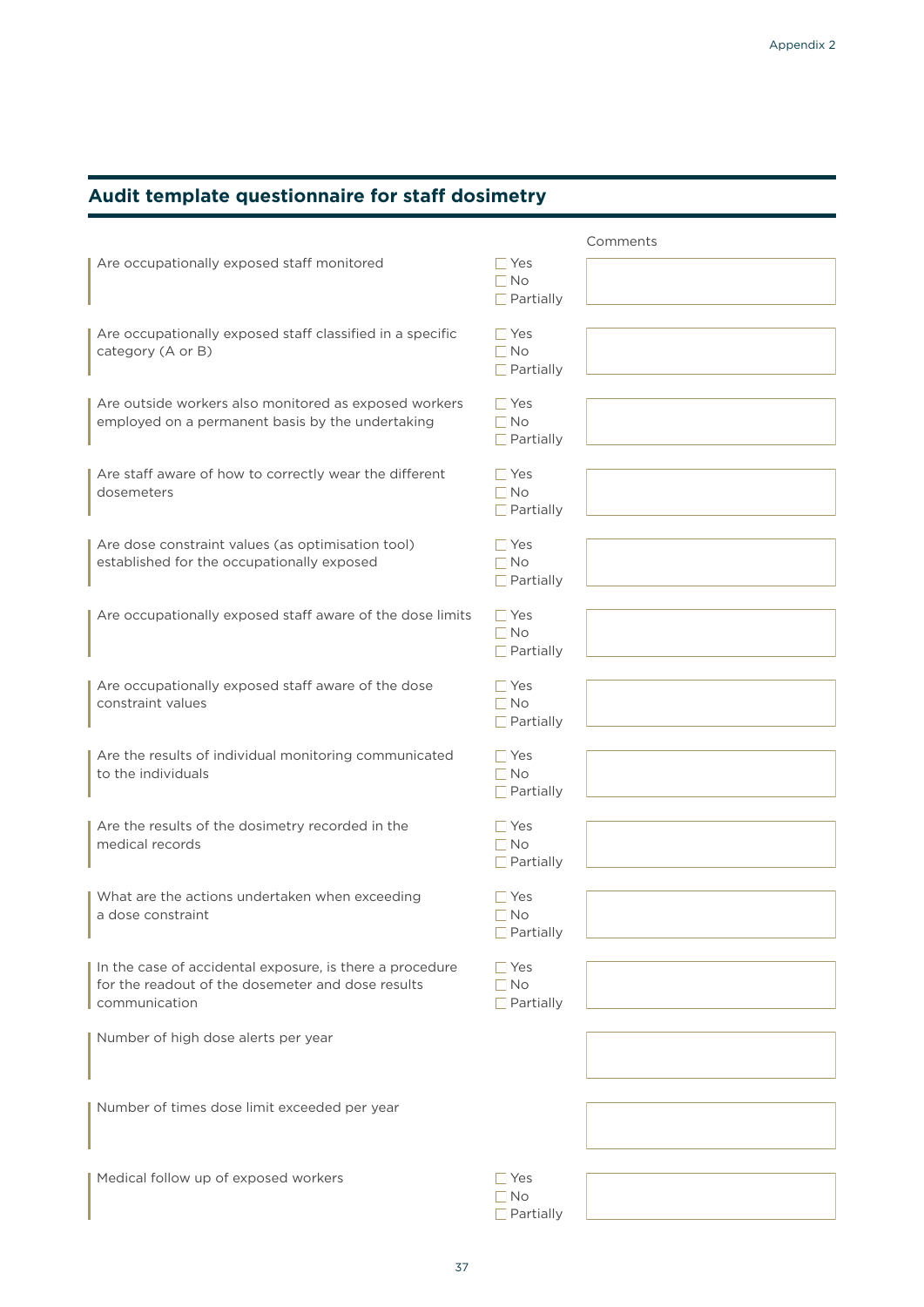### **PLEASE SPECIFY THE CATEGORY OF THE WORKER (A OR B) WHEN FILLING OUT THE FOLLOWING TABLE:**

|                             | Whole body<br>dosemeter<br>under apron | Whole body<br>dosemeter<br>over apron | <b>Extremities</b><br>dosemeter | <b>Eye lens</b><br>dosemeter | <b>APD (electronic</b><br>personal<br>dosemeter) |
|-----------------------------|----------------------------------------|---------------------------------------|---------------------------------|------------------------------|--------------------------------------------------|
| Position                    |                                        |                                       |                                 |                              |                                                  |
| Type / model<br>(TLD, OSL,) |                                        |                                       |                                 |                              |                                                  |
| exchange                    |                                        |                                       |                                 |                              |                                                  |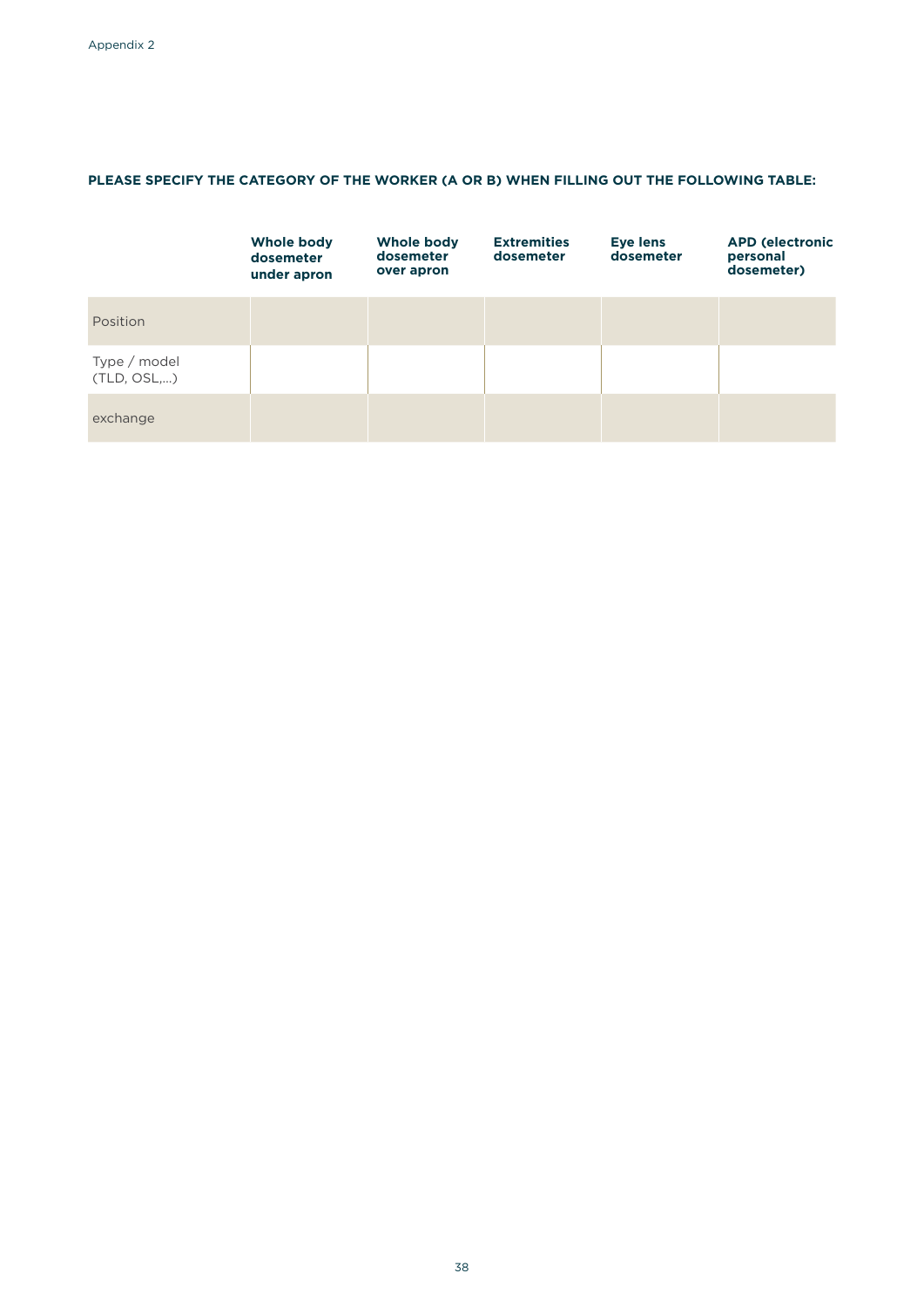#### **Evaluation of the role and responsibilities of the medical physics expert**

**Definitions** (Council Directive 2013/59/Euratom, December 2013)

★ "medical physics expert" means an individual or, if provided for in national legislation, a group of individuals, having the knowledge, training and experience to act or give advice on matters relating to radiation physics applied to medical exposure, whose competence in this respect is recognised by the competent authority;

This template itemises the expected roles and responsibilities of the medical physics expert and can be used to develop a dedicated audit questionnaire, targets to be locally derived and agreed.

#### **Medical physics expert tasks**

The medical physics expert:

- ★ takes responsibility for dosimetry, including physical measurements for evaluation of the dose delivered to the patient and other individuals subject to medical exposure
- ★ optimises the radiation protection of patients and other individuals subject to medical exposure, including the application and use of diagnostic reference levels;
- ★ Concerning medical radiological equipment
	- ✩ gives advice;
	- ✩ defines and performs quality assurance;
	- ✩ performs acceptance testing;
	- $\ast$  prepares technical specifications and installation design;
	- ✩ performs surveillance;
	- $\dot{\phi}$  analyses the events involving, or potentially involving, accidental or unintended medical exposures;
	- $\dot{\phi}$  is involved in the selection of equipment required to perform radiation protection measurements;
- ★ performs training of practitioners and other staff in relevant aspects of radiation protection
- ★ shall be involved:
	- $\star$  in radiotherapeutic procedures other than standardised therapeutic nuclear medicine procedures;
	- ✩ in standardised therapeutical nuclear medicine procedures as well as in radiodiagnostic and interventional radiology procedures, involving high doses;
	- $\star$  for other medical radiological procedures for consultation and advice on matters relating to radiation protection concerning medical exposure;
	- $\star$  in the development of new clinical protocols or research;
- ★ shall liaise with the radiation protection expert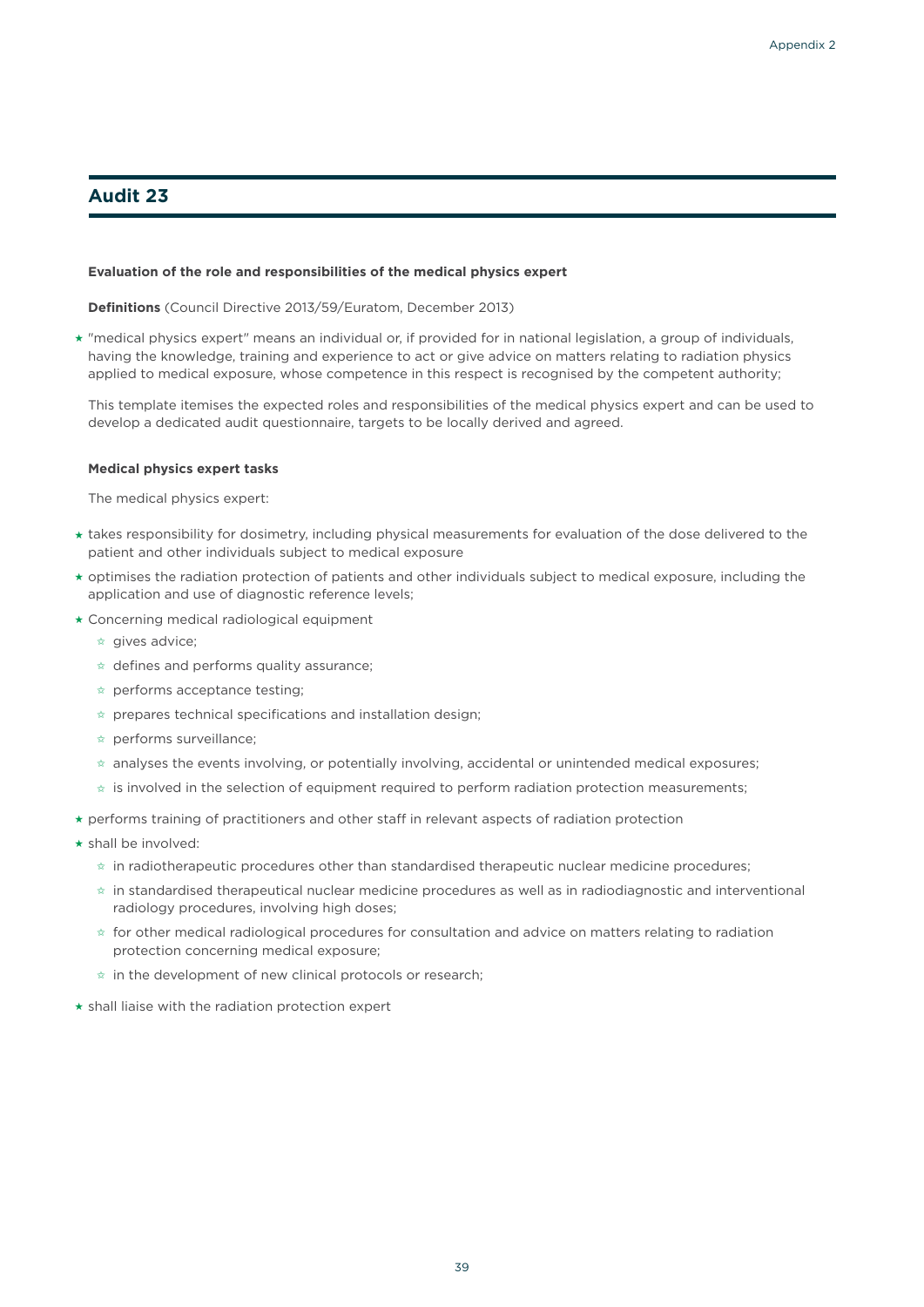#### **APPENDIX 3**

## **Clinical Audit Topics (Relating to Service Provision and Clinical Practice)**

This section contains a short list of example topics, which may not relate to radiation protection, although some will clearly have a radiation protection element. This section is likely to expand over time with additional templates added, please note the earlier reference to the Royal College of Radiologists Auditlive and this large, free access, reference site for a wide range of audit templates [5].

- 1) Does the radiology department record statistics about patient satisfaction?
- 2) Waiting time for outpatient ultrasound appointments
- 3) Protocols around radiological procedures, information in reports
- 4) The practice of "routine" preoperative chest x-ray
- 5) Audit of inpatient chest x-rays or abdominal x-rays
- 6) What percentage of non-Ionising imaging studies (MR/Ultrasound) are consistent with the referral guidelines?
- 7) Pain sensation during image-guided interventions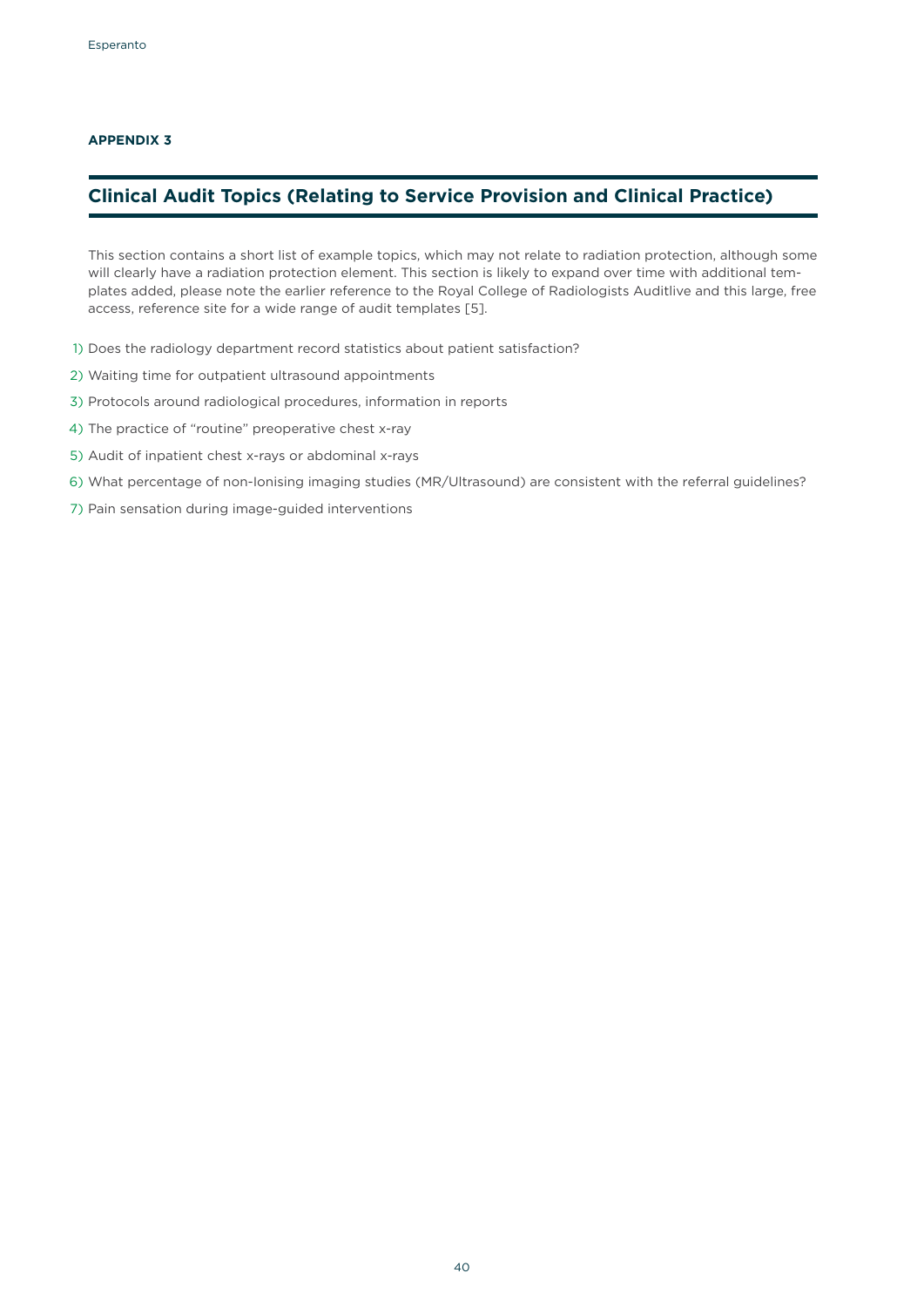#### 1) **Audit title**

#### **Does the radiology department record statistics about patient satisfaction?**

2) **Standard against which the audit topic to be compared** National or locally agreed standard

#### 3) **Source of standard**

PO Alderson AJR 2000;175:319-323 CD Johnson Radiographics 2009 ;29 :951-959

#### 4) **Importance**

High

- 5) **Target /compliance percentage to be achieved** 100 %
- 6) **Item or variable to be audited** All aspects of the patient experience
- 7) **Method: Retrospective / prospective / Other** Retrospective or prospective
- 8) **Data or information to be collected** Data around patient satisfaction – using locally /nationally agreed questionnaire, data items

#### 9) **Sample details**

As above - for local agreement, example 50-100 consecutive patients

#### 10) **Target achieved**

Yes / No

#### 11) **Action to be taken if target is not met**

Review all aspects of the questionnaire where target(s) not met, multidisciplinary departmental discussion and implement necessary practice changes

#### 12) **Timing for re-audit**

One year

An example of a patient radiology departmental satisfaction survey is included overleaf, this can be used locally or adapted for use according to local requirements. The [ESR Patient Advisory Group's patient satisfaction](https://www.myesr.org/media/3780)  [survey](https://www.myesr.org/media/3780) is also available, this is a more detailed document but again can be adapted as necessary for local use.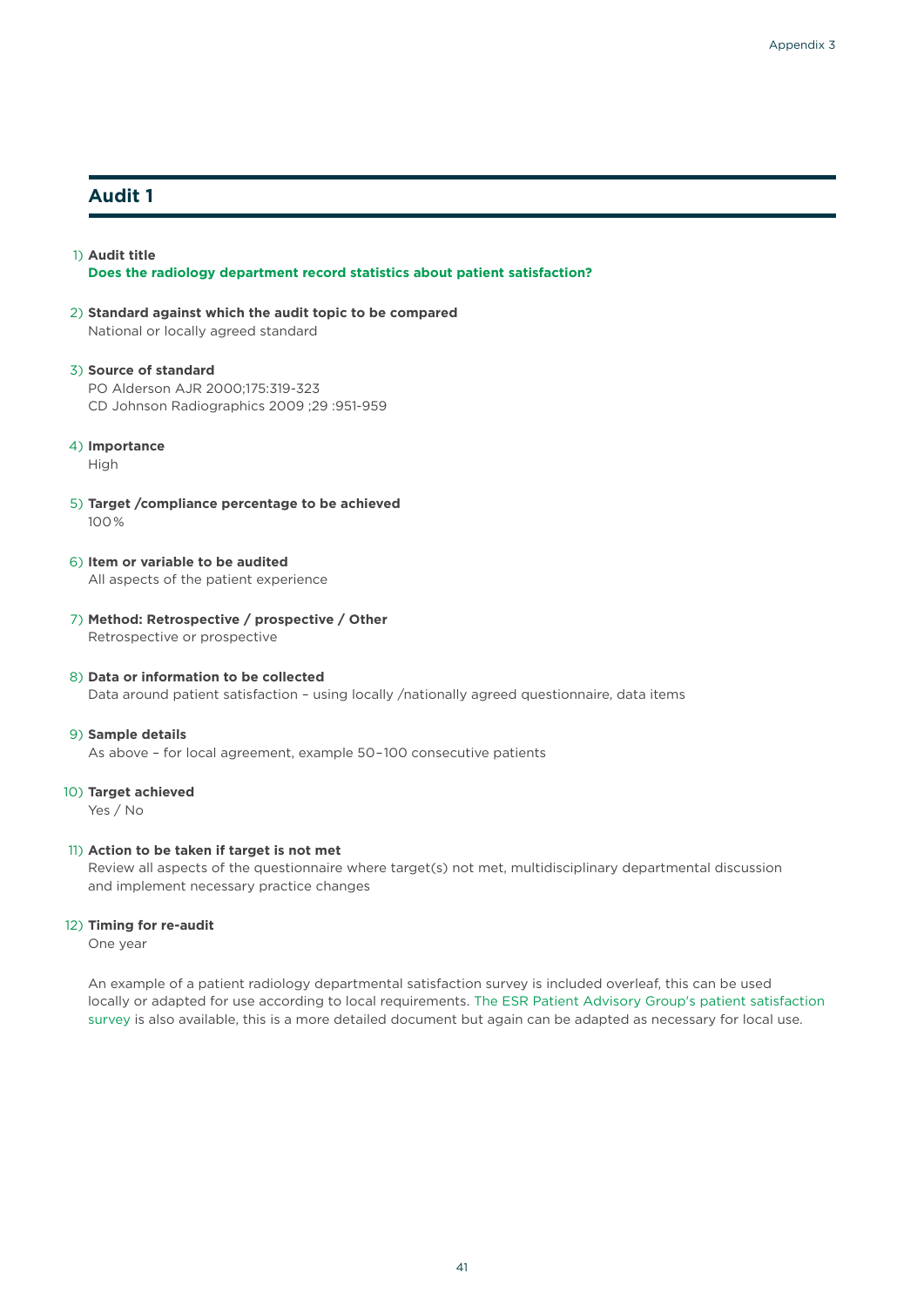## **Patient Satisfaction Questionnaire – part 1**

|                         |                               | <b>Department of Clinical Radiology</b>                                                                                |                    |                    |                                                                                                     |                    |                  |   |   |                   |
|-------------------------|-------------------------------|------------------------------------------------------------------------------------------------------------------------|--------------------|--------------------|-----------------------------------------------------------------------------------------------------|--------------------|------------------|---|---|-------------------|
|                         |                               | There is a scoring system in place                                                                                     |                    |                    |                                                                                                     |                    |                  |   |   |                   |
|                         |                               |                                                                                                                        |                    |                    |                                                                                                     |                    |                  |   |   |                   |
| $\circ$                 |                               | 2                                                                                                                      | 3                  |                    | 5                                                                                                   |                    |                  |   | 9 | 10                |
| very<br>unsatisfied     |                               |                                                                                                                        |                    |                    | neutral<br>(not satisfied<br>or unsatisfied)                                                        |                    |                  |   |   | very<br>satisfied |
|                         | <b>Additional information</b> |                                                                                                                        |                    |                    |                                                                                                     |                    |                  |   |   |                   |
|                         |                               |                                                                                                                        |                    |                    |                                                                                                     |                    |                  |   |   |                   |
| Are you?<br>$\Box$ Male | $\Box$ Female                 |                                                                                                                        |                    |                    |                                                                                                     |                    |                  |   |   |                   |
|                         |                               |                                                                                                                        |                    |                    |                                                                                                     |                    |                  |   |   |                   |
|                         | What age group are you?       |                                                                                                                        |                    |                    |                                                                                                     |                    |                  |   |   |                   |
|                         | $\Box$ Under 18 years         |                                                                                                                        | $\Box$ 18-30 years | $\Box$ 31-65 years |                                                                                                     | $\Box$ 66 and over |                  |   |   |                   |
|                         |                               |                                                                                                                        |                    |                    |                                                                                                     |                    |                  |   |   |                   |
|                         |                               |                                                                                                                        |                    |                    | 1) What type of radiology examination did you attend for today?                                     |                    |                  |   |   |                   |
| $\Box$ X-ray            |                               | $\Box$ CT scan                                                                                                         | $\Box$ MRI scan    |                    | $\Box$ Ultrasound                                                                                   |                    | $\Box$ Mammogram |   |   |                   |
|                         |                               |                                                                                                                        |                    |                    |                                                                                                     |                    |                  |   |   |                   |
|                         |                               |                                                                                                                        |                    |                    | 2) Did you receive information about your X-ray/scan before your appointment?                       |                    |                  |   |   |                   |
|                         |                               | $\Box$ Yes - informed by GP or hospital specialist<br>$\Box$ Yes - written information sheet from radiology department |                    |                    |                                                                                                     |                    |                  |   |   |                   |
|                         |                               |                                                                                                                        |                    |                    | $\Box$ Yes - phone call or text message from radiology department                                   |                    |                  |   |   |                   |
|                         |                               | $\Box$ Yes - email from radiology department                                                                           |                    |                    |                                                                                                     |                    |                  |   |   |                   |
|                         |                               | $\Box$ No - no information received                                                                                    |                    |                    |                                                                                                     |                    |                  |   |   |                   |
|                         |                               |                                                                                                                        |                    |                    |                                                                                                     |                    |                  |   |   |                   |
|                         |                               |                                                                                                                        |                    |                    | 3) How satisfied were you with the information provided, did it help you understand the X-ray/scan? |                    |                  |   |   |                   |
|                         |                               |                                                                                                                        |                    |                    |                                                                                                     |                    |                  |   |   |                   |
| $\circ$<br>very         |                               | $\mathcal{P}$                                                                                                          | 3                  |                    | 5                                                                                                   | 6                  | 7                | 8 | 9 | 10<br>very        |
| unsatisfied             |                               |                                                                                                                        |                    |                    |                                                                                                     |                    |                  |   |   | satisfied         |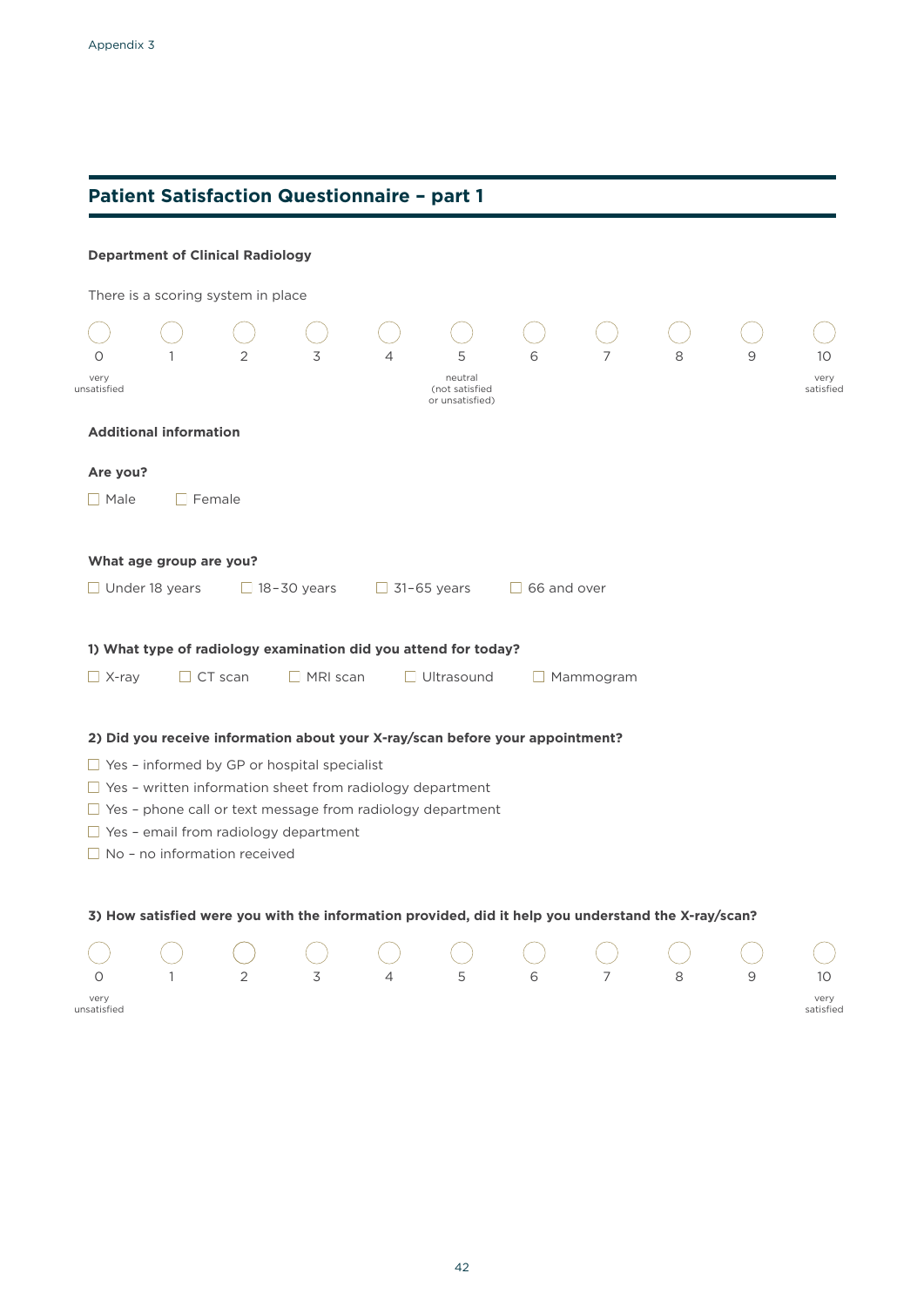|                                            |                         |                                 | <b>Patient Satisfaction Questionnaire - part 2</b> |                  |                |                |                                                                                                |             |             |                         |
|--------------------------------------------|-------------------------|---------------------------------|----------------------------------------------------|------------------|----------------|----------------|------------------------------------------------------------------------------------------------|-------------|-------------|-------------------------|
|                                            |                         |                                 |                                                    |                  |                |                | 4 a) How satisfied were you with the waiting time for the provided X-ray/scan appointment?     |             |             |                         |
| O<br>very<br>unsatisfied                   |                         |                                 | 3                                                  |                  | 5              | 6              | 7                                                                                              | 8           | 9           | 10<br>very<br>satisfied |
|                                            |                         |                                 |                                                    |                  |                |                | 4 b) How satisfied were you with the convenience of the provided X-ray/scan appointment?       |             |             |                         |
| O<br>very<br>unsatisfied                   |                         | 2                               | 3                                                  |                  | 5              |                |                                                                                                | 8           | 9           | 10<br>very<br>satisfied |
|                                            |                         |                                 | (information letter, website, signs in hospital)?  |                  |                |                | 5) How satisfied were you with the directions provided for finding the radiology department    |             |             |                         |
| O<br>very<br>unsatisfied                   |                         | 2                               | 3                                                  | 4                | 5              | 6              | 7                                                                                              | 8           | 9           | 10<br>very<br>satisfied |
|                                            |                         |                                 |                                                    |                  |                |                | 6 a) How satisfied were you with the radiology department reception staff, were they friendly? |             |             |                         |
| O<br>very<br>unsatisfied                   |                         | 2                               | 3                                                  | 4                | 5              | 6              | 7                                                                                              | 8           | 9           | 10<br>very<br>satisfied |
|                                            | 6 b) Were they helpful? |                                 |                                                    |                  |                |                |                                                                                                |             |             |                         |
| very<br>unsatisfied                        |                         |                                 |                                                    |                  | 5              |                | 7                                                                                              | 8           | 9           | 10<br>very<br>satisfied |
|                                            |                         |                                 |                                                    |                  |                |                | 7) How did you find the following aspects of the radiology department waiting area?            |             |             |                         |
|                                            |                         | Cleanliness (including toilets) |                                                    | $\Box$ Excellent |                | $\Box$ Good    | $\Box$ Neutral                                                                                 |             | $\Box$ Poor |                         |
| Layout (including facilities for children) |                         | $\Box$ Excellent                |                                                    | $\Box$ Good      | $\Box$ Neutral |                | $\Box$ Poor                                                                                    |             |             |                         |
| Comfort                                    |                         |                                 |                                                    | Excellent        |                | $\Box$ Good    | $\Box$ Neutral                                                                                 |             | ⊥ Poor      |                         |
| Changing facilities                        |                         |                                 | Excellent                                          |                  | $\Box$ Good    | $\Box$ Neutral |                                                                                                | $\Box$ Poor |             |                         |
|                                            | Overall impression      |                                 |                                                    | Excellent        |                | Good<br>$\Box$ | $\Box$ Neutral                                                                                 |             | Poor        |                         |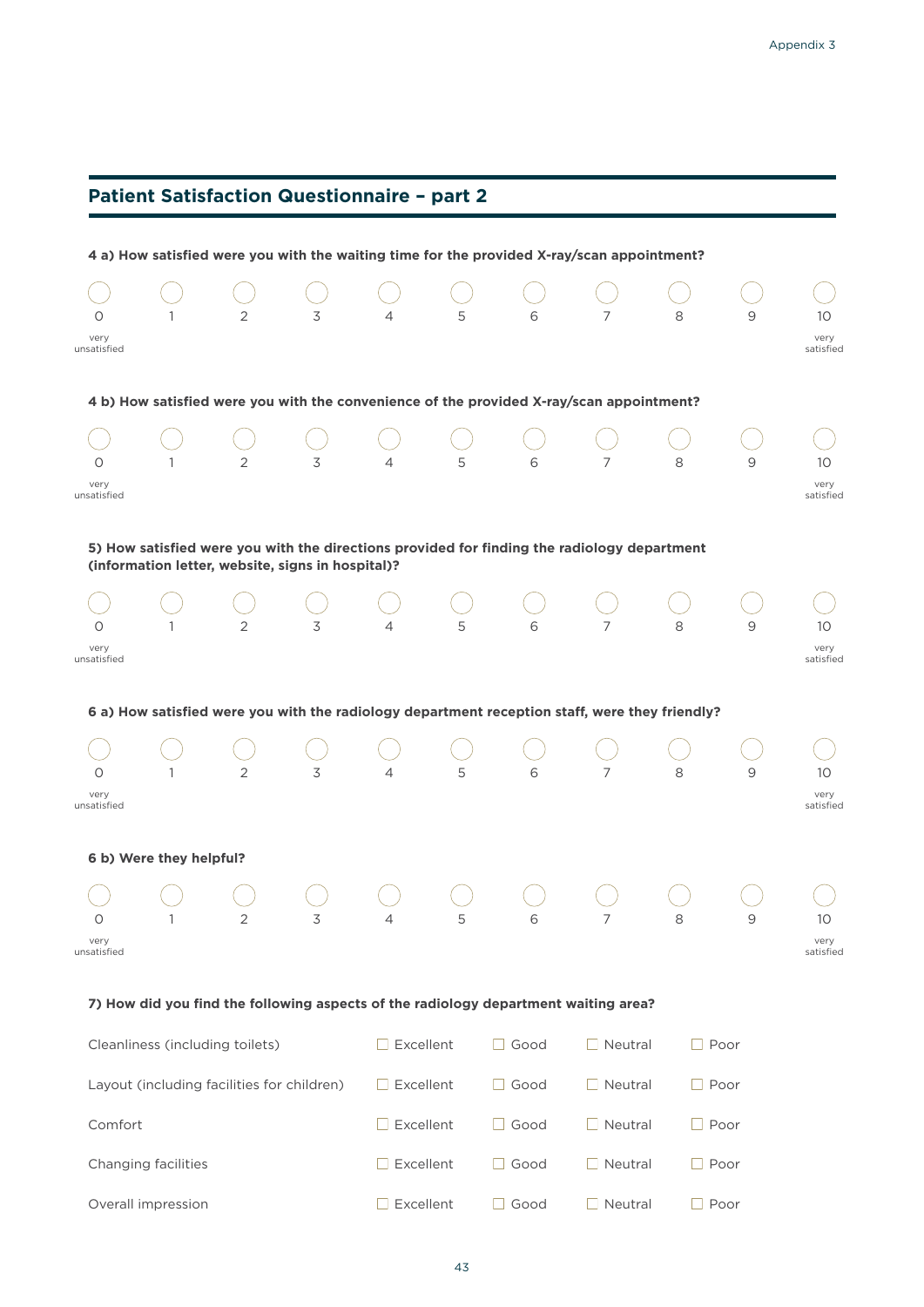## **Patient Satisfaction Questionnaire – part 3**

### **8) Was your X-ray/scan appointment performed on time?**

- Yes no issues
- $\Box$  No minor delay
- No major delay

#### **9) Did the member of staff involved in your X-ray/scan introduce themselves clearly?**

- Yes
- $\Box$  No

#### **10) Were you given a clear explanation of the X-ray/scan and what was involved?**

- $\Box$  Yes clearly
- $\Box$  Yes to some extent
- $\Box$  No

#### **11 a) Did the radiology member of staff take time to answer your questions?**

- Yes full and clear explanation
- □ Yes to some extent
- $\n **No**\n$

#### **11 b) Did the radiology member of staff give you a clear explanation as to how you would receive your test results?**

- $\Box$  Yes full and clear explanation
- $\Box$  Yes to some extent
- $\Box$  No

#### **12) What was your overall impression of the service provided by our radiology department?**

- $\square$  Excellent
- Good
- □ Neutral
- □ Poor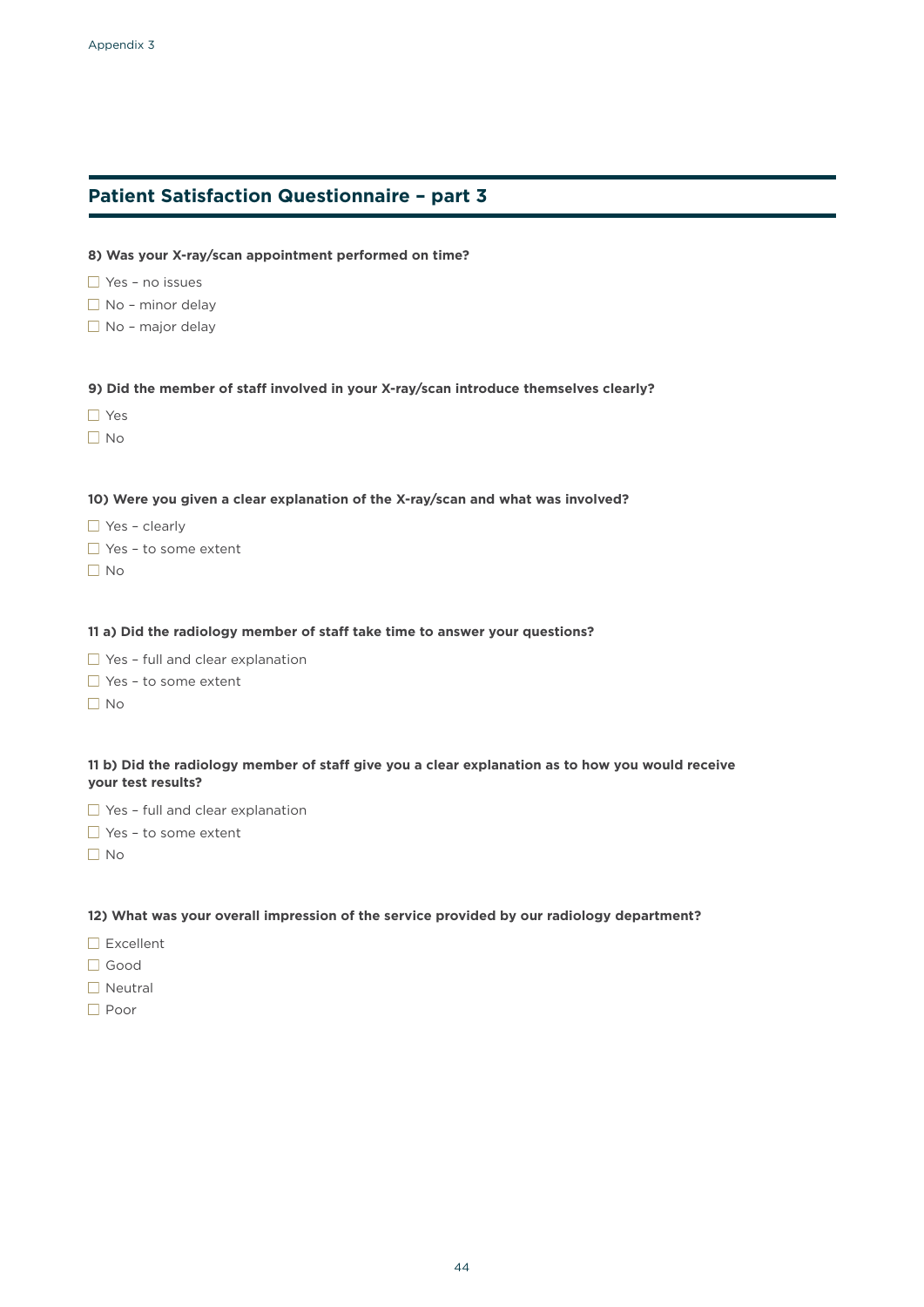#### 1) **Audit Title**

**Waiting Time for Outpatient Ultrasound Appointments** (why is this a priority – e. g. increased complaints from patients)

2) **Standard against which the audit topic is to be compared** National or local accepted best practice, e. g. 30 minutes

#### 3) **Source of standard**

Professional organisation, e. g. Royal College of Radiologists (UK) or national society

#### 4) **Type of audit**

Clinical, non-regulatory

#### 5) **Target /compliance percentage to be achieved**

90 % – this can be amended following local discussion and agreement

#### 6) **Item or variable to be audited** Patient waiting time for outpatient ultrasound

7) **Method: Retrospective / Prospective / Other** Prospective

#### 8) **Data or information to be collected** Time of ultrasound examination following patient booking in to the department (review patient arrival time vs booked appointment time)

## 9) **Sample details (number of patients, collection time period)**

For example 100 consecutive patients, or 1 week data collection period

#### 10) **Target achieved (yes / no / not applicable)** Y / N

#### 11) **Actions to be taken if the target is not met.**

If not met, review reasons for non-compliance.

- ★ Insufficient radiologists, sonographers, ultrasound machines
- ★ Machine failure (review age of machines, service contract intervals)
- ★ Inefficient appointment or booking-in system
- ★ Patients late (parking problems, issues receiving appointments)
- ★ Insufficient allocated time for scans
- ★ Large number of urgent patients /inpatients
- ★ Discuss results in multidisciplinary format and implement necessary changes

#### 12) **Timing for re-audit (yes /no /not applicable)**

3 months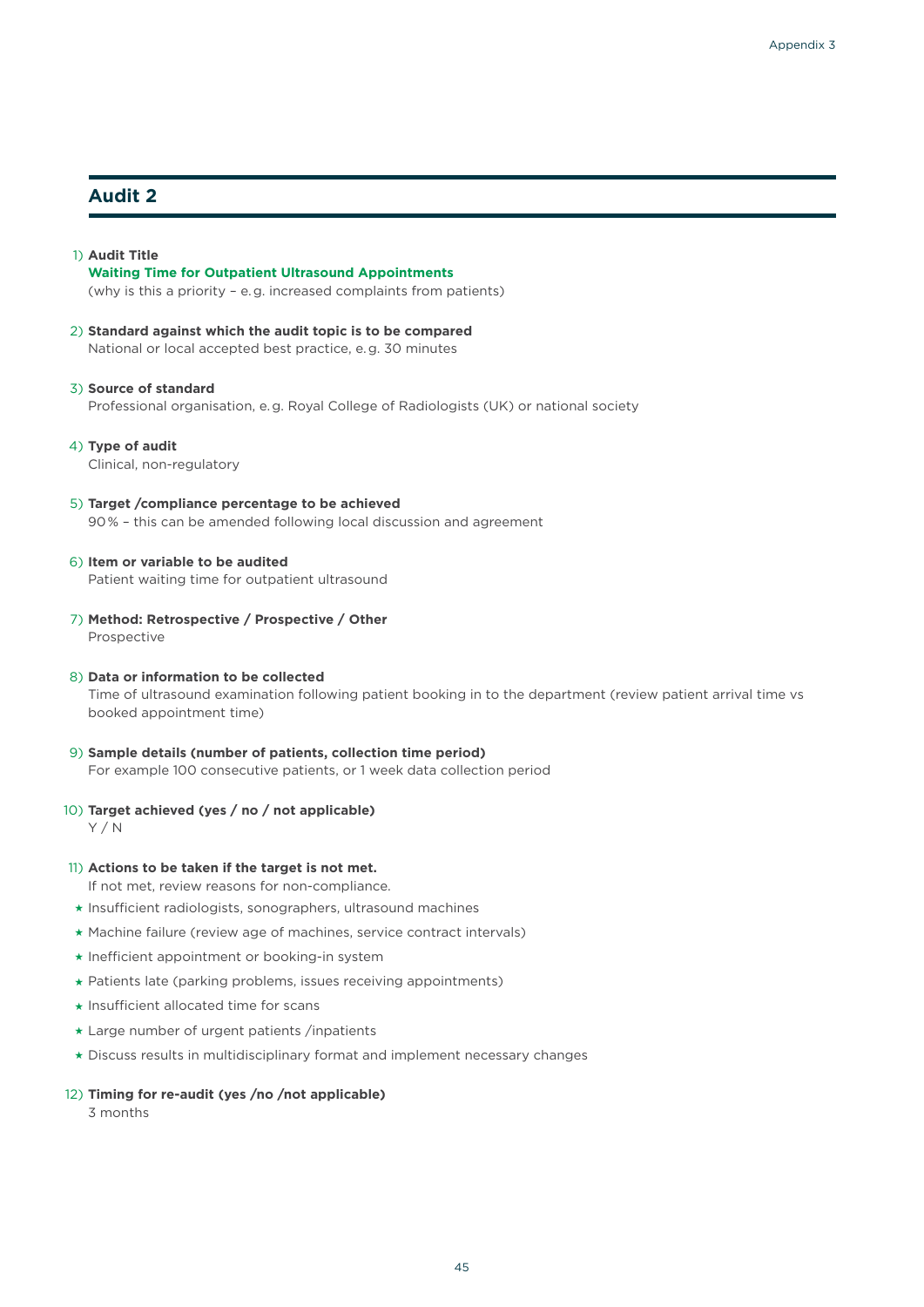#### 1) **Audit Title**

#### **Protocols around radiological procedures, information in reports**

#### 2) **Standard against which the audit topic is to be compared**

The examination /procedure protocol of each radiological procedure should be included in the report as well as contrast material name and injection data. Inclusion of this information is important and can have a role reporting follow up studies and subsequent protocol planning (change of parameters, increasing contrast material dose etc.)

#### 3) **Source of standard**

Local / national agreed standard

#### 4) **Type of audit**

clinical

5) **Target / compliance percentage to be achieved** 100 %

#### 6) **Item or variable to be audited**

All radiological procedures – selected procedure types, e. g. ionising (CT) or non-ionising (ultrasound) or involving intravenous contrast (CT or MR) can be selected

### 7) **Method: Retrospective / Prospective / Other**

Retrospective or prospective

#### 8) **Data or information to be collected**

Presence of the examination protocol in a separated part of the report (suggest at the beginning)

- ★ correct details of protocols (phases in CT, sequences in MR etc.)
- ★ contrast material application details if used
- 9) **Sample details (number of patients, collection time period)** 100 consecutive reports

#### 10) **Target achieved**

(yes /no)

#### 11) **Actions to be taken if the target is not met.**

Disseminate results to reporters, meet/discuss with radiologists and emphasise importance

#### 12) **Timing for re-audit (yes / no /not applicable)**

In one year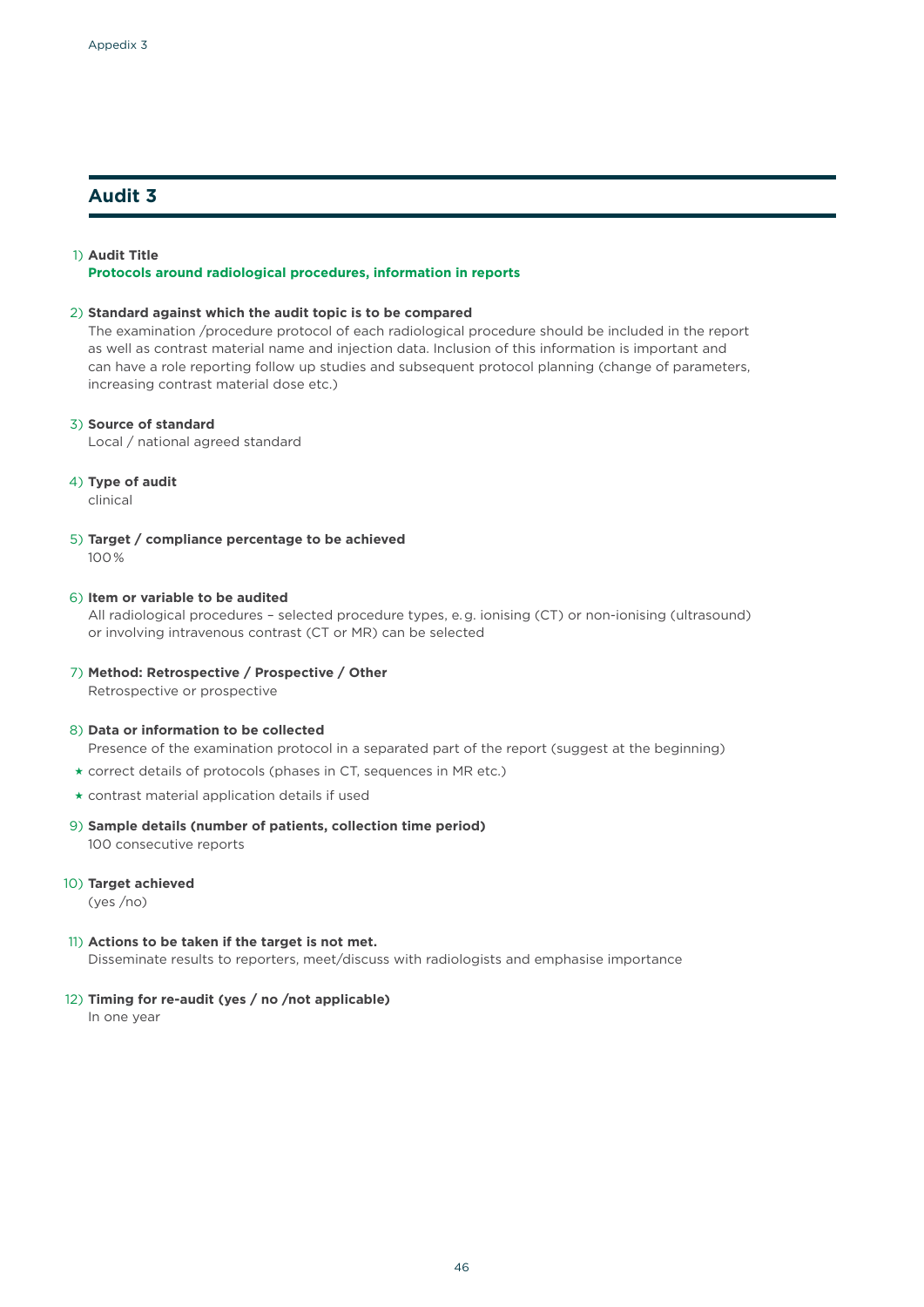#### 1) **Audit Title**

**The practice of 'routine' preoperative chest X-rays**

#### 2) **Standard against which the audit topic is to be compared**

Indications for pre-operative chest X-rays are limited, yet they are still widely requested, causing unnecessary radiation exposure for the patient and work /costs for departments

#### 3) **Source of standard**

Local / national guidance on the indications for / performance of pre-operative chest X-rays

#### 4) **Type of audit**

clinical

- 5) **Target / compliance percentage to be achieved** 100 % – to be discussed within the department
- 6) **Item or variable to be audited** Consecutive pre-operative chest X-ray requests
- 7) **Method: Retrospective / Prospective / Other** Retrospective or prospective
- 8) **Data or information to be collected** List of elective operations over fixed period, e.g. 3 months and those patients who had a pre-operative chest X-ray
- 9) **Sample details (number of patients, collection time period)** 100 pre-operative chest X-ray requests
- 10) **Target achieved**

(yes /no)

- 11) **Actions to be taken if the target is not met** Educating referring clinicians and radiology department staff about the guidelines
- 12) **Timing for re-audit (yes / no / not applicable)**

1 year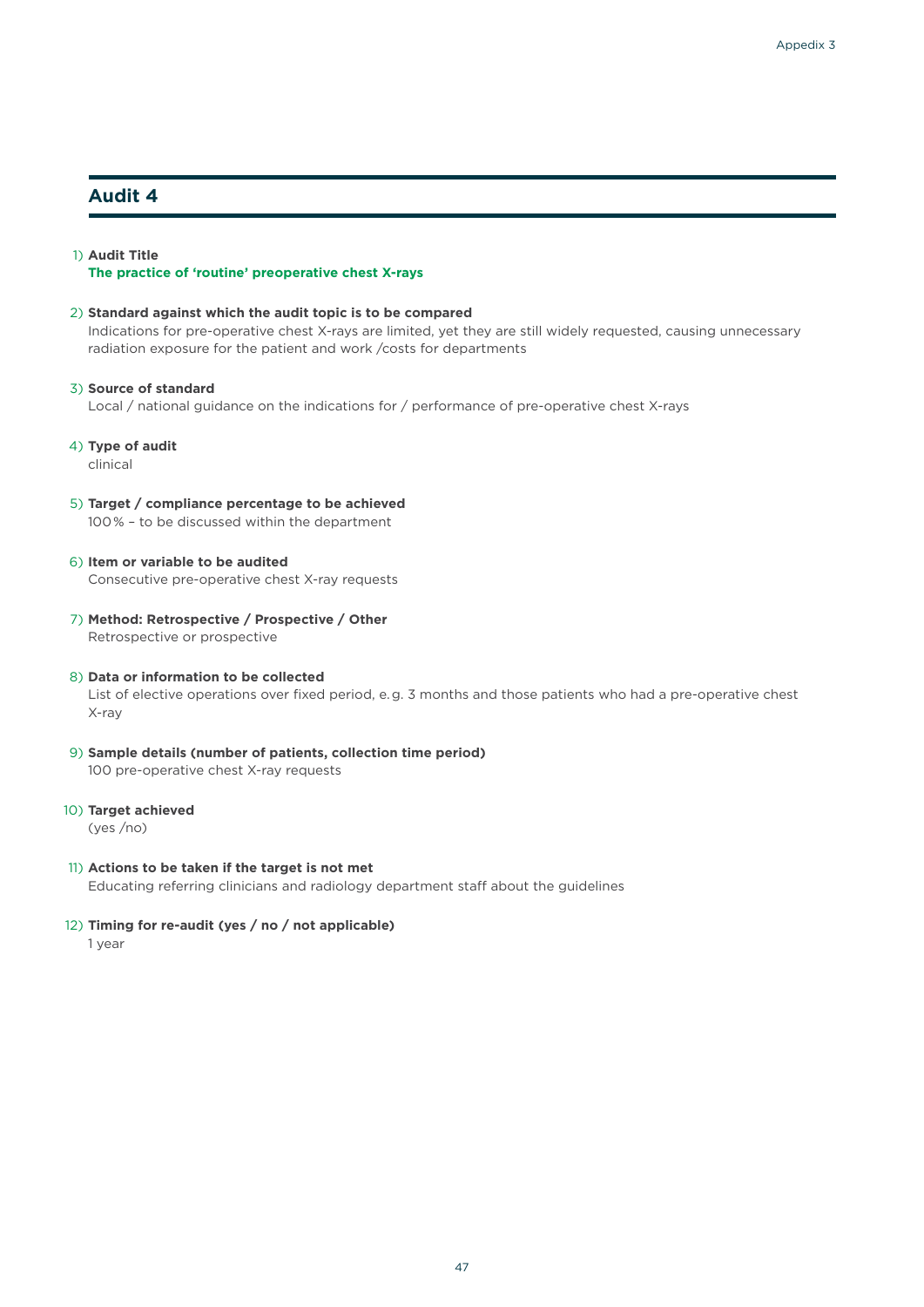#### 1) **Audit Title**

#### **Audit appropriateness of inpatient chest X-rays or abdominal X-rays**

#### 2) **Standard against which the audit topic is to be compared**

Inpatient chest and abdominal X-rays are often overused, misinterpreted or repeated at inappropriate intervals. There is potential for harm to patients due to misdiagnosis, inappropriate ionising radiation exposure

#### 3) **Source of standard**

Local / national referral guidelines

- 4) **Type of audit clinical / regulatory** Clinical
- 5) **Target / compliance percentage to be achieved** 90 % – to be discussed and agreed
- 6) **Item or variable to be audited** Chest X-ray or abdominal X-ray
- 7) **Method: Retrospective / Prospective / Other** Retrospective or prospective

#### 8) **Data or information to be collected**

- ★ list of inpatients in a time interval with clinical data and relevant diagnosis review clinical information / indication on request form
- ★ review notes documentation of findings
- ★ review timings /indication of repeat X-rays
- 9) **Sample details (number of patients, collection time period)** 100 patients

#### 10) **Target achieved**

(yes / no / not applicable)

#### 11) **Actions to be taken if the target is not met**

Discuss with referrers /radiology department to reinforce referral guidelines

#### 12) **Timing for re-audit (yes / no / not applicable)**

1 year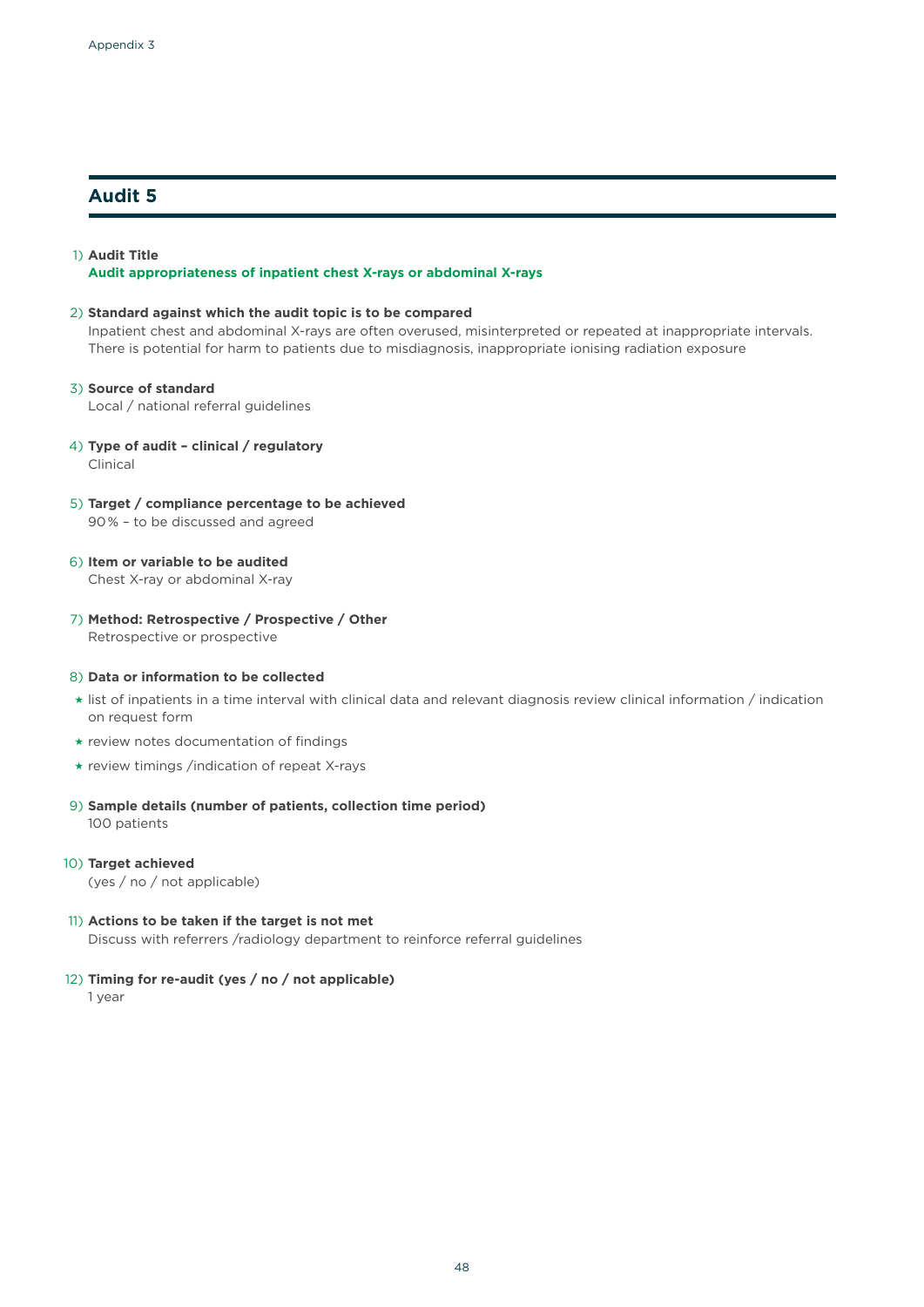#### 1) **Audit Title**

What percentage of non-ionising imaging studies (MR/ultrasound) are consistent with the referral guidelines

#### 2) **Standard against which the audit topic is to be compared**

Clinical referrers should know and use the referral guidelines, with or without a decision support system to avoid inappropriate or incorrect investigation (radiation exposure). The BSSD and the justification process only applies to practices involving ionising radiation. It is important that all imaging studies, ionising and non-ionising (MR, ultrasound) are undertaken according to (local /national) referral guidelines. This template applies to authorisation of non-ionising studies, but can readily be applied or adapted to justified ionising studies

#### 3) **Source of standard**

Local /national referral guidelines (e. g. for ultrasound /MRI)

#### 4) **Type of audit – clinical (regulatory)**

(Regulatory) clinical practice, non-ionising

#### 5) **Target / compliance percentage to be achieved**

100 % (compulsory) is the aspirational standard, this audit involves non-ionising investigations, e. g. MR /US and as such is included in the clinical practice section but can readily be extended to ionising investigations (justified)

#### 6) **Item or variable to be audited**

All or selected non-ionising (or ionising) radiological procedures

#### 7) **Method**

Retrospective or prospective

#### 8) **Data or information to be collected**

- ★ Presence of a clinical question/diagnosis on the request form
- ★ Request meets agreed referral guidelines
- 9) **Sample details (number of patients, collection time period)** 100 reports
- 10) **Target achieved**

(yes /no)

11) **Actions to be taken if the target is not met**

Education of clinical referrers around referral (and justification) processes

#### 12) **Timing for re-audit (yes / no / not applicable)**

1 year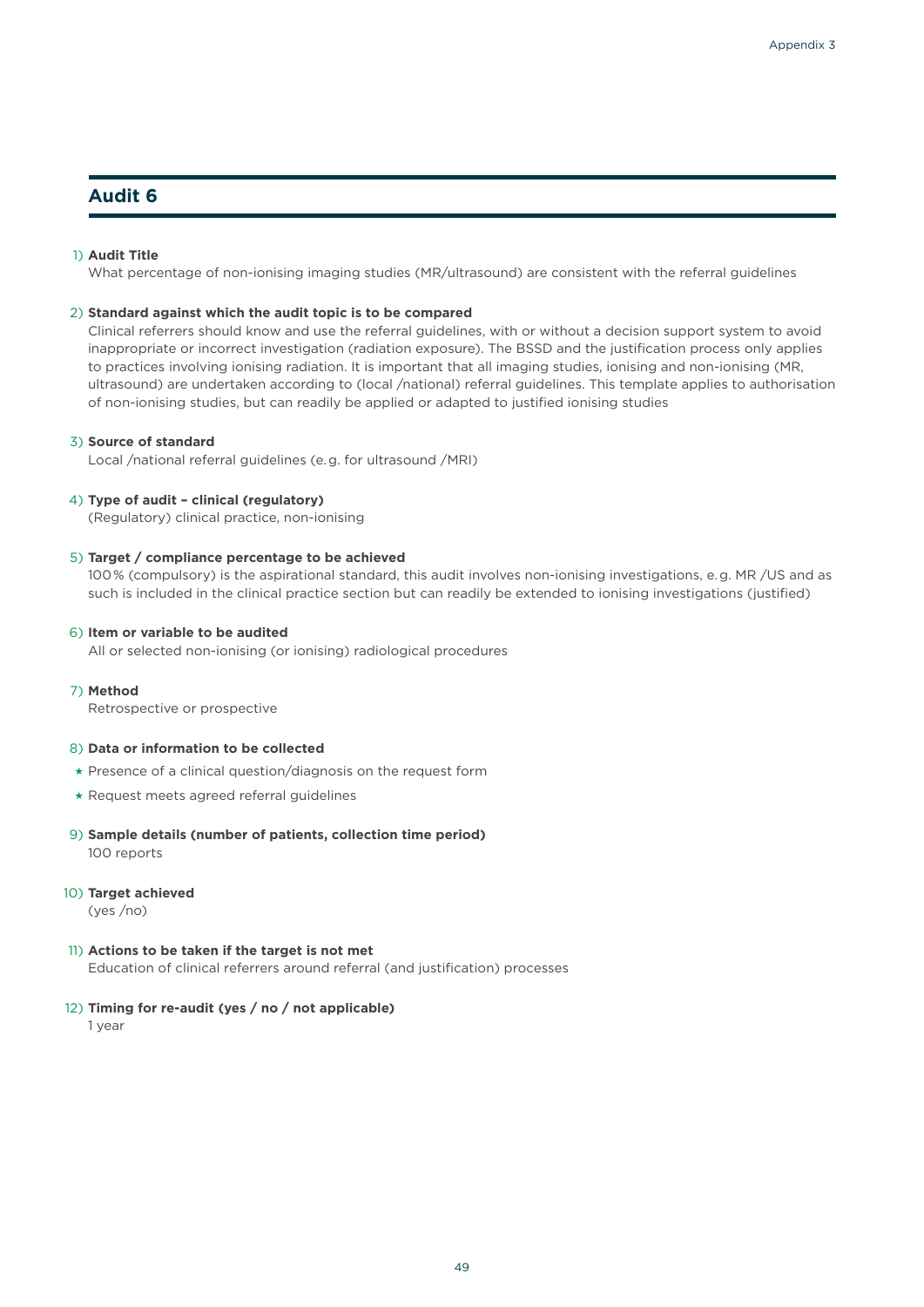#### **Pain sensation during image-guided interventions**

This document provides suggestions and outline guidance for an audit/QI project and can be used with additional/local guidance to develop a formal template with locally agreed targets and solutions.

#### **Methodology**

- ★ Pain during image guided interventions may be monitored quantitatively by using the pain scale ranging from 1-10 after each intervention
- ★ Patients undergoing interventions in the radiology department are asked to indicate a value on the pain scale
- ★ All values are prospectively registered in the RIS
- ★ Evaluation may be done in a detailed manner, taking into consideration the type of intervention, the different body regions, operators, etc.

#### **Impact on improvement**

- ★ The results for each procedure can be evaluated periodically, thus allowing monitoring of specific procedures in the department
- ★ Conclusions may result in specific measures, (e. g., improving patient information, specific interventional techniques, local anaesthesia, i. v. (pre-)medication, hypnosis, etc.)

#### **Possible questions**

Are you aware of the patient's pain sensation in your department?

Do you monitor pain sensation?

Which are the procedures leading to an average pain sensation greater than 4?

What are the proposed measures to improve the results?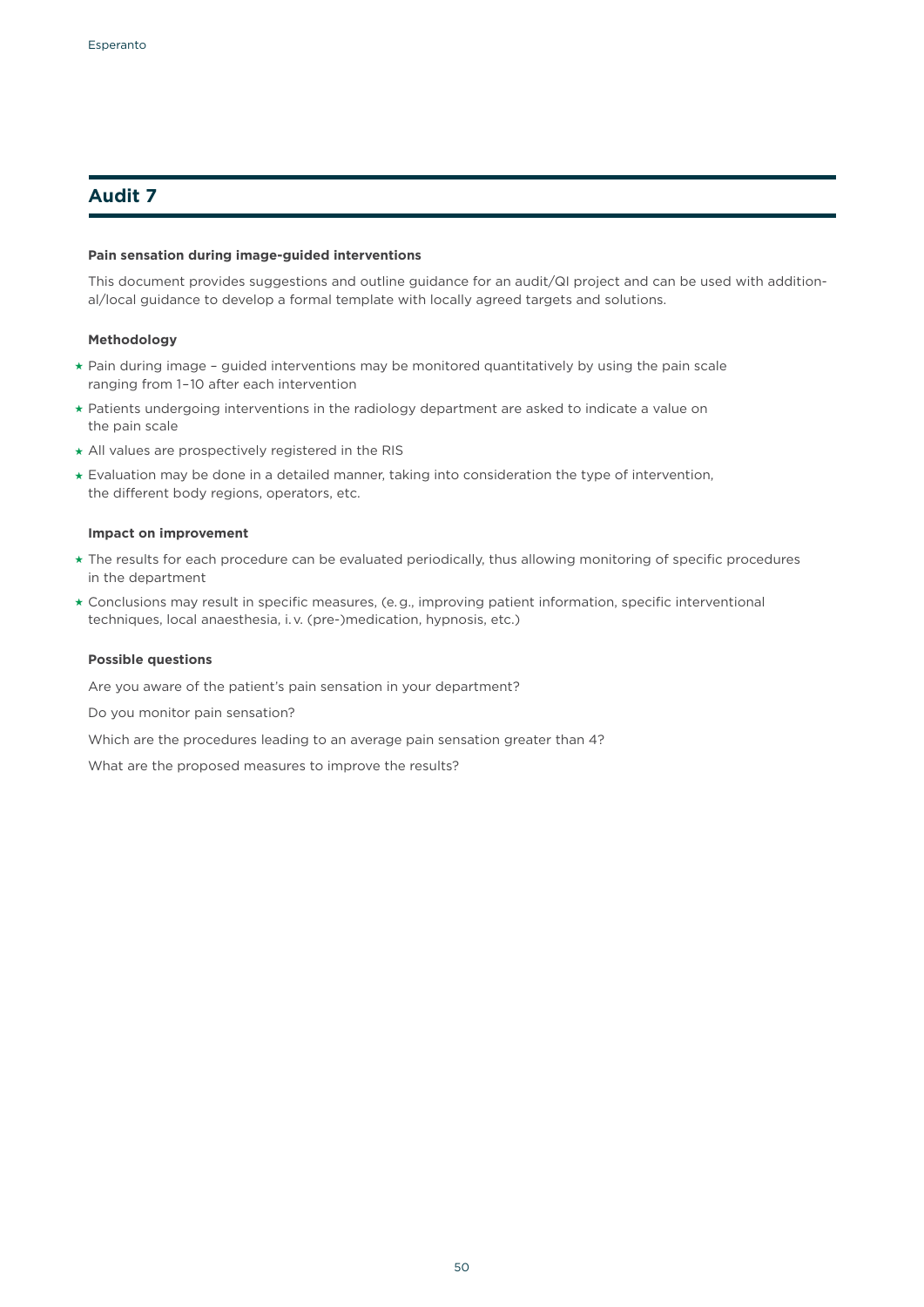**Notes**